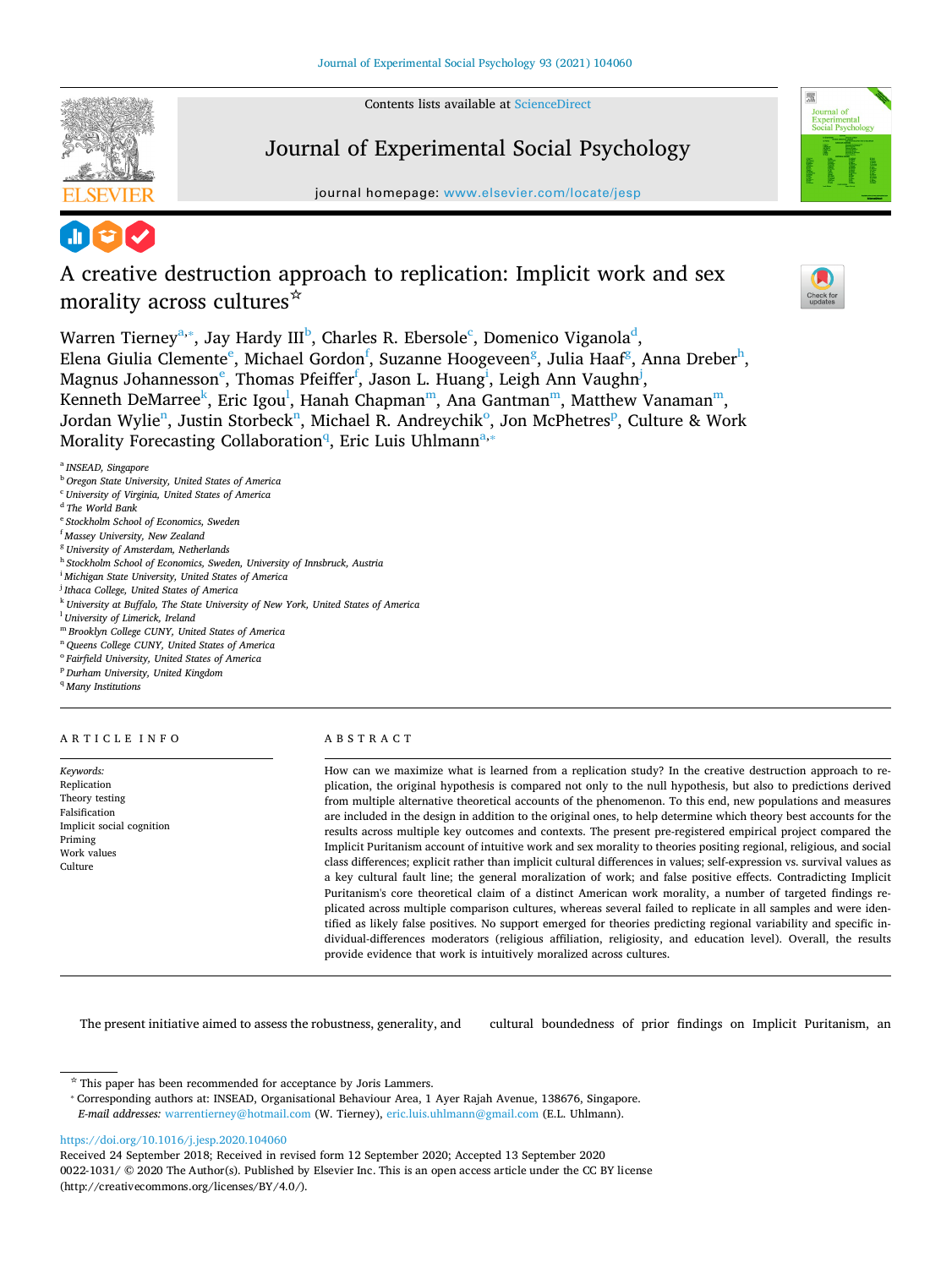account of the role of the United States' cultural and religious history on the moral intuitions of contemporary Americans ([Poehlman, 2007](#page-17-0); [Uhlmann, Poehlman, & Bargh, 2008, 2009](#page-17-1); [Uhlmann, Poehlman,](#page-17-2)  [Tannenbaum, & Bargh, 2011](#page-17-2)). The theory of Implicit Puritanism draws on research on automatic and unconscious social cognition [\(Banaji,](#page-15-0)  [2001;](#page-15-0) [Greenwald & Banaji, 1995;](#page-16-0) [Haidt, 2001](#page-16-1); [Nisbett & Wilson, 1977\)](#page-17-3) and cross-disciplinary scholarship on America's religious roots [\(Baker,](#page-15-1)  [2005;](#page-15-1) [de Tocqueville, 1840/1990;](#page-16-2) [Landes, 1998](#page-16-3); [Lipset, 1996\)](#page-16-4) to form testable empirical predictions about national differences in intuitive work and sex morality. According to the theory, a history of Puritan-Protestant influence has led traditional work and sex values to implicitly permeate U.S. culture, shaping the moral intuitions and unconscious reactions of even non-Protestant and less religious Americans. In contrast to cultural frameworks focused on East-West differences (e.g., [Nisbett, Peng, Choi, & Norenzayan, 2001;](#page-17-4) [Oyserman,](#page-17-5)  [Coon, & Kemmelmeier, 2002\)](#page-17-5) or comparisons between Western, Educated, Industrialized, Rich, and Democratic (WEIRD) and non-WEIRD populations [\(Henrich, Heine, & Norenzayan, 2010\)](#page-16-5), Implicit Puritanism focuses on cultural variability *within* Western societies. The implicit values of Americans— as elicited via moral scenarios, mindset manipulations, and priming paradigms— are contrasted with those of individuals from ostensibly similar Western societies with different religious histories (e.g., Canada, Australia, or the United Kingdom).

Employing what we term a "creative destruction" approach to replication, we leveraged the complex set of experimental results and cultural differences hypothesized by Implicit Puritanism to further prespecify alternative results predicted by competing accounts of work and sex morality. A number of these alternative frameworks posit that religious, regional, and social class differences are more important than national differences. Another perspective argues that cultural differences in the relevant values are explicit and conscious rather than implicit and nonconscious. Yet another competing theory proposes that implicit orientations towards work and sexuality are consistent across cultures, perhaps due to common evolutionary roots. In addition to directly replicating the original study designs ([Simons, 2014](#page-17-6)), this initiative strategically included new measures and samples— permitting not only a comparison of the original theoretical predictions ([Poehlman, 2007;](#page-17-0) [Uhlmann et al., 2008, 2009, 2011](#page-17-1)) with the null hypothesis of no condition or group differences, but also tests of further ideas. We were then able to examine which theory best accounts for the results across multiple key outcomes and contexts. The goal, in the specific case of work morality across cultures but also more generally, was to identify ways to maximize the generativity and information gain from a replication initiative.

# **1. Creative destruction in science**

The scientific community's shaken faith in original effects that do not emerge in a single direct replication (same method, new observations; [Simons, 2014](#page-17-6)) has been documented in the context of a prediction market [\(Dreber et al., 2015](#page-16-6)). More generally, debate and discussion regarding replications centers largely on the existence or nonexistence of a given finding, as opposed to testing competing predictions of positive effects against one another. Consider, however, that a replication could broaden its scope beyond the original design and theorizing, including further measures and conditions testing additional ideas ([Brainerd & Reyna, 2018\)](#page-15-2). Large scale replications can and should be leveraged to simultaneously test multiple competing and complementary ideas that operate in the same theoretical space ([Tierney](#page-17-7)  [et al., in press\)](#page-17-7).

The inspiration is [Schumpeter's \(1942/1994\)](#page-17-8) concept of the "gale of creative destruction" in a capitalistic economy, the "process of industrial mutation that incessantly revolutionizes the economic structure from within, incessantly destroying the old one, incessantly creating a new one." Schumpeter characterizes capitalism as a cyclical process through which outmoded products, approaches, and organizations are

destroyed and supplanted by stronger ones. The destruction is both healthy and necessary for improved institutions to emerge. The notion of creative destruction or a "Schumpeter's gale" has a clear parallel in natural selection in evolutionary biology. In the *Origin of Species*, [Darwin \(1872\)](#page-16-7) noted that "extinction of old forms is the almost inevitable consequence of the production of new forms."

For too long, psychological theories have been sheltered and protected from disconfirmation, rather than subjected to the type of survival pressures Darwin outlined. Historically, approximately 1% of articles published in the fields of psychology and marketing are direct replications of prior work ([Bozarth & Roberts, 1972;](#page-15-3) [Hubbard &](#page-16-8)  [Armstrong, 1994;](#page-16-8) [Makel, Plucker, & Hegarty, 2012\)](#page-16-9). Most of the research questions examined in the many thousands of papers published yearly are only ever pursued by the original laboratory, who are biased to confirm their own theories [\(Berman & Reich, 2010;](#page-15-4) [Greenwald,](#page-16-10)  [Pratkanis, Leippe, & Baumgardner, 1986](#page-16-10); [Kuhn, 1962](#page-16-11); [Manzoli et al.,](#page-16-12)  [2014;](#page-16-12) [Mynatta, Dohertya, & Tweneya, 1977\)](#page-17-9). The recent movement to reexamine published findings suggests replication rates of 36% in psychology [\(Open Science Collaboration, 2015\)](#page-17-10), 11–25% in biomedicine [\(Begley & Ellis, 2012](#page-15-5); [Prinz, Schlange, & Asadullah, 2011](#page-17-11)), 61% in experimental economics [\(Camerer et al., 2016\)](#page-15-6), 70% in experimental philosophy ([Cova et al., 2018\)](#page-15-7), and 62% for behavioral experiments published in elite journals (i.e., *Science* and *Nature*; [Camerer et al.,](#page-15-8)  [2018\)](#page-15-8). Yet it is also worth considering what is left in the wake of a gale of failed replications. The original theory has been cast into doubt, but has a new, stronger theory emerged in its place?

In the creative destruction approach to replication, the original hypothesis is compared not only to the null hypothesis, but also to preregistered ([Van't Veer & Giner-Sorolla, 2016;](#page-17-12) [Wagenmakers, Wetzels,](#page-17-13)  [Borsboom, van der Maas, & Kievit, 2012\)](#page-17-13) predictions derived from multiple additional theories [\(Tierney et al., in press](#page-17-7)). This may involve administering new measures, adding further conditions, and testing new populations in addition to the original ones (what [Brainerd &](#page-15-2)  [Reyna, 2018,](#page-15-2) refer to as a Registered Report plus or RR+ approach). Which theoretical framework best accounts for the variance in outcomes is then rigorously assessed. This may lead to the conclusion that multiple complementary theories are needed to fully explain the phenomenon under study [\(Jussim, Coleman, & Lerch, 1987](#page-16-13)).

The aim is to provide critical tests [\(Kahneman & Klein, 2009](#page-16-14); [Lakatos, 1970](#page-16-15); [Mayo, 2018](#page-16-16); [Mellers, Hertwig, & Kahneman, 2001;](#page-16-17) [Platt,](#page-17-14)  [1964;](#page-17-14) [Popper, 1959/2002](#page-17-15)) that maximize the yield of scientific knowledge from the investigation. The present effort complements broader calls to engage in "theory pruning" by testing competing theories against one another ([Aguinis, Pierce, Bosco, & Muslin, 2009](#page-15-9); [Kluger & Tikochinsky, 2001](#page-16-18)) in order to reduce the dense theoretical landscape of the sciences [\(Hambrick, 2007;](#page-16-19) [Leavitt, Mitchell, &](#page-16-20)  [Peterson, 2010\)](#page-16-20). As previous commentators have noted, "one has a much greater likelihood of making important knowledge advances to theory and practice if the study is designed so that it juxtaposes and compares competing plausible explanations of the phenomenon being investigated" [\(Van de Ven & Johnson, 2006,](#page-17-16) p. 814), and "The greatest scientific value emerges when at least two models are specified representing competing conceptualizations and one emerges the strongest" ([Vandenberg & Grelle, 2008](#page-17-17)).

# **2. Implicit puritanism**

Scholars across fields have traced aspects of contemporary U.S. culture to the nation's history of religious migration ([Baker, 2005;](#page-15-1) [de](#page-16-2)  [Tocqueville, 1840/1990](#page-16-2); [Lipset, 1996;](#page-16-4) [Schafer, 1991;](#page-17-18) [Voss, 1993](#page-17-19)). Among the New England region's earliest European settlers were devout Puritan-Protestants fleeing religious persecution in England. Although eventually dwarfed numerically by settlers seeking economic opportunities, these early colonists had a disproportionate influence on the cultural values of the emerging nation. This is analogous to founder effects in organizations ([Schein, 1990](#page-17-20); [Weeks, 2004](#page-17-21)) and biology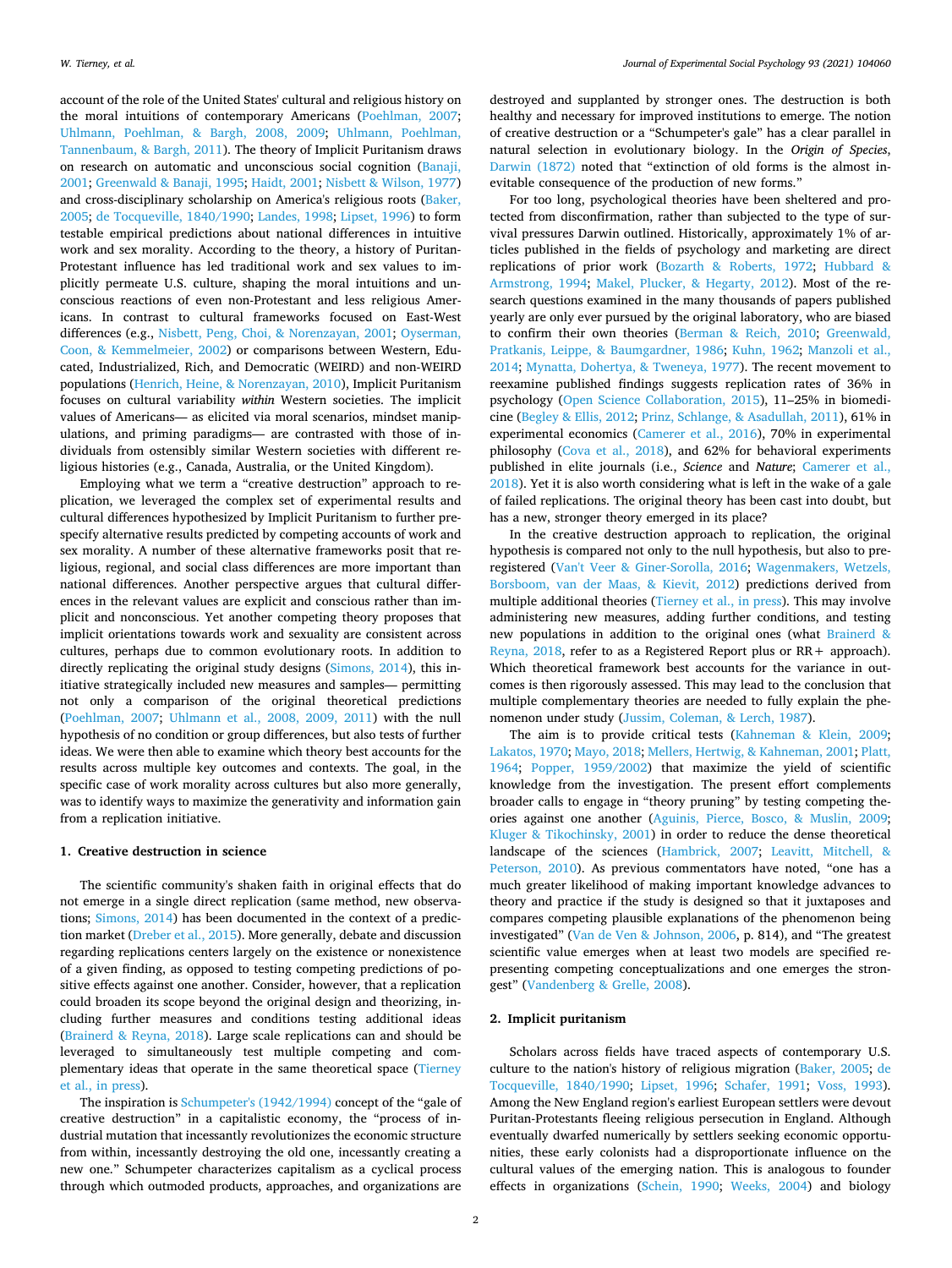([Mayr, 1942, 1954](#page-16-21); [Thompson, 1978](#page-17-22)): the earliest members of a group may strongly impact the characteristics and behaviors of later generations of members. Consider for instance that the Southern culture of honor in the United States can be traced back to settlement from herding communities in the United Kingdom, where a reputation for violent retribution served as a deterrent against theft of one's flock ([Nisbett & Cohen, 1996\)](#page-17-23).

Historical patterns of religious migration may be one reason why the United States today remains deeply religious and traditional despite sharing in the economic growth that has contributed to the secularization of other Western countries [\(Inglehart, 1997;](#page-16-22) [Inglehart & Welzel,](#page-16-23)  [2005\)](#page-16-23). The values of contemporary Americans with regards to sexuality, suicide, divorce, and abortion resemble prior generations much more so than in ostensibly similar nations such as the United Kingdom, Canada, and Australia. A related legacy of America's Puritan-Protestant heritage may be a distinctive orientation towards work [\(Poehlman,](#page-17-0)  [2007;](#page-17-0) [Uhlmann et al., 2008, 2009, 2011](#page-17-1)). Although most of the world's faiths moralize sexuality, Calvinist Protestantism is distinctive in the religious significance accorded to everyday labor. Theologian John Calvin believed that material wealth accumulated meritoriously through hard work indicated that a person was among God's chosen ([Weber, 1904/1958\)](#page-17-24). Other national cultures encourage long work hours out of secular concerns such as duty to family or country; the Protestant work ethic is truly special in linking work to divine salvation.

These unique historical and religious roots hold continuing relevance in part due to the unconscious internalization and operation of pervasive cultural mores. Dual process models propose that in addition to explicit, deliberatively endorsed attitudes and beliefs, people also have implicit, automatic associations that they may not consciously recognize [\(Gawronski & Bodenhausen, 2006;](#page-16-24) [Greenwald & Banaji,](#page-16-0)  [1995\)](#page-16-0). Whereas explicit beliefs are at least somewhat responsive to logical argumentation, automatic associations are ingrained by the broader culture or other environmental conditioning ([Banaji, 2001](#page-15-0); [Gregg, Seibt, & Banaji, 2006\)](#page-16-25). As a result, implicit associations and explicit beliefs can diverge sharply ([Nosek, 2005](#page-17-25)). For instance, even individuals who deliberately reject pernicious stereotypes about Black criminality nonetheless associate Black targets with crime more so than White targets ([Correll, Park, Judd, & Wittenbrink, 2002;](#page-15-10) [Greenwald,](#page-16-26)  [Oakes, & Hoffman, 2003](#page-16-26)). Without drawing any moral comparison between racism and religion, a similar divergence may come into play with regard to Americans' work and sex morality. Even non-Protestant and non-religious Americans may, by virtue of their exposure to U.S. culture, unconsciously absorb associations based in traditional Puritan-Protestant values. At times, these associations lead contemporary Americans to show some of the same tendencies as the Puritan colonists. This includes intuitively condemning sexual promiscuity, lauding individuals who work in the absence of any material need to do so, and working harder on an assigned task when thoughts about religion are accessible.

The theory of Implicit Puritanism further expects Americans to link work and sex values together in an overarching ethos. Although many faiths draw an association between sexual restraint and divine purity, Protestantism is distinct in also placing work in the realm of the divine. Via the principle of cognitive balance ([Greenwald et al., 2002;](#page-16-27) [Heider,](#page-16-28)  [1958\)](#page-16-28), their mutual link with divine salvation forges a unique connection between Puritan sex values and the Protestant work ethic in the minds of Americans. As a result, thoughts or judgments related to hard work activate inferences and values related to sexuality, and vice versa.

Implicit Puritanism theory thus seeks to bridge prior cultural analyses of the United States [\(de Tocqueville, 1840/1990;](#page-16-2) [Lipset, 1996\)](#page-16-4) with theoretical and empirical work on implicit social cognition as applied to unconscious cultural stereotyping [\(Greenwald & Banaji,](#page-16-0)  [1995\)](#page-16-0) and principles of cognitive balance [\(Greenwald et al., 2002](#page-16-27)). Research in the social cognitive tradition suggests that because cultural stereotypes are ingrained and operate unconsciously, they often affect the judgments and behaviors of consciously egalitarian and consciously

inegalitarian individuals to similar degrees. Critically to Implicit Puritanism theory, because the effects of the Puritan-Protestant heritage of the U.S. are held to be pervasive and unconsciously transmitted, demographic differences based on consciously endorsed religion (i.e., whether the person is a Protestant or not) and explicit religiosity (i.e., devout faith vs. atheism) should not emerge. All that should matter when it comes to exhibiting the predicted effects, for instance of subtly priming concepts related to religion ([Poehlman, 2007;](#page-17-0) [Uhlmann et al.,](#page-17-2)  [2011\)](#page-17-2), is whether the person is an American or not. The absence of any moderating effects of self-reported religion or religiosity in past empirical studies thus goes hand in hand with a lack of evidence of conscious awareness (e.g., on probe questions), in supporting the original theorizing ([Poehlman, 2007;](#page-17-0) [Uhlmann et al., 2009, 2011\)](#page-17-26). Such null effects are also broadly consistent with research on social tuning ([Sinclair, Dunn, & Lowery, 2005](#page-17-27); [Sinclair, Lowery, Hardin, & Colangelo,](#page-17-28)  [2005\)](#page-17-28) and cultural transmission [\(Boyd, Richerson, & Henrich, 2011](#page-15-11)), which highlight the automatic and unreflective processes via which beliefs can become pervasive in a community.

#### **3. Key empirical evidence**

The primary empirical support for Implicit Puritanism stems from a series of studies comparing the responses of Americans and non-Americans to experimental manipulations. Although far from an exhaustive list of all the evidence consistent with Implicit Puritanism in American moral cognition, these novel experimental findings represent critical building blocks of the theory ([Poehlman, 2007](#page-17-0); [Uhlmann et al.,](#page-17-26)  [2009, 2011](#page-17-26)), capturing the unique predictions that distinguish Implicit Puritanism from alternative accounts of American values (e.g., [Fisher,](#page-16-29)  [1989;](#page-16-29) [Hofstede, 2001](#page-16-30); [Inglehart & Welzel, 2005;](#page-16-23) [Lipset, 1996](#page-16-4)).

#### *3.1. Moralization of needless work*

Two of these key studies examined the moralization of work in the absence of any material need, what [Snir and Harpaz \(2009\)](#page-17-29) refer to as "work devotion" ([Poehlman, 2007](#page-17-0); [Uhlmann et al., 2009](#page-17-26)). In the first of these experiments, participants read about a postal worker who won the lottery and either retired early or stayed-on-the job, and was either relatively young (23 years of age) or comparatively older (46 years) at the time. Americans, but not Mexicans, particularly praised a young person who continued to work at a low-ranked job despite becoming a multi-millionaire (henceforth referred to as the "Target Age and Needless Work Effect"). A follow-up experiment demonstrated that intuitive processes underlie this pattern of judgments. American participants read about two potato peelers who shared a winning lottery ticket. One retired young, and the other continued working in the restaurant kitchen. Following on prior research on rational-experiential framing [\(Epstein, 1998\)](#page-16-31), participants were asked for both their "intuitive, gut feeling" and "most rational, objective" response as to which of the two was the better person. Americans significantly preferred the target who persisted in needless work, but only in an intuitive mindset. When it came to their logically reasoned beliefs, Americans seemed to realize their gut feelings lacked justification (we will refer to this as the "Intuitive Mindset Effect").

#### *3.2. Linking work with salvation*

Another key experiment used a priming paradigm ([Bargh, 2014](#page-15-12); [Bargh, Chen, & Burrows, 1996](#page-15-13); [Srull & Wyer, 1979](#page-17-30)) to examine whether traditional Puritan-Protestant values operate outside of conscious awareness. Prior empirical studies suggest that direct activation of concepts can influence downstream judgments and behaviors absent any mediation by conscious intentions (see [Weingarten, Hepler, Chen,](#page-17-31)  [McAdams, Yi, & Albarracín, 2016](#page-17-31), for a meta-analysis). A priming manipulation was therefore employed to test the hypothesized implicit link between work and divine salvation in American minds [\(Uhlmann](#page-17-2)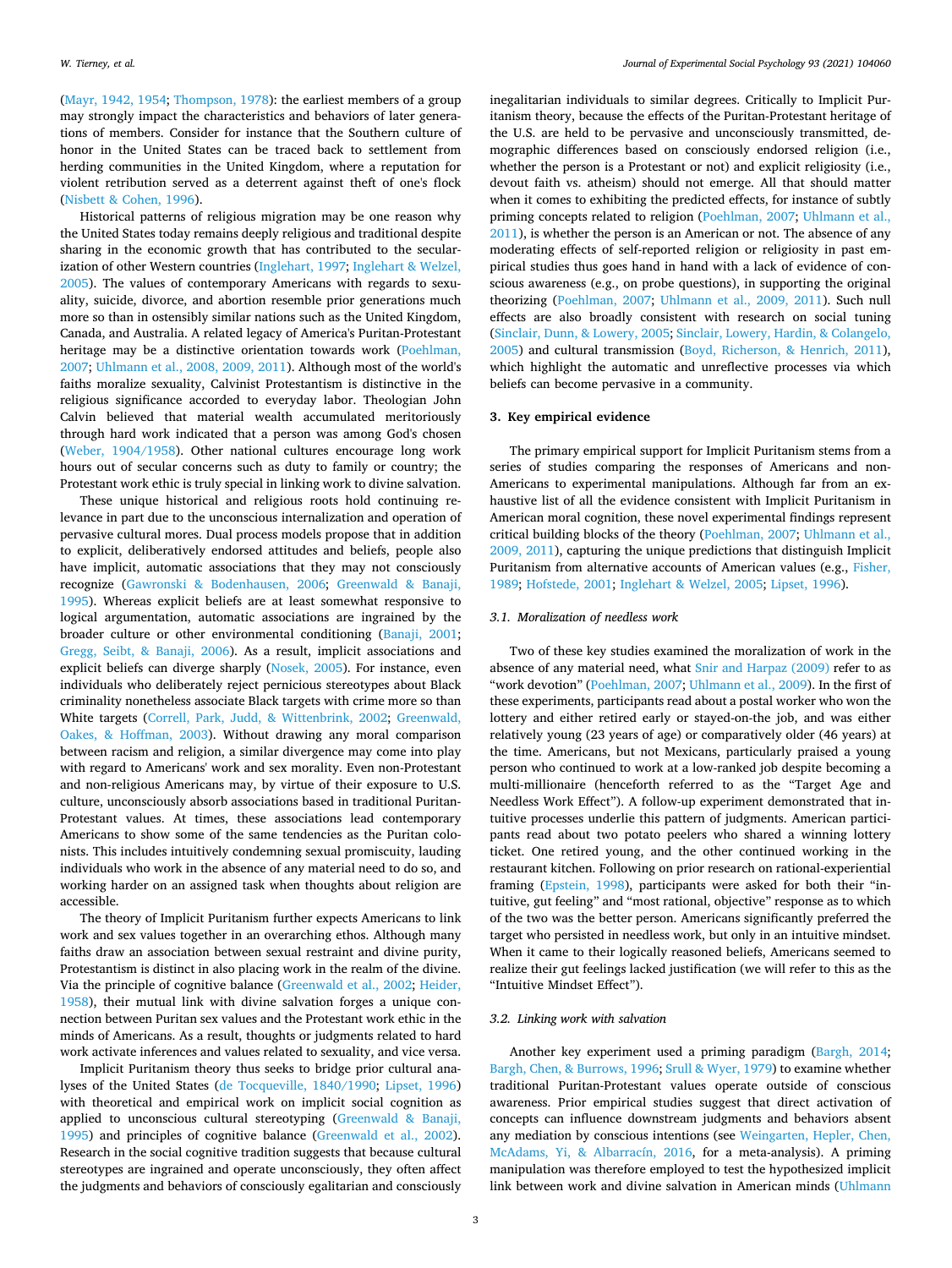[et al., 2011\)](#page-17-2). Participants from the United States and Canada first completed a sentence unscrambling puzzle in which either words representing salvation (e.g., *redeem*, *divine*, *heaven*) or similarly valanced concepts unrelated to religion (e.g., *flowers*, *rainbow*, *happiness*) were subtly embedded. After completing one of the two versions of the scrambled-sentences task, all participants were presented with an anagram task framed as a work assignment. American, but not Canadian participants responded to activation of religious concepts with improved work performance (i.e., greater number of anagrams solved; we will refer to this as the "Salvation Prime Effect").

## *3.3. Linking work and sex values*

The final study key to the theory of Implicit Puritanism provides evidence of the hypothesized link between work and sex morality in American moral cognition. This experiment adapted a false memory paradigm from cognitive psychology ([Barrett & Keil, 1996](#page-15-14)) to examine the tacit inferences drawn about social targets. American participants read a series of vignettes about women and men who either upheld or violated traditional sex or work values [\(Poehlman, 2007;](#page-17-0) [Uhlmann](#page-17-26)  [et al., 2009\)](#page-17-26). In one scenario, a high school (secondary school) student named Ann was described as either sexually promiscuous or abstinent. In both conditions, Anne scored poorly on her history quiz. After a brief distractor task, participants were tested on their memory of the vignettes. Embedded among the memory items were target statements that were in fact false (i.e., did not reflect the information provided). Yet at the same time, they represented inferences flowing from the assumption that a good person is both sexually restrained and hard-working, whereas a bad person is neither. As hypothesized, Americans falsely remembered sexually promiscuous individuals as lazy, and vice versa. For example, when Anne was promiscuous, participants were significantly more likely to misremember her having failed to study hard for the quiz. (This overall pattern of results, obtained across four such scenarios, is henceforth referred to as the "Tacit Inferences Effect").

Across each of these investigations, individual differences in religiosity and religion (of particular interest, whether the research participant was a Protestant or not) did not significantly moderate the effects. Not only devout American Protestants, but also members of other religious faiths and even atheists appear to moralize work and sexuality in a manner consistent with the faith of the early Puritan-Protestant colonists. This is consistent with the idea that such beliefs are implicitly absorbed from the broader culture context of the United States ([Boyd et al., 2011;](#page-15-11) Sinclair et al., 2005), rather than deliberatively chosen through a process of careful reflection. This streak of Implicit Puritanism, the original research suggests, coexists with the multifold other influences on American culture over the centuries.

#### **4. Alternative accounts of work and sex morality**

Consistent with the creative destruction approach to replication ([Tierney et al., in press\)](#page-17-7), rather than re-examine the predictions of Implicit Puritanism theory in isolation, we will leverage the same data collections to simultaneously test other theories. Some of these alternative accounts of work and sex morality are competing, or in other words formulate predictions in direct opposition to those tested in the original research [\(Poehlman, 2007;](#page-17-0) [Uhlmann et al., 2009, 2011](#page-17-26)). Others are potentially reconcilable with the original theorizing, positing individual-differences or demographic moderators that might coexist with the basic patterns of effects core to Implicit Puritanism.

#### *4.1. False positives*

The false positives perspective adopts a skeptical stance towards the original studies, which were conducted prior to the crisis of confidence and subsequent methodological reforms in the field of psychology ([Nelson, Simmons, & Simonsohn, 2018\)](#page-17-32). Like most research investigations conducted before 2011, they were underpowered to detect the reported effects [\(Fanelli, 2010](#page-16-32); [Ioannidis, 2005](#page-16-33)) and the analyses were not pre-registered [\(Van't Veer & Giner-Sorolla, 2016](#page-17-12); [Wagenmakers et al., 2012](#page-17-13)). In addition, one key experiment— the salvation prime study— relied on nonconscious priming methods ([Bargh et al., 1996](#page-15-13); [Srull & Wyer, 1979\)](#page-17-30), which have been subject to a wave of replication failures (e.g., [Caruso, Shapira, & Landy, 2017](#page-15-15); [Doyen, Klein, Pichon, & Cleeremans, 2012](#page-16-34); [Harris, Coburn, Rohrer, &](#page-16-35)  [Pashler, 2013](#page-16-35); [Klein et al., 2014;](#page-16-36) [McCarthy et al., 2018;](#page-16-37) [O'Donnell et al.,](#page-17-33)  [2018;](#page-17-33) [Olsson-Collentine, Wicherts, & van Assen, in press;](#page-17-34) [Pashler,](#page-17-35)  [Coburn, & Harris, 2012](#page-17-35); [Pashler, Rohrer, & Harris, 2013](#page-17-36); [Rohrer,](#page-17-37)  [Pashler, & Harris, 2015](#page-17-37)). Thus, the original Implicit Puritanism findings may simply reflect false positive effects ([Simmons, Nelson, &](#page-17-38)  [Simonsohn, 2011](#page-17-38)). It may *not* be the case that needless work elicits intuitive admiration, religion primes hard work, and work and sex morality are implicitly linked— either in the United States or in other societies. If the original effects are false positives, effect sizes should be negligible across cultures, and variability across locations (e.g., different laboratories, regions, and nations) should not exceed what would be expected based on chance [\(Klein, Vianello, Hasselman, et al., 2018](#page-16-38), 2014; [McCarthy et al., 2018](#page-16-37); [Olsson-Collentine, et al., in press](#page-17-34)).

# *4.2. Religious differences*

Another possibility is that the original effects hold only for some Americans, but not others. It seems straightforward that traditional Puritan-Protestant moral attitudes towards work and sexuality would be most evident among individuals who are themselves devout, practicing Protestants. That an implicit association is pervasive in a culture does not preclude individual differences, such that people who deliberatively endorse the association show its effects most strongly ([Gawronski & Bodenhausen, 2006](#page-16-24); [Nosek, 2005](#page-17-25)). Notably, U.S. Protestants and Catholics exhibit important differences in the tendency to behave impersonally at work, including on indirect and implicit measures [\(Sanchez-Burks, 2002, 2005;](#page-17-39) [Sanchez-Burks & Lee, 2007\)](#page-17-40).

Although the original research on Implicit Puritanism obtained no support for religion and religiosity as moderators of the reported effects, methodological limitations warrant caution. First, the original studies relied on relatively small samples, and may have failed to detect the signal of important moderators amid the noise caused by imprecise estimates. Second, only a single-item assessment of religiosity was used, making it impossible to calculate the reliability of the measure. The present replications therefore used a validated multi-item measure of religiosity ([Koenig & Büssing, 2010](#page-16-39)) and collected thousands rather than hundreds of participants to allow for more confident conclusions.

#### *4.3. Regional differences*

A wealth of evidence indicates that variability within different regions of a society can be just as meaningful as cross-national comparisons [\(Cohen & Varnum, 2016;](#page-15-16) [Muthukrishna et al., 2020](#page-17-41)). Historical patterns of rice cultivation, which requires high levels of cooperation, predict contemporary endorsement of collectivism within China ([Talhelm et al., 2014](#page-17-42)), and U.S. states vary in their individualism and tight adherence to norms ([Harrington & Gelfand, 2014;](#page-16-40) [Vandello &](#page-17-43)  [Cohen, 1999](#page-17-43)). Regions of Japan settled under frontier conditions are characterized by levels of individualism comparable to those in the United States [\(Kitayama, Ishii, Imada, Takemura, & Ramaswamy,](#page-16-41)  [2006\)](#page-16-41). And as noted earlier, Northern and Southern U.S. states differ dramatically in their norms regarding insult-based violence [\(Nisbett &](#page-17-23)  [Cohen, 1996\)](#page-17-23).

Influential historical scholarship proposes that four major regions of the United States were shaped in distinct ways by migration from different populations within Great Britain, or "Albion" [\(Fisher, 1989](#page-16-29)). The religious values of the Pilgrims and Puritans most strongly influenced the New England region, English gentry played an important role in the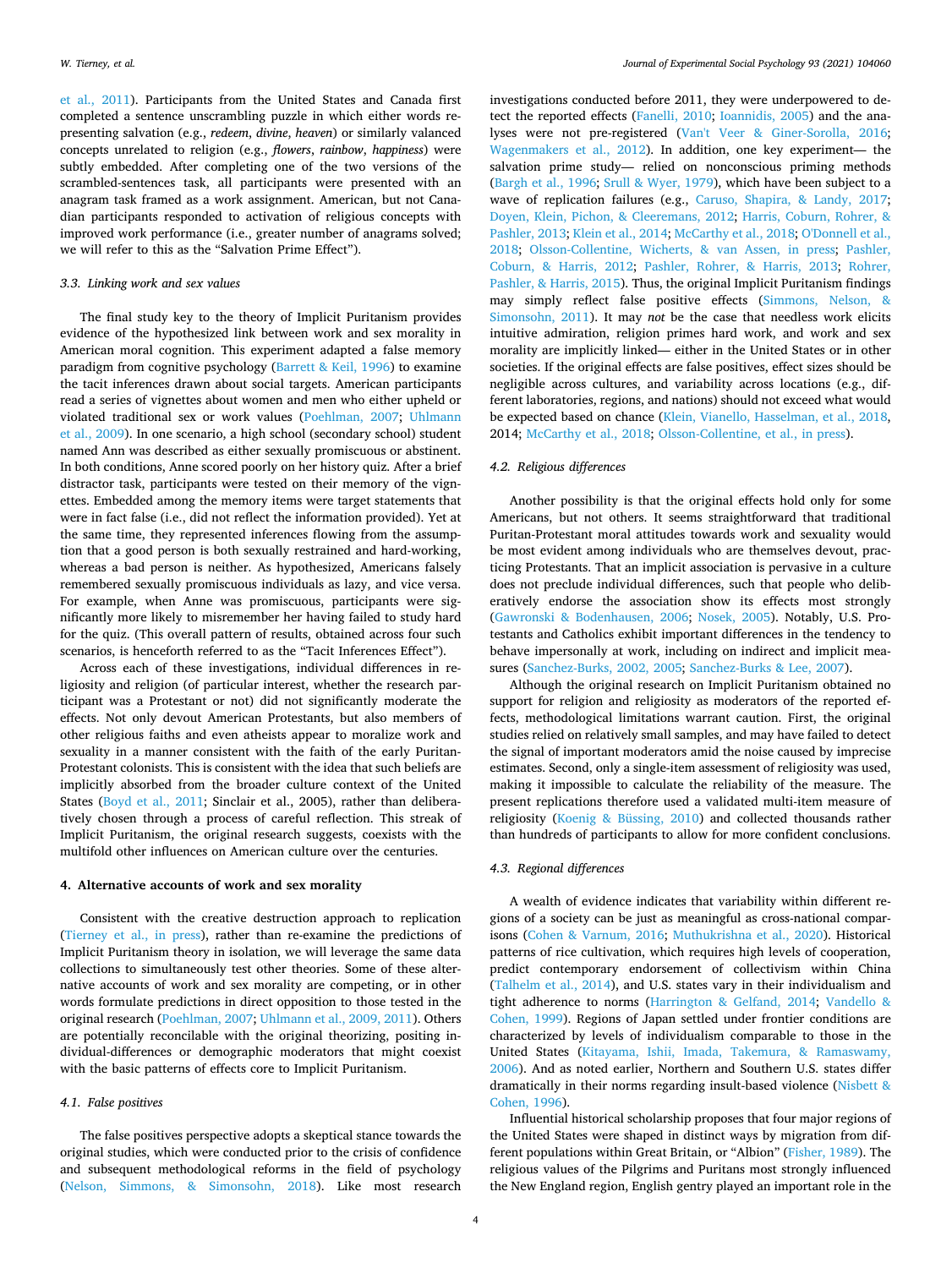plantation culture of the South, Quakers shaped the industrial culture of the Midwest, and Scotch-Irish migration contributed to the ranch culture of the American West. In contrast to the theory of Implicit Puritanism, the regional folkways perspective predicts that Puritan-Protestant moral intuitions should manifest themselves primary in the New England states, the U.S. region most influenced by Puritan migration.

In the original research ([Poehlman, 2007;](#page-17-0) [Uhlmann et al., 2009,](#page-17-26)  [2011\)](#page-17-26) regional comparisons within the United States based on state of origin yielded only null results, yet were based on small samples of participants and potentially underpowered to detect real differences. Another limitation of the original investigations is that the U.S. samples were recruited primarily, although not exclusively, from the New England region. Several experiments were conducted with undergraduates at Yale university, most of whom were studying outside their home state, in contrast to a state school which would be attended mostly by locally based individuals. Nonetheless, these Yale students had at a minimum a few months of exposure to New England culture, if not several years or more. Such samples make it more difficult to tease apart the effects of regional cultural mores and those of the broader U.S. culture. Although perhaps doubtful, one cannot rule out the possibility that Yale students from other areas of the U.S. only exhibited Implicit Puritanism due to their recent exposure to New England culture.

The replications therefore recruited large samples of respondents from both the New England states and other U.S. states to allow for a fairer test of regional variability. The "Albion's seed" hypothesis suggests the effects outlined by Implicit Puritanism theory should be confined largely to the New England region, rather than characteristic of the nation as a whole. This is again in contrast to the theory of Implicit Puritanism, which proposes that traditional Puritan-Protestant work and sex morality characterizes U.S. culture in general– i.e., not only New England but all the U.S. states and regions. Implicit Puritanism is postulated to have seeped into the broader American culture, not just New England culture [\(Poehlman, 2007;](#page-17-0) [Uhlmann et al., 2009, 2011](#page-17-26)). Further, rather than being conditioned in a matter of months, the underlying associations with work and sexuality are thought to be socialized from a relatively early age [\(Poehlman, 2007;](#page-17-0) [Uhlmann et al.,](#page-17-26)  [2009, 2011](#page-17-26)), again similar to cultural stereotypes of groups [\(Banaji,](#page-15-17)  [Baron, Dunham, & Olson, 2008](#page-15-17); [Baron & Banaji, 2006;](#page-15-18) [Dunham, Baron,](#page-16-42)  [& Banaji, 2006, 2008, 2016](#page-16-42)). Our large-sample replications provided much greater power to detect regional differences than in the original studies, providing direct tests of the opposing predictions of the Implicit Puritanism and regional folkways accounts of American values.

#### *4.4. Social class differences*

Experimental, survey, and archival research converges in identifying profound differences in values and cognitive tendencies based on social class [\(Cohen & Varnum, 2016](#page-15-16)). Relative to high socioeconomic status (SES) persons from the same society, low-SES individuals are more likely to take into account situational constraints when forming judgments of others; valorize steadfastness in the face of adversity and obedience to authorities over personal agency; and are more relational and family-oriented ([Snibbe & Markus, 2005;](#page-17-44) [Stephens, Fryberg, &](#page-17-45)  [Markus, 2011](#page-17-45); [Stephens, Fryberg, Markus, Johnson, & Covarrubias,](#page-17-46)  [2012;](#page-17-46) [Varnum, Na, Murata, & Kitayama, 2012](#page-17-47)). Such demographic differences have been observed not only within the United States, but also other cultures, among these Italy, Poland, the Ukraine, Russia, and Japan [\(Grossmann & Varnum, 2011;](#page-16-43) [Kohn, 1969](#page-16-44); [Kohn et al., 2002](#page-16-45); [Kohn, Naoi, Schoenbach, Schooler, & Slomczynski, 1990](#page-16-46)).

In surveys, working class people generally report viewing work as a job and means to an end— to them, the purpose of work is to earn wages to support themselves and their family. In contrast, middle and upper-class respondents are more likely to see work as an end unto itself and in the context of a long-term career ([Argyle, 1994](#page-15-19); [Corney &](#page-15-20)  [Richards, 2005;](#page-15-20) [King & Bu, 2005;](#page-16-47) [Williams, 2012;](#page-17-48) cf. [Adigun, 1997](#page-15-21)). This suggests that within any given culture, indices of social class (i.e.,

educational attainment and income) should be associated with intuitively moralizing needless work, as in the Target Age and Needless Work effect, and Intuitive Mindset effect. The social class perspective makes no strong predictions for the Tacit Inferences or Salvation Prime effects. However, the strong version of the theory, in which social class differences exclusively drive moral cognition, anticipates null findings. The literature on class differentiation in human societies provides no basis to hypothesize an implicit link between work and sex values, or an automatic association between work and divine salvation.

## *4.5. Self-expression values*

Cross-national data from the World Values Survey identifies two primary dimensions of culture: 1) traditional vs. secular-rational values, and 2) survival vs. self-expression values ([Inglehart, 1997;](#page-16-22) [Inglehart &](#page-16-23)  [Welzel, 2005\)](#page-16-23). Traditional societies emphasize the importance of religious faith and absolute standards for morality, and people tend to be opposed to divorce, euthanasia, and abortion; in secular societies, fewer people self-identify as devoutly religious and such practices are more socially acceptable. In cultures high in self-expression values, individuals pursue their own individual happiness and personal fulfillment, whereas in survival cultures economic security is the overriding goal.

High national scores on self-expression values tend to be associated with "work devotion," in other words perceiving work to be an enjoyable pursuit above and beyond money, whereas survival values are linked to "work investment," or seeing work as a means of earning a living ([Snir & Harpaz, 2009](#page-17-29)). There are no major differences between the United States and other nations in the English-speaking cultural cluster in terms of self-expression values ([Inglehart & Welzel, 2005](#page-16-23)). This leads to a predicted pattern of cross-national similarities and differences in results that deviates sharply from the Implicit Puritanism perspective. Based on their scores on self-expression values, participants from the United States, United Kingdom, and Australia should all intuitively moralize work, and to similar degrees. In contrast, participants from survival-oriented societies, such as India, should view work arrangements as instrumental and therefore not valorize needless work. The [Inglehart and Welzel \(2005\)](#page-16-23) cultural framework provides no reason to expect the Tacit Inferences or Salvation Prime effects to emerge in any culture.

#### *4.6. Explicit American Exceptionalism*

Another distinct possibility is that the originally hypothesized cultural differences in work and sex values ([Poehlman, 2007](#page-17-0); [Uhlmann](#page-17-26)  [et al., 2009, 2011](#page-17-26)) are in fact more explicit than implicit. Such deepseated cultural beliefs may have a strong intuitive component, in that associated judgments appear suddenly in consciousness without much subjective experience of deliberation [\(Haidt, 2001](#page-16-1)). However, they could still be introspectively accessible and consciously reportable. As noted earlier, the results of cross-national surveys such as the World Values Survey ([Inglehart & Welzel, 2005\)](#page-16-23), Hofstede's classic study of IBM employees [\(Hofstede, 2001\)](#page-16-30), and GLOBE survey [\(Dorfman,](#page-16-48)  [Hanges, & Brodbeck, 2004\)](#page-16-48), already capture the strikingly religious and traditional values of the United States. Comparisons of societal institutions and work practices provide converging evidence of American exceptionalism ([Baker, 2005](#page-15-1); [Landes, 1998](#page-16-3); [Lipset, 1996](#page-16-4)). The valorization of long work hours in America, and conservative views on sexuality, may be reflected in emotional gut responses that are fully verbalizable and conscious.

Notably, many Americans explicitly endorse the Protestant work ethic (PWE) on self-report scales, agreeing to items like "Most people who don't succeed in life are just plain lazy" ([Furnham, 1989](#page-16-49); [Katz &](#page-16-50)  [Hass, 1988](#page-16-50); [Mirels & Garrett, 1971\)](#page-16-51). The PWE correlates with attitudes towards social groups such as the unemployed, Black Americans, and the obese; as well as views on policies such as affirmative action and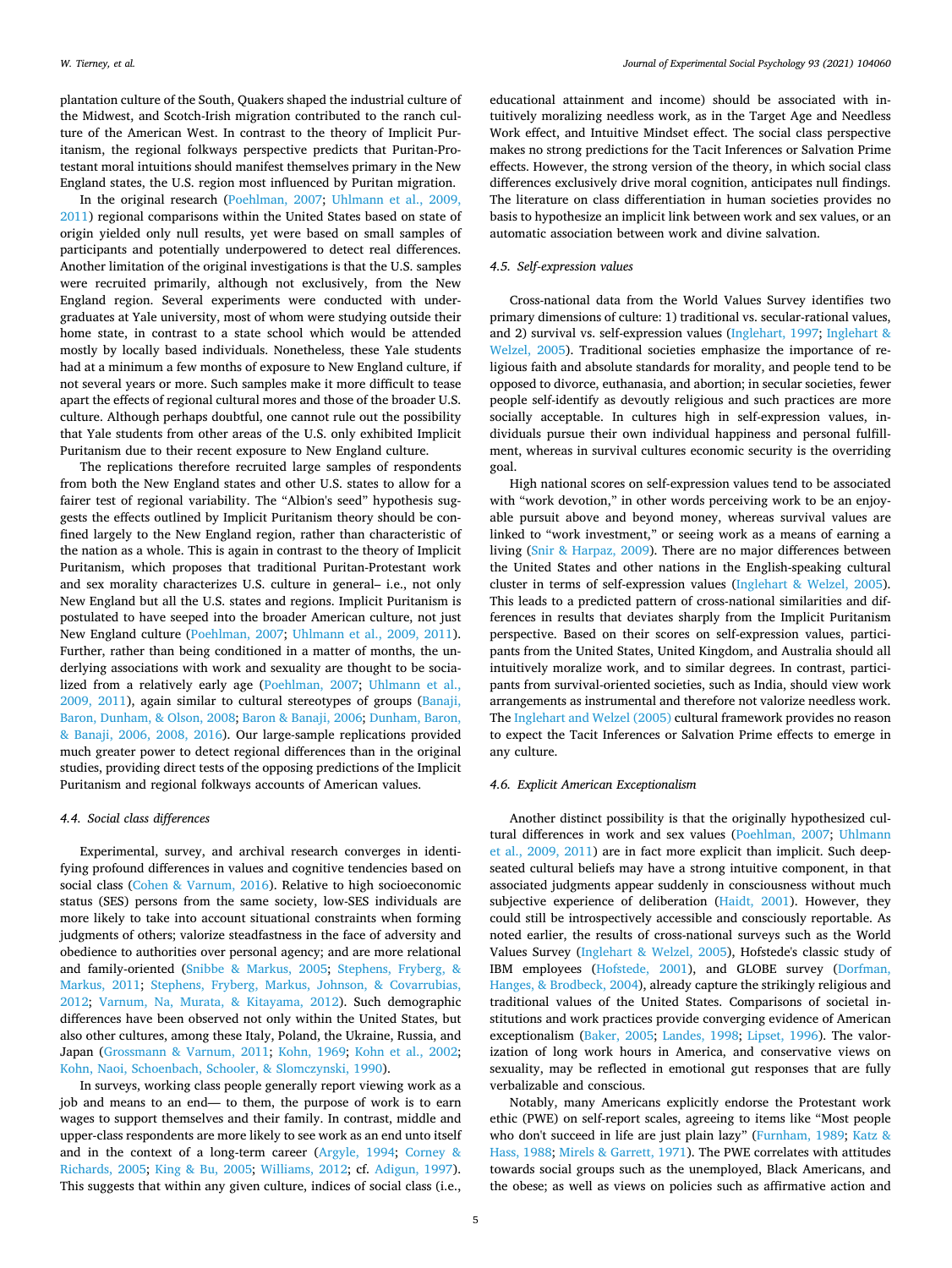welfare ([Furnham, 1982, 1989;](#page-16-52) [Katz & Hass, 1988;](#page-16-50) [Sidanius & Pratto,](#page-17-49)  [1999\)](#page-17-49). However, this prior scholarship does not directly predict that such complex ideologies will operate unconsciously in the manner suggested by research on implicit social cognition ([Bargh, 2014](#page-15-12); [Bargh](#page-15-13)  [et al., 1996](#page-15-13)). Americans are perhaps exceptional in intuitively lauding individuals who engage in needless work (Target Age and Needless Work effect and Intuitive Mindset effect), and may intuitively infer that hard-working individuals are sexually chaste and vice versa (Tacit Inferences effect), all judgments flowing from their explicit endorsement of the Protestant work ethic. However, merely priming words related to religion will not necessarily have the same impact on downstream judgments and behaviors (e.g., Salvation Prime effect).

Importantly, prior scholarship in fields such as sociology, political science, and cultural history identifies consciously self-reported cultural differences in values, but is largely silent on whether or not traditional American values further operate unconsciously. The Explicit American Exceptionalism alternative theory tested here, in which traditional work and sex values are observable in consciously self-reported judgments, but not on implicit indicators, is suggested by the recent wave of replication failures for nonconscious priming effects [\(Caruso et al.,](#page-15-15)  [2017;](#page-15-15) [Doyen et al., 2012](#page-16-34); [Harris et al., 2013](#page-16-35); [Klein et al., 2014](#page-16-36); [McCarthy et al., 2018;](#page-16-37) [O'Donnell et al., 2018](#page-17-33); [Olsson-Collentine, et al.,](#page-17-34)  [in press;](#page-17-34) [Pashler et al., 2012](#page-17-35); [Pashler et al., 2013;](#page-17-36) [Rohrer et al., 2015](#page-17-37)). In other words, the Explicit American Exceptionalism account places great stock in earlier multi-disciplinary work on U.S. cultural mores, which relied heavily on high powered cross-national surveys (e.g., [Baker, 2005;](#page-15-1) [Lipset, 1996](#page-16-4); [Schafer, 1991\)](#page-17-18), and has little faith in small sample experiments on implicit priming ([Bargh, 2014;](#page-15-12) [Bargh et al.,](#page-15-13)  [1996;](#page-15-13) [Poehlman, 2007;](#page-17-0) [Uhlmann et al., 2011\)](#page-17-2). However, that religious and work values may be prime-able in experimental settings and exert unconscious influences on judgments and behaviors does not challenge the work of [Lipset \(1996\)](#page-16-4), [Baker \(2005\),](#page-15-1) and other scholars of U.S. exceptionalism in fields outside of psychology.

# *4.7. General moralization of work and sex*

A final possibility is that the key experimental effects outlined earlier ([Poehlman, 2007;](#page-17-0) [Uhlmann et al., 2009](#page-17-26), 2001) may be exhibited not only by Americans, but members of other cultures as well. Historically, moralization and regulation of sexual behavior is characteristic of most religious faiths and societies [\(Foucault, 1978;](#page-16-53) [Gruen &](#page-16-54)  [Panichas, 1997](#page-16-54); [Peiss, Simmons, & Padgug, 1989\)](#page-17-50). A general distaste for individuals who under-contribute to work tasks is suggested by research on costly punishment of defectors and free riders ([Dreber, Rand,](#page-16-55)  [Fudenberg, & Nowak, 2008;](#page-16-55) [Jordan, Hoffman, Bloom, & Rand, 2016](#page-16-56)), and may have evolutionary roots. The original Implicit Puritanism studies provide preliminary evidence of cross-cultural differences, but with samples too small to draw strong conclusions. Higher powered tests may be necessary to detect the implicit moralization of work and sex across human societies.

Notably, neither the original studies nor the present replication initiative examined whether moral intuitions related to work and sexuality are potentially useful in identifying social targets with strong moral identities [\(Aquino, Freeman, Reed II, Lim, & Felps, 2009;](#page-15-22) [Aquino](#page-15-23)  [& Reed II, 2002\)](#page-15-23). Sexually restricted and hard-working individuals may or may not actually be more "moral" on other dimensions— such as empathy, generosity, fairness, or trustworthiness— and the strength of such relationships could also vary by culture ([Weeden & Kurzban,](#page-17-51)  [2013\)](#page-17-51). Even if there is an ecological relationship between traditional Puritan morality and ethical behavior more generally, it is likely to be far from perfect, and also imperfectly aligned with social inferences and perceptions [\(Moon, Krems, & Cohen, 2018\)](#page-16-57). The original Implicit Puritanism studies dealt with social judgments, not social reality. The present replications sought to reproduce the original results, and also test for alternative patterns in social judgments predicted by competing theories. The potential general moralization of work and sexuality across cultures is one of these alternative possibilities. The validity or rationality of such inferences is a fascinating question that will have to be left to follow-up research.

## **5. Overview of the present investigations**

These novel data collections used the creative destruction approach to replication to further our theoretical understanding of moral values related to work and sexuality. A set of key effects originally predicted by the theory of Implicit Puritanism, but potentially explicable under other frameworks, were systematically re-examined. The replications occurred across six nations (United States, United Kingdom, Australia, Republic of Ireland, Canada, and India), oversampling the particularly relevant New England region of the United States. As in the original research ([Poehlman, 2007;](#page-17-0) [Uhlmann et al., 2011\)](#page-17-2), data were collected both online and in research laboratories.

The original Implicit Puritanism studies adhered to pre-2011 standards for experimental research, in that studies were not pre-registered and sample sizes were moderate ([Nelson et al., 2018](#page-17-32)). Indeed, historically only 8% of studies in the field of psychology have achieved 80% power to detect the reported effects [\(Stanley, Carter, & Doucouliagos,](#page-17-52)  [2018\)](#page-17-52). In the replication initiative, planned sample sizes totaled many times those of the original experiments, allowing for more precise effect size estimates as well as better powered tests of potential moderators such as regional variation within the United States, as well as individual differences in religion and religiosity. This allowed us to empirically adjudicate between the Implicit Puritanism, false positives, religious differences, regional variability, social class, self-expression values, explicit American moral exceptionalism, and general moralization accounts of work and sex values. We considered both the strong version of each theory, in which its predictions hold to the exclusion of all others, as well as whether multiple theories in combination best explained the results.<sup>[1](#page-5-0)</sup> All measures and manipulations in this research are disclosed, and sample sizes were determined in advance. The complete study materials are provided in Supplements 1–2, the preregistered analysis plan in Supplement 3 and <https://osf.io/xwu4v/>, and the datafiles at (Study 1: [https://osf.io/k236g/,](https://osf.io/k236g/) Study 2: [https://osf.io/687h5/\)](https://osf.io/687h5/). Our hope is that this initiative will not only shed novel light on cultural values, but also serve as a model for future efforts to assess the replicability of published findings and explanatory power of competing theories.

## **6. Study 1**

This large-scale online data collection attempted to replicate the target age and needless work effect, intuitive mindset effect, and tacit inferences effect [\(Poehlman, 2007;](#page-17-0) [Uhlmann et al., 2009](#page-17-26)) across four nations. A professional survey firm, PureProfile, was used to recruit large samples from the United States, United Kingdom, and Australia, while sampling as evenly as feasible from the constituent regions of each country with the exception of oversampling from the theoretically important New England region of the United States. Amazon's Mechanical Turk [\(Buhrmester, Kwang, & Gosling, 2011](#page-15-24); [Paolacci,](#page-17-53)  [Chandler, & Ipeirotis, 2010\)](#page-17-53) was used to collect data from further

<span id="page-5-0"></span><sup>&</sup>lt;sup>1</sup> The ultimate origins of cultural values related to work and sexuality are difficult to test empirically. Adaptive pressures may have led human groups to regulate sexual behavior, engage in costly punishment of free riders, and confer status on over-contributors to group efforts. Such morally charged reactions could also reflect more proximal influences such as a society's history of economic activity ([Talhelm et al., 2014\)](#page-17-42) or religious migrations ([Fisher, 1989;](#page-16-29) [Lipset, 1996\)](#page-16-4). Far more tractable is assessing what values predominate in a society, explicitly and implicitly, and whether they can be situationally activated or primed. These individual-level outputs, predicted based on the expected influence of past events on present day social cognition, are the focus of the present research.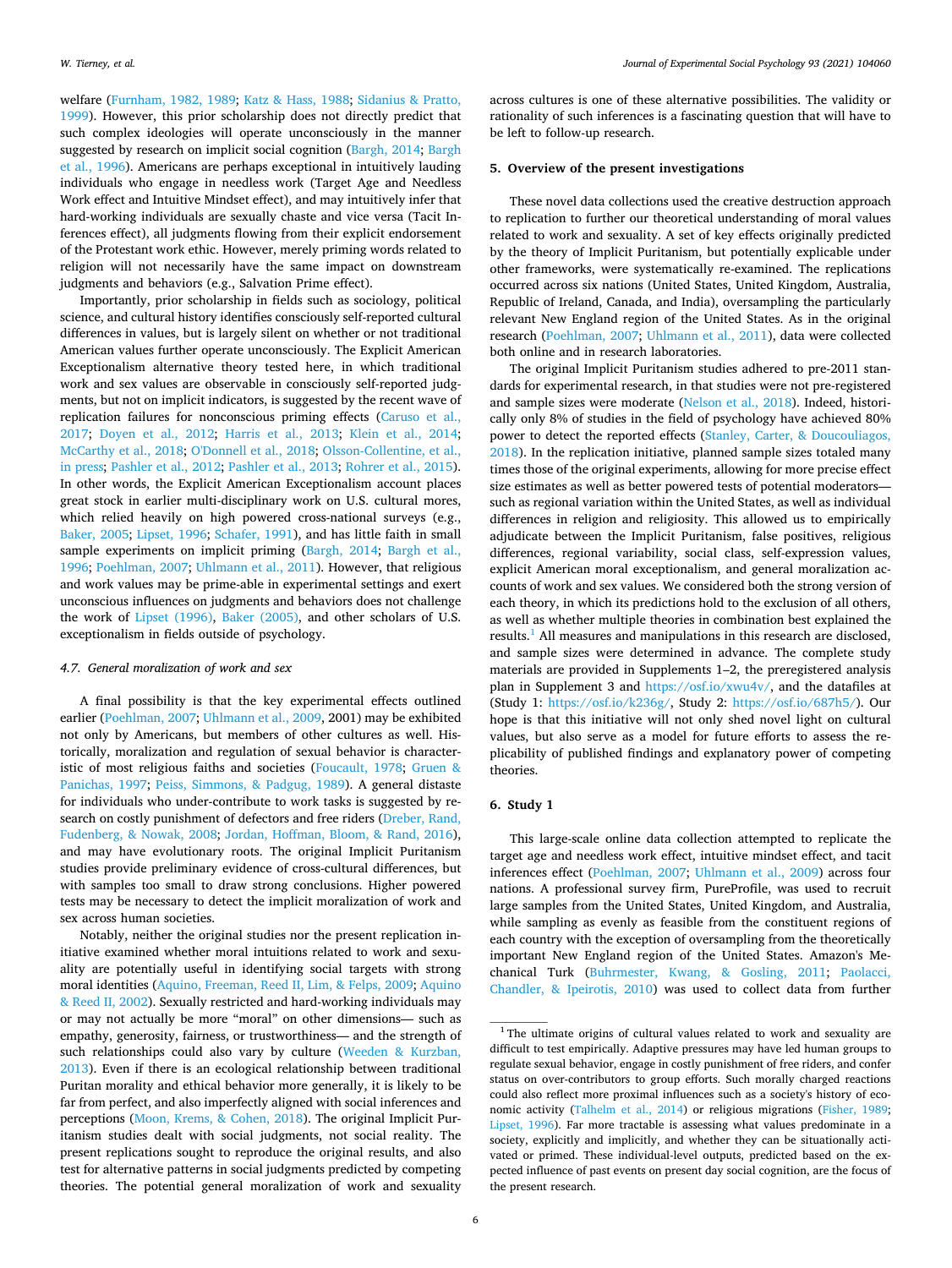groups of Indian and USA participants (see also [Uhlmann, Heaphy,](#page-17-54)  [Ashford, Zhu, & Sanchez-Burks, 2013\)](#page-17-54). This online microwork website provided an efficient means of recruiting English speakers from both a survival-oriented society (India) and personal fulfillment-oriented society (U.S.) in order to test the self-expression values hypothesis.

Notably, we held methods and materials constant across these populations to allow for direct replication ([Simons, 2014](#page-17-6)). One can also make iterative modifications to the materials across research sites, assessing mediating states each time, in an effort to achieve psychological rather than methodological equivalence ([Fabrigar, Wegener, & Petty, in](#page-16-58)  [press](#page-16-58); [Schwarz & Strack, 2014](#page-17-55); [Stroebe & Strack, 2014](#page-17-56)). However, in the original studies the theoretical underlying processes are nonconscious and were inferred rather than measured ([Poehlman, 2007](#page-17-0); [Uhlmann et al., 2009, 2011](#page-17-26)), seriously complicating such an approach. As the original studies sampled some of the same populations (e.g., USA, UK, and Canadian participants) without modifications across sites, the present replication initiative did the same. Future research using a creative destruction approach to replication may prioritize either methodological or psychological equivalence.

### *6.1. Methods*

#### *6.1.1. Participants*

*PureProfile sample*. The professional survey firm PureProfile was used to recruit participants (total  $N = 4098$ ) from Australia (24.67%), the United Kingdom (23.43%), and the United States (51.90%) while oversampling the New England states (Maine, Vermont, New Hampshire, Massachusetts, Rhode Island, and Connecticut; 47.58% of the USA sample). Thus, the PureProfile sample was split more or less equally between Australia, the U.K., USA New England states, and USA non-New-England states.

*Amazon Mechanical Turk sample*. MTurk was used to collect data from a further 2036 Indian (49%) and USA (51%) participants. The MTurk data collection in the USA had a smaller percentage of respondents from the New England region (only 4.3%), limiting our ability to test regional variability.

Demographic information for each major sample for Study 1 is summarized in Table S14-1 in Supplement 14.

## *6.1.2. Design*

The three experiments appeared in counterbalanced order, with assignment to condition within each study randomized. The Lottery Winner study featured a 2 (work status: retired or continues working) x 2 (age: 23 years or 46 years) x participant nationality between-subjects design. The Intuitive Mindset study included a within-subjects factor comparing participants' preferences in the intuitive framing and logical framing conditions, with participant nationality a between-subjects factor. The Tacit Inferences study had two between-subjects conditions manipulating whether targets uphold or violate traditional morality, with participant nationality again serving as the second between-subjects factor. At the end of the study, after exposure to the manipulations and completing the dependent measures, all participants filled out individual differences and demographic measures.

# *6.1.3. Materials and procedure*

In all of the present data collections, we employed a variety of safeguards to maintain data quality. The cover page for all our online experiments included a captcha item to avoid contamination by bots, and we further screened out participants with duplicate GPS coordinates. For the MTurk data collections for Study 1 we recruited only participants with a 99% acceptance rate and > 1000 hits approved. Finally, we excluded participants with < 5 years of English experience or who failed an instructional manipulation check from all analyses (see Supplements 3 and 10).

*Lottery winner study*. Participants read a vignette about Sarah, a postal worker who wins the lottery and either decides to retire immediately or to continue in her job. Depending on the experimental condition, she was either 23 or 46 years of age. Participants provided their assessment of Sarah's moral character (*1* = *very bad*, *7* = *very good*).

*Intuitive mindset study*. Participants were presented with a scenario about Robert and John, two potato peelers who shared a winning lottery ticket. Robert immediately chose to retire young, whereas John continued working peeling potatoes. In the intuitive mindset frame, participants were asked for their "intuitive, gut feeling" as to whom is the better person (*1* = *Robert is a much better person than John*, *7* = *John is a much better person than Robert*). In the logical mindset frame, they were asked for their "rational, objective judgment" to the same question ([Epstein, 1998](#page-16-31)).

*Tacit inferences study*. In this experiment, participants were first informed that "You will first read stories, then answer some questions about what you remember about the content of the stories" [\(Barrett &](#page-15-14)  [Keil, 1996\)](#page-15-14). They then read four vignettes, each featuring a target person who either conforms to or transgresses traditional work or sex morality. The two scenarios in which the protagonist clearly violates or upholds traditional sex norms also contain ambiguous information about the person's work ethic. At the same time, the two scenarios in which the protagonists clearly exhibit a strong work ethic or not further contain ambiguous information about her or his sexual behavior.

For example, participants read about a character name Julia, who either worked long hours at her job or was unemployed and not actively looking for a job. In both conditions the vignette went on to indicate that Julia attended a local party and stayed overnight. Participants were then presented with a set of distractor questions prompting openended written responses (e.g., "Do you think the author of the story was older than 30 or younger than 30?"). Finally, they were tested on their recall of the scenario using eight true/false questions. Embedded among seven filler true/false items was the critical target item, "Julia slept with the host of last week's party." An intuitive link between work and sex morality is reflected in falsely remembering the vignette as stating that Julia had sex only in the condition in which she was previously described as lazy.

The following measures were administered after the key manipulations and dependent measures.

*Religiosity*. Our multi-item measure of religiosity was the Duke University Religion Index (DUREL; [Koenig & Büssing, 2010](#page-16-39)), a validated five-item measure widely used across fields. Example items include "My religious beliefs are what really lie behind my whole approach to life" and "In my life, I experience the presence of the Divine (i.e., God)" (*1* = *definitely not true*, *5* = *definitely true of me*). Also included was the single item religiosity item from the original Implicit Puritanism studies ([Poehlman, 2007;](#page-17-0) Uhlmann et al., 2019, 2011), which simply states "I consider myself to be" and provides a numeric scale ranging from 1 (*not at all religious*) *to* 7 (*very religious*). Responses on the numeric scale effectively complete the statement in the initial question—for instance, choosing "7" indicates "I consider myself to be… very religious."

*Protestant work ethic (PWE)*. The PWE scale from [Katz and Hass \(1988\)](#page-16-50)  is an 11-item questionnaire including statements such as "A distaste for hard work usually reflects a weakness of character" and "Most people who don't succeed in life are just plain lazy" (*1* = *strongly disagree*, *6* = *strongly agree*).

*Demographics*. Participants completed demographic measures including their religion (Protestant, Catholic, Islam, Judaism, Buddhism, atheist, agnostic, other), religious denomination within Protestantism if applicable (Adventist, Anabaptist, Anglican, Baptist, Calvinist,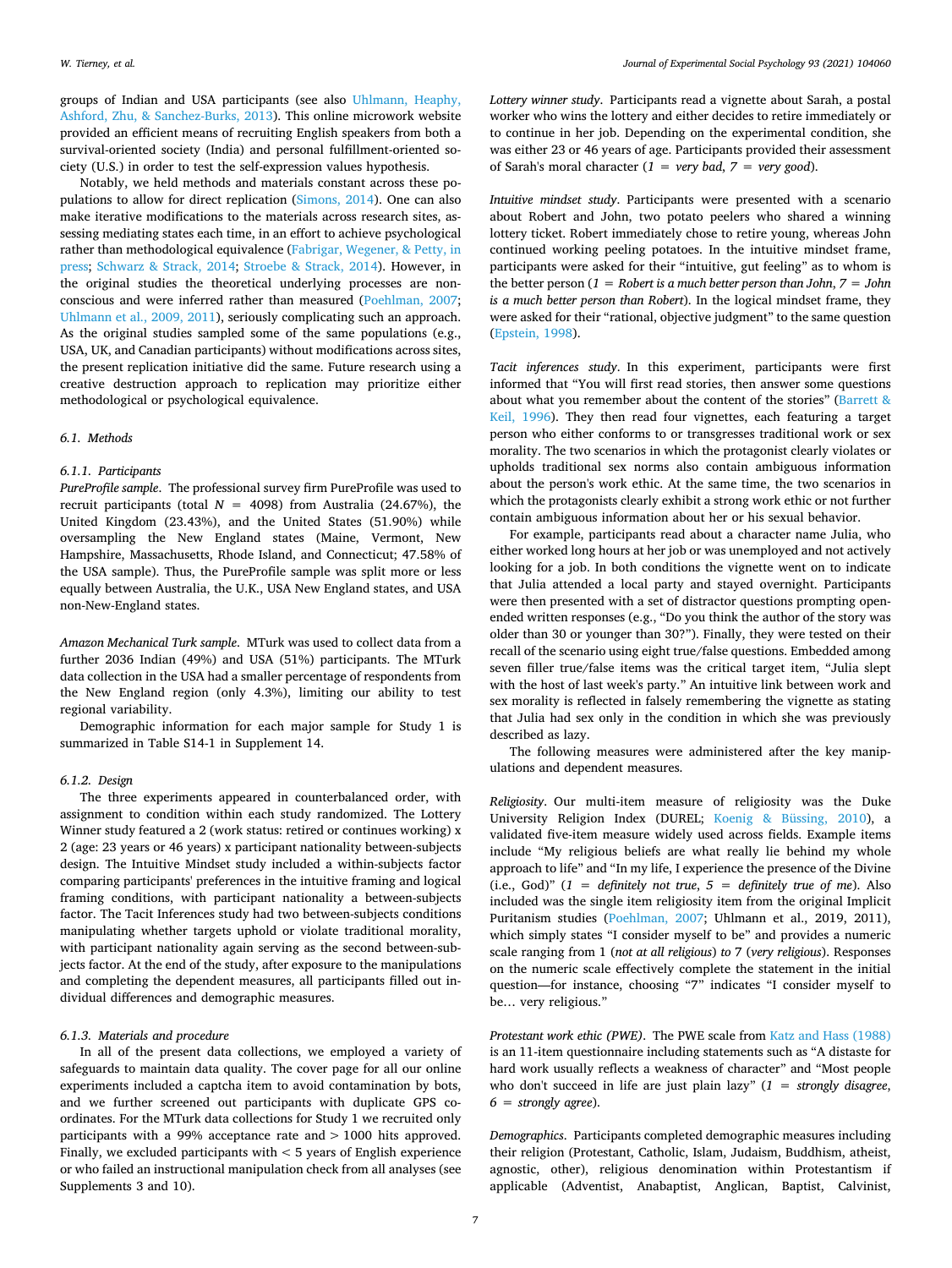Lutheran, Methodist, Pentecostal, other), place of worship if any, political orientation (*1* = *very progressive*/*left*-*wing*, *7* = *very conservative*/*right*-*wing*), political party identification (free response), gender, age, ethnicity, country and state/region they are currently primarily based in, country of birth, country of citizenship, years spent in the United States, state of origin with the USA if relevant, years of experience with the English language, occupation, income, personal educational level, and education level of most highly educated parent.

*Awareness probe*. In contrast to the priming paradigm used in Study 2 below, participants' level of awareness of the manipulations (e.g., target work behavior or age) should not theoretically interfere with the effects in Study 1. However, an exploratory free response item asked "What do you think this survey was about?"

*Attention check*. An instructional attention check told participants to "please select strongly disagree" and provided a scale ranging from 1 (*strongly disagree*) to 5 (*strongly agree*). Participants who failed this check were excluded from all analyses.

## *6.2. Results*

Mixed models were conducted using the condition values as the fixed effect, while using the region as the random effect. Thereafter, *F*  statistics were derived from the ANOVA produced by these models.

#### *6.2.1. Needless work study: MTurk sample*

A 2 (target age: 23 or 46 years) x 2 (target works vs. retires) ANOVA revealed a statistically significant main effect of target age, *F*(1, 2029) = 4.43,  $p = .04$ ,  $d = -0.093$ , main effect of work status,  $F(1)$ , 2032) = 220.53,  $p < .001$ ,  $d = 0.65$ , and two-way interaction between age and work status,  $F(1, 2027.3) = 4.596$ ,  $p = .03$ ,  $d = 0.095$ (see [Table 1\)](#page-7-0). The target received more moral praise when she continued working compared to when she retired, and when she was older rather than young. Further, reactions to a lottery winner who continued working vs. retired depended on her age.

Although target age and work status interacted significantly, unpacking this interaction revealed a markedly different pattern of results than in the original Implicit Puritanism research. As per the pre-registered analysis plan, the key effect of primary interest for the replication was the main effect of target age (23 years or 46 years) within the target works condition. Contrary to the original research ([Poehlman, 2007](#page-17-0); [Uhlmann et al., 2009\)](#page-17-26) the young target who continued to work did not receive more favorable moral evaluations than an older target who continued to work,  $F(1, 1013.74) = 0.035$ ,  $p = .851$ ,  $d = -0.012$ . Instead, the two-way interaction was driven by the effect of target age within the retires condition, such that the younger retiree was rated more negatively than the older retiree, *F*(1, 1009.91) = 8.871,  $p = .003, d = -0.187.$ 

We next examined potential moderating effects of country, focusing again on the pre-registered key effect of interest (i.e., target age effect within the target works condition). A 2 (23 or 46 years) x 2 (India vs. USA) ANOVA revealed no significant interaction, *F*(1, 1018) = 0.268,

 $p = .605$ ,  $d = -0.032$ , indicating no evidence of moderation by participant nation. Further, testing for the key effect separately by country (USA and India) revealed no effect of target age within the works condition in either the India sample,  $F(1, 492.32) = 0.058$ ,  $p = .81$ , *d* = 0.022, or USA sample, *F*(1, 523) = 0.3, *p* = .584, *d* = −0.048. New England region likewise failed to moderate the effect of target age within the works condition,  $F(1, 1018) = 0.678$ ,  $p = .411$ ,  $d = 0.052$ .

Finally, we examined theoretically relevant individual differences moderators. Neither the single item measure of religiosity, *F*(1, 999) =  $0.001$ ,  $p = .979$ ,  $d = -0.002$ , nor the DUREL religiosity scale *F*  $(1, 1018) = 0.251$ ,  $p = .616$ ,  $d = 0.031$ , nor participant education level *F*(1, 985.95) = 1.716, *p* = .191, *d* = −0.083, nor the Protestant Work Ethic  $F(1, 1012.15) = 0.167$ ,  $p = .683$ ,  $d = 0.026$ , nor selfreported religion (Protestant or not)  $F(1, 1016.62) = 3.4$ ,  $p = .065$ , *d* = 0.116, moderated moral judgments of a target who works based on her age.

#### *6.2.2. Needless work study: PureProfile sample*

A 2 (target age) x 2 (work status) ANOVA revealed a nonsignificant main effect of target age, *F*(1, 4079) = 3.50, *p* = .06, *d* = −0.056, a statistically significant main effect of work status, *F*(1, 4082) = 423.24,  $p \sim .001, d = 0.367$ , and a significant interaction between age and work status,  $F(1, 4077) = 16.15$ ,  $p < .001$ ,  $d = 0.125$ . With the exception of the main effect of age not reaching statistical significance, this overall pattern paralleled the results reported above for the MTurk sample (see [Table 1](#page-7-0)). Unpacking the target age  $*$  work status interaction, the young target who stayed on the job after winning the lottery received similar evaluations to the older target who continued to work,  $F(1, 2052.56) = 1.887, p = .17, d = 0.061$ . Instead, the two-way interaction was driven by a target age effect within the retires condition, with the younger retiree rated significantly less favorably than the older retiree, *F*(1, 2019.88) = 17.675, *p* < .001, *d* = −0.1871.

With regard to the moderating effects of nation, there was no significant difference between the USA and the other two countries (Australia & UK),  $F(1, 2061) = 0.303$ ,  $p = .582$ ,  $d = 0.024$ , the USA vs. Australia, *F*(1, 1547) = 0.299, *p* = .585, *d* = 0.028, or the USA vs U.K.,  $F(1, 1572) = 0.123$ ,  $p = .725$ ,  $d = 0.018$ . Further, the target age and needless work effect was not significant within the USA sample, *F*(1, 1055.87) = 1.959, *p* = .162, *d* = 0.086, Australia sample, *F*(1, 487) = 0.086,  $p = .77$ ,  $d = 0.027$ , or UK sample,  $F(1, 514) = 0.266$ ,  $p = .606$ ,  $d = 0.046$ . New England region again failed to emerge as a moderator *F*(1, 2045.35) = 0.002, *p* = .97, *d* = 0.001. The individual differences measures likewise failed to moderate, among these the single item measure of religiosity,  $F(1, 2048.17) = 0.482$ ,  $p = .488$ , *d* = 0.031, DUREL religiosity scale, *F*(1, 2056.41) = 0.308, *p* = .579, *d* = 0.025, Protestant religion, *F*(1, 2048.9) = 1.067, *p* = .302, *d* = 0.046, education level, *F*(1, 1938.1) = 0.436, *p* = .509, *d* = −0.03, and PWE scores, *F*(1, 2054.24) = 3.486, *p* = .062,  $d = 0.082$ .

## *6.2.3. Intuitive mindset study: MTurk sample*

A within-subjects ANOVA comparing intuitive and deliberative responses as to whom was the better person revealed a significant overall

<span id="page-7-0"></span>**Table 1** 

Moral judgments of a lottery winner who works vs. retires and is relatively young or older.

|         | moral factories of a folice? Where who works vs. fellies and is relatively young of order.<br>India MTurk |        | USA MTurk |        | $USA$ $PPa$ |        | Australia PP |        | UK PP  |        |
|---------|-----------------------------------------------------------------------------------------------------------|--------|-----------|--------|-------------|--------|--------------|--------|--------|--------|
|         | Young                                                                                                     | Older  | Young     | Older  | Young       | Older  | Young        | Older  | Young  | Older  |
| Works   | 5.86                                                                                                      | 5.84   | 5.68      | 5.73   | 5.96        | 5.86   | 5.67         | 5.64   | 5.62   | 5.56   |
|         | (0.08)                                                                                                    | (0.08) | (0.09)    | (0.09) | (0.07)      | (0.07) | (0.08)       | (0.08) | (0.07) | (0.07) |
| Retires | 4.90                                                                                                      | 5.08   | 4.84      | 5.14   | 5.03        | 5.33   | 4.65         | 4.81   | 4.75   | 4.90   |
|         | (0.08)                                                                                                    | (0.08) | (0.09)    | (0.09) | (0.07)      | (0.07) | (0.08)       | (0.08) | (0.08) | (0.08) |

Note: Numbers in parentheses represent standard errors. a PP denotes PureProfile sample.

<span id="page-7-1"></span>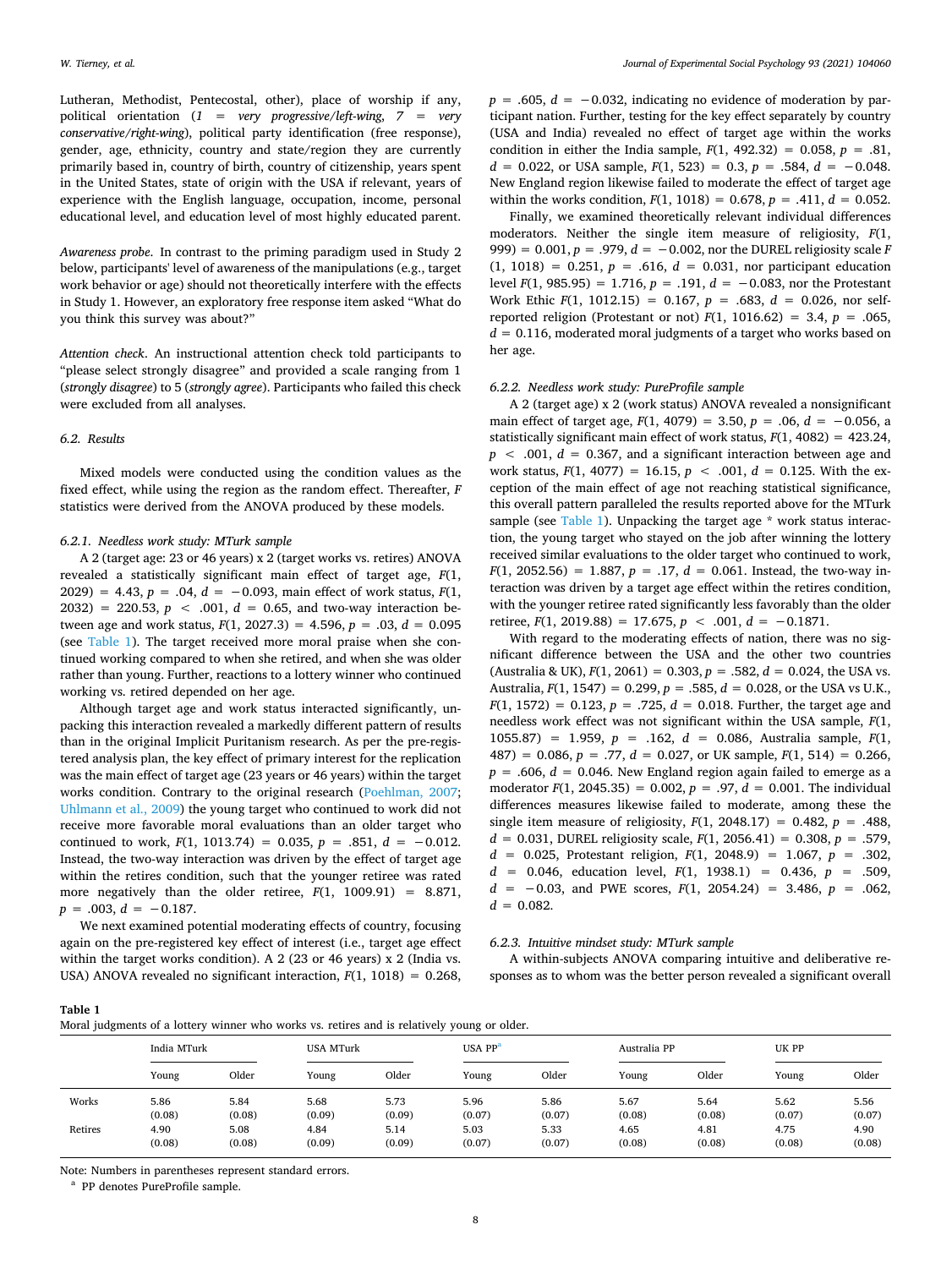<span id="page-8-0"></span>

**Fig. 1.** Intuitive vs. rational evaluations across samples. Higher numbers reflect more favorable moral judgments of a lottery winner who continues working rather than retiring. As seen in the figure, the intuitive mindset effect is present in all samples except for the Indian sample, where intuitive and rational evaluations are similar. Error bars represent standard errors.

effect *F*(1, 2033.89) = 27.38, *p* < .001, *d* = 0.232. Specifically, participants expressed a preference for the worker over the retiree that was stronger on the intuitive mindset item than on the rational mindset item.

A significant interaction between country (USA vs. India) and intuitive vs. rational responses emerged, *F*(1, 2031.84) = 45.027,  $p \sim .001, d = 0.2977$ , such that the intuitive mindset effect was stronger among American participants than Indian participants ([Fig. 1](#page-8-0)). The difference between intuitive and rational responses was clearly observed in the USA sample, *F*(1, 1033.77) = 76.019, *p* < .001,  $d = 0.543$ , but not the India sample,  $F(1, 998) = 1.105$ ,  $p = .293$ , *d* = −0.067. New England region did not moderate the results, *F*(1,  $2033.61$ ) = 2.009,  $p = .156$ ,  $d = -0.0623$ .

Self-identified religion (Protestant or not), *F*(1, 2029.61) = 0.263,  $p = .608$ ,  $d = 0.023$  did not moderate the effect. However education level, *F*(1, 1975.39) = 5.006, *p* = .025, *d* = −0.101 did significantly moderate the results, such that less educated participants were *more*  likely to demonstrate the intuitive mindset effect, directionally contrary to the expectations of the social class perspective. Highly religious individuals, as assessed by both the single-item measure, *F*(1, 1994.13) = 22.807, *p* < .001, *d* = −0.214 and DUREL scale, *F*(1, 2031.75) = 24.758, *p* < .001, *d* = −0.221, were significantly *less*  likely to exhibit a difference between their intuitive and rational responses, directly opposite to the predictions of the religious differences perspective. Contrary to any of the theories tested, endorsement of the PWE *negatively* predicted exhibiting the intuitive mindset effect, *F*(1, 2033.71) = 10.17, *p* = .001, *d* = −0.141. As discussed below, the moderating effects of education, religiosity and PWE endorsement in the MTurk sample did not replicate in the PureProfile sample.

## *6.2.4. Intuitive mindset study: PureProfile sample*

A significant intuitive mindset effect again emerged in the PureProfile sample, *F*(1, 4085.04) = 72.542, *p* < .001, *d* = 0.267. However, as seen in [Fig. 1,](#page-8-0) country (USA vs. UK or Australia) did not moderate the effect, *F*(1, 4083.99) = 0.322, *p* = .57, *d* = 0.018. Further, examining each country separately, an intuitive mindset led to more favorable judgments of a target who continued to work not only in the US,  $F(1, 2117.49) = 40.965$ ,  $p < .001$ ,  $d = 0.278$ , but also in the UK,  $F(1, 956.66) = 7.338$ ,  $p = 0.007$ ,  $d = 0.175$ , and Australia,  $F(1, 956.66) = 7.338$ ,  $p = 0.007$ ,  $d = 0.175$ , and Australia,  $F(1, 956.66) = 7.338$ ,  $p = 0.007$ ,  $d = 0.175$ , and Australia,  $F(1, 956.66) = 7.338$ 1010) = 27.352,  $p < .001$ ,  $d = 0.329$ . New England region again failed to moderate the results,  $F(1, 4085.82) = 0.904$ ,  $p = .342$ , *d* = −0.03. The single item religiosity measure, *F*(1, 4071.75) = 0.299, *p* = .584, *d* = −0.017, DUREL religiosity scale, *F*(1,

<span id="page-8-1"></span>

Fig. 2. Tacit inferences across cultures. Higher means in Condition 1 than Condition 2 reflect false memories consistent with linking traditional work and sex morality. As seen in the figure, participants from all samples made such tacit inferences. Error bars represent standard errors.

4085.06) = 0.147, *p* = .701, *d* = −0.012, self-identification as a Protestant, *F*(1, 4062.19) = 0.079, *p* = .778, *d* = −0.009, and the PWE, *F*(1, 4084.25) = 0.931, *p* = .335, *d* = −0.031, failed to emerge as significant moderators. In contrast, education level did significantly moderate the intuitive work morality effect, *F*(1, 3866.82) = 13.355,  $p < .001, d = 0.118$ , such that more educated participants were more likely to exhibit a difference between their intuitive and logical judgments. Note that the direction of moderation was directly opposite to that in the MTurk sample, such that these results are extremely mixed and equivocal, providing no overall support for the social class perspective.

## *6.2.5. Tacit inferences study: MTurk sample*

An overall condition effect emerged such that when the target upheld (violated) traditional work morality, she/he was falsely remembered as upholding (violating) traditional sexual morality, and vice versa,  $F(1, 2029.13) = 89.11$ ,  $p < .001$ ,  $d = 0.42$ . Further, a significant interaction with country emerged, such that this tacit inferences effect was stronger among American participants than Indian participants,  $F(1, 2027.21) = 24.882$ ,  $p < .001$ ,  $d = 0.222$  ([Fig. 2](#page-8-1)). Although there was a significant between-country difference, the tacit inferences effect was statistically significant not only in the USA, *F*(1, 1031.8) = 103.8, *p* < .001, *d* = 0.632, but also India, *F*(1, 997.03) = 10.02,  $p = .002$ ,  $d = 0.201$ . In other words, the effect was present in both comparison countries, but relatively larger in one nation (US) than in the other (India). New England region did not moderate the results,  $F(1, 2023.45) = 0.015$ ,  $p = .902$ ,  $d = -0.006$ .

The single item measure of religiosity,  $F(1, 1985.01) = 1.168$ , *p* = .28, *d* = −0.049, and whether the participant was of the Protestant faith or not, *F*(1, 2023.45) = 1.674, *p* = .196, *d* = 0.058, did not moderate the tacit inferences effect in the MTurk sample. However, the DUREL religiosity scale, *F*(1, 2024.49) = 5.718, *p* = .017, *d* = −0.106, and Protestant Work Ethic scale, *F*(1,  $2024.67$ ) = 10.143,  $p = .001$ ,  $d = -0.142$ , did significantly moderate the effect. Surprisingly, more religious participants on the DUREL scale, and individuals who explicitly endorsed the PWE, were significantly *less*  likely to exhibit false memories consistent with an intuitive link between work and sex morality. These results are inconsistent with any of the theories considered here, and as noted below failed to replicate in the PureProfile sample.

#### *6.2.6. Tacit inferences study: PureProfile sample*

An overall condition difference supporting the tacit inferences effect again emerged, *F*(1, 4085) = 308.506, *p* < .001, *d* = 0.550.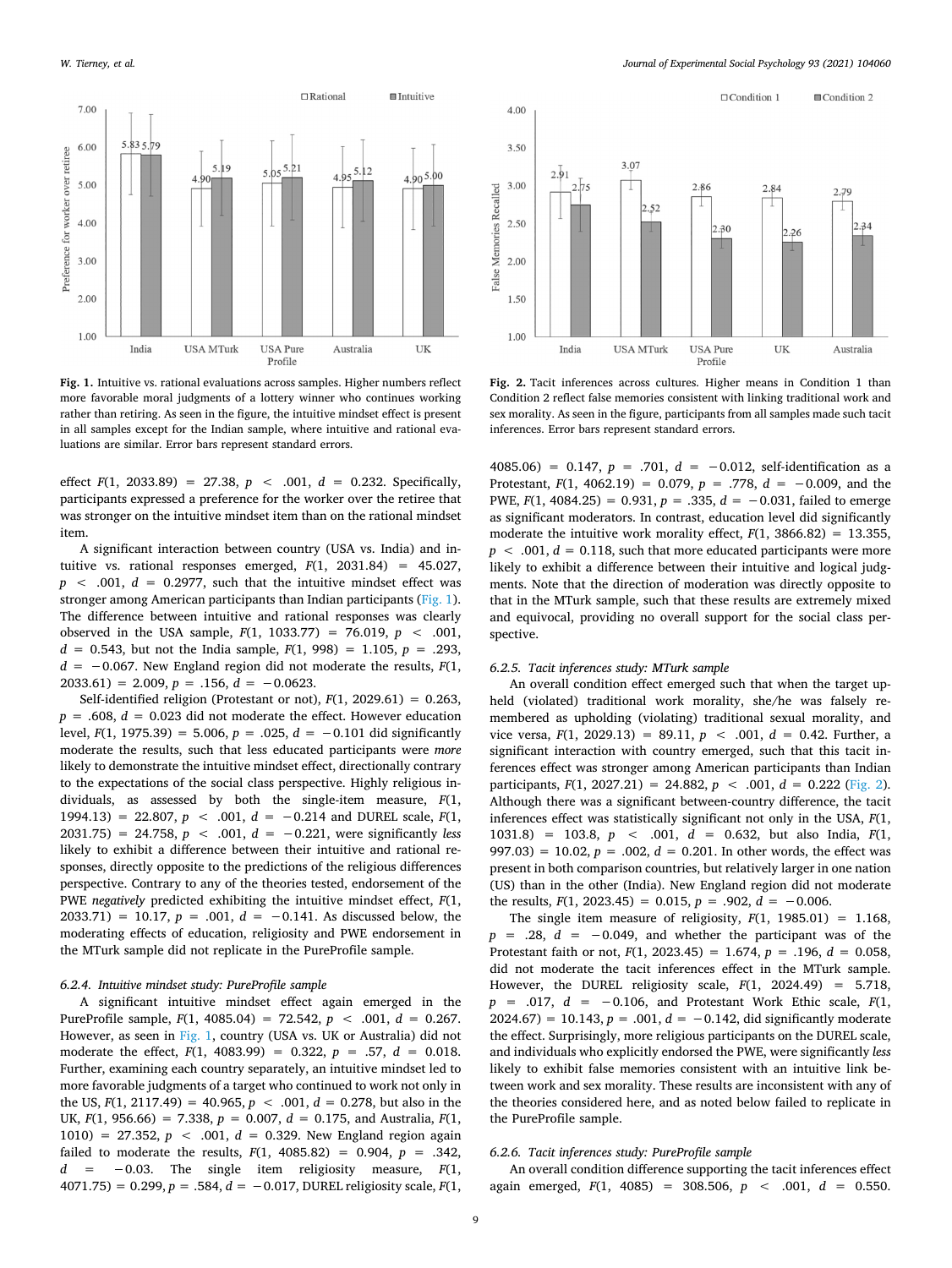Comparing the USA vs. both other countries combined (UK and Australia) did not reveal a significant difference, *F*(1, 4071.27) = 0.961,  $p = .327$ ,  $d = 0.031$ . More fine-grained comparisons between the USA and UK, *F*(1, 3078) = 0.012, *p* = .911, *d* = 0.034, and USA and Australia *F*(1, 3130) = 2.137, *p* = .144,  $d = 0.053$ , were also not statistically significant. The tacit inferences effect was significant within the USA, *F*(1, 2121) = 181.655, *p* < .001, *d* = 0.585, Australia, *F*(1, 1007) = 53.227, *p* < .001, *d* = 0.46, and UK,  $F(1, 951.6) = 78.326$ ,  $p < .001$ ,  $d = 0.575$ , when the samples were tested separately [\(Fig. 2\)](#page-8-1). New England region was not a significant moderator of false memories consistent with an implicit link between work and sex morality,  $F(1, 4069.72) = 0.069$ ,  $p = .793$ .  $d = 0.008$ .

The individual differences measures, including the single item measure of religiosity, *F*(1, 4067) = 0.393, *p* = .531, *d* = 0.020, the DUREL scale,  $F(1, 4081) = 0.29$ ,  $p = .59$ ,  $d = 0.017$ , Protestant religion,  $F(1, 4058.1) = 1.193$ ,  $p = .167$ ,  $d = 0.044$ , and the PWE scale, *F*(1, 4079.51) = 3.102, *p* = .078, *d* = −0.0552, did not moderate the tacit inferences effect in the PureProfile sample. Notably, this fails to replicate the initial evidence of moderation by religiosity (DUREL) and PWE scores in the MTurk sample.

#### *6.3. Discussion*

The results of this first set of replications confirm a number of the original experimental effects ([Poehlman, 2007](#page-17-0); [Uhlmann et al., 2009,](#page-17-26)  [2011\)](#page-17-26), yet at the same time depart in theoretically informative ways from the original research. One original effect, specifically the moderating role of target age in judgments of needless work, failed to replicate across four nations (India, USA, Australia, and the United Kingdom) and is identified as a likely false positive. At the same time, a pre-registered secondary effect of interest in this "lottery winner" paradigm, the simple main effect of working vs. retiring on judgments of moral goodness, emerged robustly across samples and nations (see [Table 1](#page-7-0) and Supplement 7). Although neither Americans nor members of several comparison cultures appear to be sensitive to the age of a lottery winner who decides to retire vs. continue working (contrary to the Implicit Puritanism account), people across a number of cultures do appear to morally praise needless work (consistent with the General Moralization of Work account).

Of further theoretical interest was the extent to which positive reactions to needless work are especially strong in an intuitive rather than deliberative mindset. Consistent with the original research, American participants praised needless work more strongly when asked for their intuitive gut reaction rather than their more deliberative response. Inconsistent with the theory of Implicit Puritanism, however, not only Americans but also participants from the United Kingdom and Australia exhibited this intuitive work morality effect, while Indian participants did not. This cross-national pattern of results is highly inconsistent with the claim of a unique American work morality, and could reflect the greater intuitive moralization of work in self-expression cultures (USA, UK, Australia) relative to survival-oriented cultures (India). A more nuanced interpretation is that Indian participants strongly moralized work both intuitively and deliberatively, such that a difference in evaluations based on mindset was unlikely to emerge. Indeed, in a preregistered secondary analysis, a preference for the worker over the retiree emerged robustly across mindsets and cultures (Supplement 7). Scores consistently above the neutral scale midpoint of 4, indicating a preference for needless work, support the General Moralization of Work account. Thus, larger-scale research including a greater number of societies characterized by self-expression and survival values [\(Inglehart,](#page-16-22)  [1997;](#page-16-22) [Inglehart & Welzel, 2005\)](#page-16-23) will be needed before drawing strong conclusions. We also cannot rule out that the study materials were psychologically nonequivalent between the Western and Indian populations in some unintended manner, or that some other confound in measurement led to the lack of differences in intuitive and deliberative

judgments in the India sample [\(Fabrigar et al., in press](#page-16-58); Milfont & Klein, [2018;](#page-16-59) [Poortinga, 1989;](#page-17-57) [van de Vijver & Leung, 2010](#page-17-58)).

Another interesting cross-national pattern emerged with regards to the tacit inferences drawn from ambiguous scenarios. As in the original experiment, U.S. participants falsely remembered individuals who had violated work values as having also violated traditional sexual mores, and vice versa. However, contrary to the Implicit Puritanism and Explicit American Exceptionalism accounts, such false recollections likewise emerged robustly in the India, U.K., and Australia samples. The effect was statistically significant but diminished in the India sample (see [Fig. 2](#page-8-1)). MTurk respondents in India are more likely to hold a university degree (86.4% of the sample, as shown in Table S14-1) than the general population, potentially artificially attenuating cultural differences. However, the presence of the tacit inferences effect across all samples is most consistent with the pre-registered predictions of the General Moralization of Work account.

Finally, no consistent evidence was found for regional differences within the USA (i.e., New England vs. other parts of the country), or the expected moderating effects of Protestantism, religiosity, and education level. In those few cases where an individual-differences factor significantly moderated the effect, the direction of moderation was more often opposite to rather than consistent with theoretical expectations. Thus, we consider the Social Class, Regional Differences, and Religious Differences accounts unsupported by this first cross-national data collection in the replication initiative.

### **7. Study 2: methods**

Our second study included both online and crowdsourced laboratory replications of the salvation prime effect on work performance. The original salvation prime experiment was conducted with lay adults recruited from public areas in New York State in the United States and Ontario, Canada [\(Poehlman, 2007;](#page-17-0) [Uhlmann et al., 2011](#page-17-2)). The present online data collection recruited adults from the United States, the United Kingdom, and Australia via the survey firm PureProfile. The laboratory data collections strategically oversampled populations in New York state to remain as faithful as possible to the original study in terms of region of data collection, with materials administered in paper pencil format as in the original experiment. Replication laboratories were recruited through the last author's professional network and the Study Swap platform [\(http://osf.io/view/StudySwap/](http://osf.io/view/StudySwap/)), and relied on locally available samples of university undergraduates. Note that participant age and method of data collection are not theoretically anticipated moderators of the salvation prime effect, and that the original line of research on Implicit Puritanism featured students and lay adult participants, and both paper-pencil and online administration of priming paradigms ([Poehlman, 2007](#page-17-0); [Uhlmann et al., 2009, 2011](#page-17-26)).

### *7.1.1. Participants*

Online data was collected by the survey firm Pure Profile, and included 514 (45.73%) USA based participants, 312 (27.76%) participants from the United Kingdom, and 298 (26.51%) participants from Australia. The constituent regions of each country were sampled as evenly as feasible, with the exception of again oversampling the New England states ( $N = 270$ , or 52.52% of the USA sample), in order to compare their responses to participants from other USA regions (*N* = 244, or 47.48% of the USA sample).

The crowdsourced laboratory data collections in the northeastern region of the United States included 95 participants from Ithaca College, 161 participants from the City University of New York, 208 participants from the State University of New York, and 99 participants from Fairfield University. Data collections outside the U.S. included the University of Regina in Canada  $(N = 91)$ , and the University of Limerick in Ireland ( $N = 80$ ). See Table S14–2 in Supplement 14 for an overview of the demographics of the online and laboratory samples.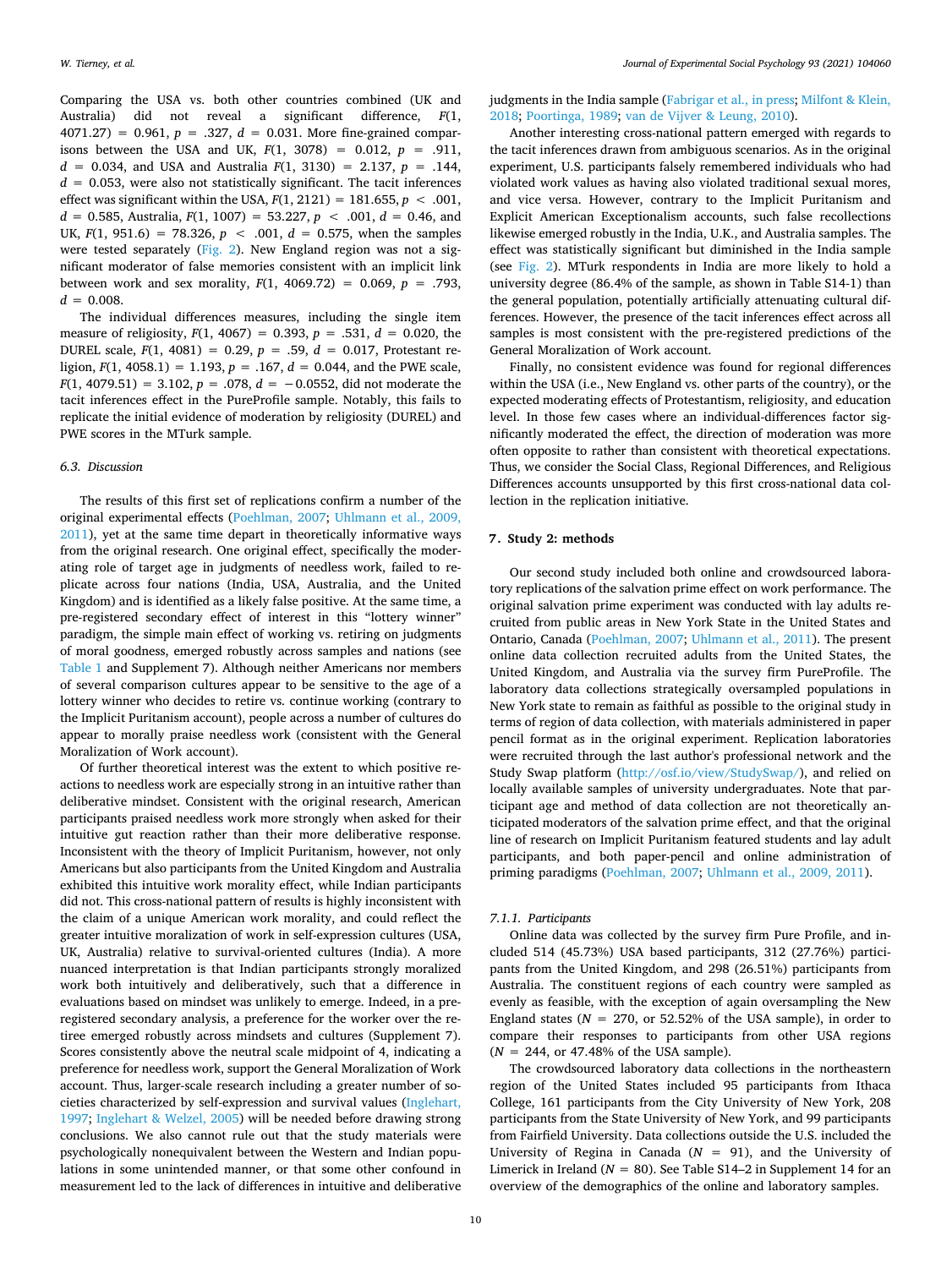#### *7.1.2. Design*

The study employed a 2 (priming condition: salvation prime or neutral prime) x participant nationality between-subjects design.

#### *7.1.3. Materials and procedure*

Participants completed two ostensibly unrelated puzzle tasks. The first was a scrambled-sentences task ([Srull & Wyer, 1979](#page-17-30)) containing either words related to salvation (e.g., *redeem*, *divine*, *heaven*) or similarly valanced words unrelated to religion (e.g., *flowers*, *rainbow*, *happiness*). For instance, in the salvation prime condition the scrambled sentence "coupons here phone redeem your" could be unscrambled to read "redeem your coupons here," after omitting the word "phone." Following on prior research using anagram performance as a work task ([Chartrand, Dalton, & Fitzsimons, 2007\)](#page-15-25), participants then completed an anagram challenge in which they attempted to derive as many words four or more letters in length as possible out of four source words (*bimodal*, *igneous*, *answer*, and *curried*).

*Moderators*. Subsequent to the manipulation and key dependent measures, participants completed the PWE scale [\(Katz & Hass, 1988\)](#page-16-50) and DUREL [\(Koenig & Büssing, 2010\)](#page-16-39), as well as the single item religiosity measure from the original experiment ([Poehlman, 2007](#page-17-0); [Uhlmann et al., 2011](#page-17-2)).

*Demographics*. Participants fill out a set of demographic items paralleling those from Study 1.

*Awareness probe*. A set of questions assessed awareness of the influence of the priming manipulation ([Poehlman, 2007](#page-17-0); [Uhlmann et al., 2011](#page-17-2); adapted from [Bargh & Chartrand, 2000\)](#page-15-26). The numeric probe item asked "Did the sentence unscrambling task influence your performance on the anagram task in any way?"  $(1 = no, 5 = not sure, 9 = yes)$ . The subsequent free response item inquired "If yes, please explain how and why it influenced you in your own words.'

*Attention check*. Participants completed the same instructional attention check as in Study 1. All participants who failed to follow the simple instruction to "please select strongly disagree" on a Likert-type scale were excluded from the analyses.

#### *7.2. Results*

#### *7.2.1. PureProfile sample*

Overall, no significant differences emerged in anagram performance between the salvation prime and neutral prime conditions, *F*(1, 1120.58) = 0.034,  $p = .854$ ,  $d = -0.011$ . Also unlike in the original research, the priming manipulation did not interact with country: USA vs other nation (UK & Australia) *F*(1, 1119.92) = 0.01, *p* = .989, *d* = 0.001, USA vs UK, *F*(1, 820.98) = 0.68, *p* = .41, *d* = −0.0576, or USA vs Australia, *F*(1, 804.37) = 0.682, *p* = .409, *d* = 0.058. The salvation prime effect on task performance further failed to emerge in any of the individual countries, including the United States, *F*(1,  $507.73$ ) = 0.018,  $p = .892$ ,  $d = -0.012$ , Australia,  $F(1, 298) = 0.908$ , *p* = .341, *d* = −0.111, and the United Kingdom, *F*(1, 312) = 0.838,  $p = .361, d = 0.1036$ . New England region also did not moderate the results,  $F(1, 1124) = 0.019$ ,  $p = .89$ ,  $d = -0.0079$ .

Note that any significant interactions between prime condition and moderator measures must be interpreted in light of the absence of any main effect of the primes. Whether the participant was of Protestant faith did not interact with the priming manipulation to predict anagram performance,  $F(1, 1112.72) = 0.24$ ,  $p = .625$ ,  $d = 0.029$ , the single item measure of religiosity did not significantly interact with prime condition,  $F(1, 1119.59) = 3.553$ ,  $p = .06$ ,  $d = -0.1127$ , scores on the DUREL religiosity scale significantly interacted with prime condition, *F*   $(1, 1119.95) = 6.64, p = .01, d = -0.154, and scores on the PWE$ scale significantly interacted with prime condition, *F*(1,

1117.55) = 4.202,  $p = .041$ ,  $d = -0.123$ . The directions of these latter two interactions were, however, contrary to any of the present theories of work morality. Specifically, participants high in religiosity (DUREL) exhibited directionally but non-significantly worse work performance in the salvation prime condition relative to the neutral primes,  $F(1, 227) = 3.043$ ,  $p = .082$ ,  $d = -0.232$ , with the least religious participants exhibiting directionally but not significantly better work performance in the salvation prime condition, *F*(1, 265.86) = 1.722,  $p = .191$ ,  $d = 0.161$ . Similarly, participants who endorsed the Protestant Work Ethic performed directionally but not significantly worse on a subsequent work task after being primed with salvation relative to neutral concepts,  $F(1, 177) = 0.923$ ,  $p = .338$ .  $d = -0.144$ , whereas low-PWE participants worked directionally but nonsignificantly harder in response to the primes, *F*(1,  $167.94 = 0.059, p = .809, d = 0.037.$ 

#### *7.2.2. Laboratory data collections*

In the laboratory data collections, there was again no main effect of the priming manipulation on work performance,  $F(1, 728.58) = 0.269$ ,  $p = .604$ ,  $d = 0.038$ , or interaction between nation of data collection and the experimental manipulation, USA vs. Republic of Ireland *F*(1, 637.15) = 0.045, *p* = .831, *d* = −0.017, USA vs. Canada *F*(1, 648.16) = 0.25,  $p = .617$ ,  $d = 0.0393$ . The salvation prime effect did not emerge when the USA sample, *F*(1, 649.36) = 0.165, *p* = .685, *d* = 0.051, Republic of Ireland sample, *F*(1, 78) = 0.166, *p* = .685, *d* = 0.093, and Canadian sample, *F*(1, 89) = 0.06, *p* = .807, *d* = −0.0525, were analyzed separately. Regional differences (New England vs. other) were not tested since USA laboratory data collections intentionally focused on the northeastern United States (i.e., New York State and Connecticut).

The single-item measure of religiosity, *F*(1, 721.64) = 2.375, *p* = .124, *d* = 0.115, DUREL, *F*(1, 727.19) = 3.423, *p* = .065, *d* = 0.137, and PWE scale, *F*(1, 727.91) = 0.012, *p* = .912, *d* = −0.008 did not moderate the results of the crowdsourced data collection in partner laboratories. Unlike in the PureProfile sample, in the laboratory data collections Protestant religious faith interacted with the priming manipulation,  $F(1, 711.55) = 5.764$ ,  $p = .017$ ,  $d = -0.18$ . The pattern of the interaction was directly contrary to the religious differences account, such that Protestants performed significantly worse on the work task in the salvation prime condition relative to the neutral prime condition,  $F(1, 72.75) = 5.08$ ,  $p = .027$ ,  $d = -0.5285$ , whereas non-Protestants worked directionally but nonsignificantly harder when primed with salvation, *F*(1, 636.78) = 1.62, *p* = .204, *d* = 0.1009.

## *7.3. Discussion*

In contrast to the complex pattern of experimental and cross-national results from Study 1, the priming replication (Study 2) returned null effects and little to no reliable evidence of moderation. Whether the experimental paradigm was administered electronically online, or in paper-pencil format in more controlled conditions, played no apparent role in the primary outcome. Implicitly activating religious concepts such as *redeem* and *divine* had no reliable main effect on subsequent task performance, either in the United States or in the other nations examined (UK, Australia, Canada, and the Republic of Ireland).

Sharply contradicting the predictions of the religious differences account, in the online sample *less* religious participants were *more* likely than religious participants to exhibit the salvation prime effect on work performance. In the online sample, the direction of moderation from endorsement of the Protestant Work Ethic was likewise precisely opposite to what one might expect based on prior scholarship on work morality [\(Weber, 1904/1958](#page-17-24)). However, these individual-differences moderators failed to replicate in the laboratory data collections. Further, a recent meta-analysis concluded that participants who are more religious are more susceptible to the activation of religious concepts ([Shariff, Willard, Andersen, & Norenzayan, 2016](#page-17-59)), a pattern of results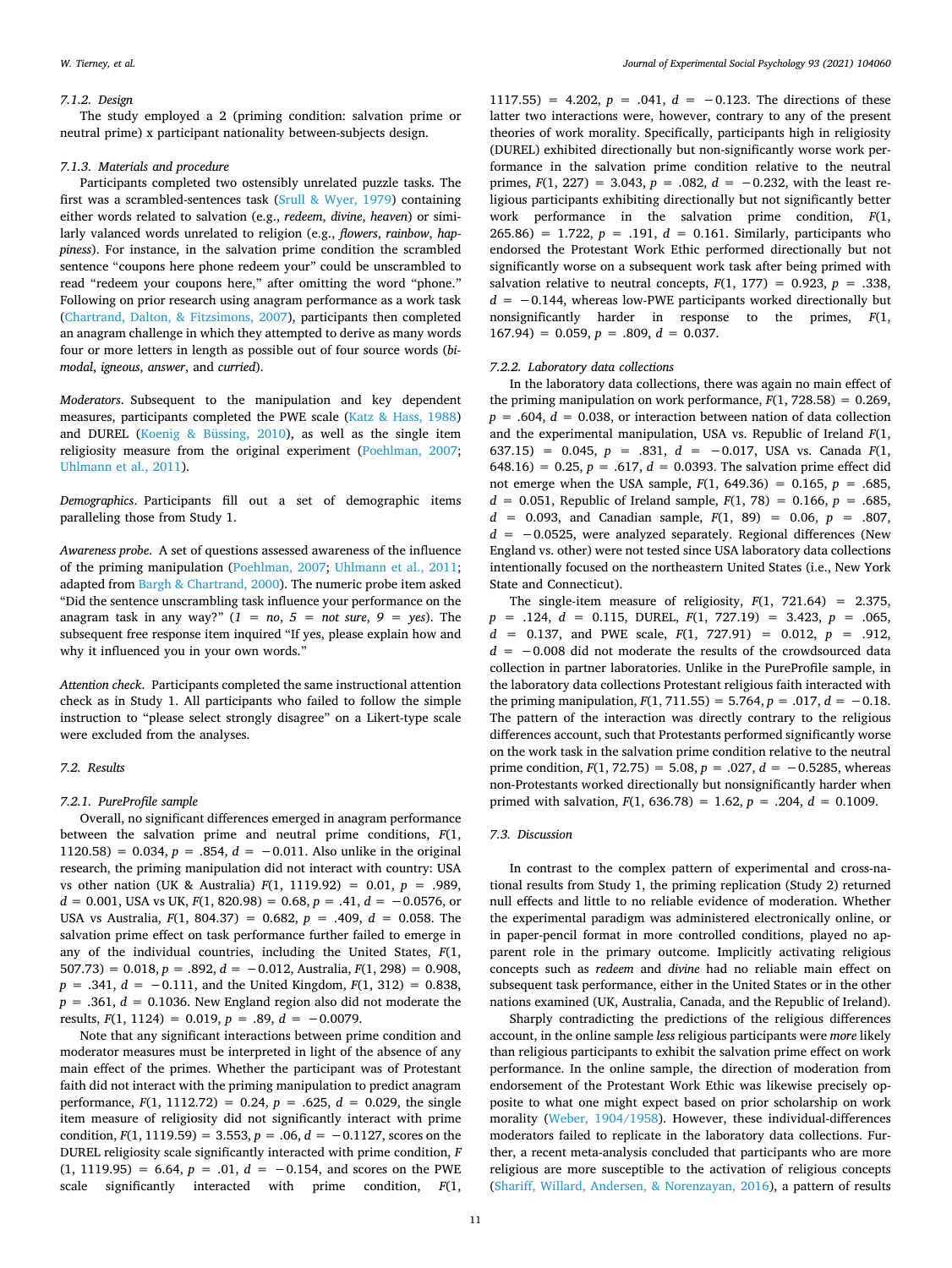opposite to that for DUREL religiosity scores in our online investigation. Self-identification as a Protestant interacted with the priming manipulation in the crowdsourced laboratory data collection, in the direction contrary to the religious differences account, but this interaction failed to replicate in the online sample. Overall, this decidedly mixed set of results calls for further pre-registered, cross-national investigations of the role of individual religiosity and related ideologies in responses to the temporary accessibility of religion [\(van Elk et al., 2015](#page-17-60)). Subtly increasing the accessibility of religious concepts could potentially influence other dependent measures, such as moral judgments and actions [\(Shariff et al., 2016;](#page-17-59) cf. [Billingsley, Gomes, & McCullough, 2018](#page-15-27)). However, despite a few caveats (see Supplements 11 and 12), the present results regarding salvation priming and work productivity are most consistent with the false positives account.

# **8. Forecasting survey**

Given the findings from both Studies 1 and 2 are quite contrary to the original theorizing ([Poehlman, 2007;](#page-17-0) [Uhlmann et al., 2009, 2011](#page-17-26)), an interesting question is whether the replication results are predictable by psychologists and other scholars. In a forecasting survey accompanying the present project, independent scientists were provided with descriptions of the competing theories and asked to try to predict the replication effect sizes associated with each targeted effect. Two hundred and twenty-one colleagues made predictions about the target age and needless work effect, needless work main effect (works vs. retires) in the same "postal worker" scenario, tacit inference effect, intuitive work morality effect, and salvation prime effect, across each online sample for which data was collected (MTurk: USA and India; Pure-Profile: New England U.S. states, non-New-England U.S. states, Australia, and United Kingdom). For each targeted effect, we also asked forecasters to predict the aggregated effect size across samples for four key theoretical moderators: participant religious affiliation (Protestant or not), religiosity (DUREL score), Protestant work ethic endorsement, and education level.

Prior investigations demonstrate that scientists can anticipate simple condition differences based on mere examination of study abstracts or materials [\(Camerer et al., 2016;](#page-15-6) [DellaVigna & Pope, 2018](#page-16-60); [Dreber et al., 2015;](#page-16-6) [Forsell et al., 2019\)](#page-16-61). We examined, for the first time, whether they can likewise accurately predict empirical outcomes when the same research paradigms are repeated in multiple cultural contexts. See<https://osf.io/7uhcg/>and Supplements, 4, 5, and 6 for the forecasting survey pre-registered analysis plan, survey materials, and a detailed report of the results. Summarizing briefly, in our primary hypothesis test, we found a statistically significant positive overall association between realized and predicted effect sizes,  $\beta$  = 0.157,  $p = .0005$ . The Pearson correlation between the mean predicted effect size of each of the 48 effects replicated and the observed effect sizes was likewise significant,  $r = 0.704$ ,  $p < .0001$ . Thus, even when the pattern of results being predicted is quite complex, the accuracy of scientific forecasters remains a robust phenomenon [\(Landy et al., 2020](#page-16-62); [Tierney et al., in press](#page-17-7)).

At the same time, comparing the absolute differences between the forecasted and realized effect sizes (Cohen's d) for each original effect underscores that this accuracy was less than perfect. Specifically, forecasted effect sizes averaged across populations were significantly different from the realized effect sizes, aggregated for each key effect via a random effect meta-analysis, for two of the five key effects at the *p* < .005 level ([Benjamin et al., 2018](#page-15-28)) and for a third effect at the traditional  $p < .05$  level. For the needless work main effect (works vs. retires), mean forecasts  $= 0.3233$ , and meta analyzed realized effect size  $= 0.6524$ , with the difference between the two statistically significant,  $p \sim .0001$ , such that participants underestimated the replication effect size. Forecasters likewise believed the tacit inferences effect would be smaller than it turned out to be, mean forecasts = 0.3114, meta analyzed effect size = 0.5053,  $p = .0055$ . In

contrast, for the target age moderating needless work effect, participants systematically overestimated the effect size, mean forecasts =  $0.2461$ , meta analyzed realized effect size =  $0.032$ , *p* < .0001, believing the effect would replicate when in fact it did not. Forecasters expected a small but significant overall salvation prime effect, mean forecasts =  $0.0972$ , which did not emerge, meta analyzed effect size = 0.0104, but the difference between forecasted and realized effect sizes was not statistically significant,  $p = .9181$ . Finally, for the intuitive work morality effect, mean forecasts  $= 0.2520$ , were closely aligned with the meta analyzed realized effect size  $= 0.2568$ , with no significant difference between them,  $p = .954$ .

Overall, forecasters did quite well in anticipating the replication outcomes, although they were less accurate in predicting absolute effect sizes than their direction and relative ordering. Based on their pattern of forecasted results, these independent scientists appear to have endorsed the general moralization of work theoretical perspective, in that they forecasted all the original effects would emerge and further would do so across cultures (see Tables S6–3 and S6–7 in Supplement 6). For the most part this facilitated successful forecasts, the general moralization of work being the most empirically supported theory in this replication initiative. The major exceptions are of course the salvation prime effects and target age and needless work effects, which failed to replicate as anticipated by the false positives account. Further research should continue to examine the extent to which scientists are able to anticipate cross-cultural replication results, ideally using a larger number of cultural populations than the relatively small set sampled here, as well as effects that exhibit greater heterogeneity across societies.

# **9. General discussion**

This large-scale creative destruction replication initiative, which involved over eight thousand participants from half a dozen nations, systematically competed theories of culture and work morality against one another. In addition to directly replicating a set of original experimental effects central to the theory of Implicit Puritanism ([Poehlman, 2007;](#page-17-0) [Uhlmann et al., 2009, 2011](#page-17-26)), we included new measures and populations facilitating novel conceptual tests of the predictions of the Explicit American Exceptionalism, general moralization of work, self-expression values, social class, religious differences, and regional folkways accounts of work values.

The observed pattern of experimental and cross-national differences and similarities severely undermines the original theory of Implicit Puritanism. In every instance, the targeted effect either failed to replicate entirely, or unexpectedly replicated in multiple cultures when it had been predicted to emerge only among Americans. Two original effects— specifically, the moderating effect of target age on judgments of needless work, and influence of implicit salvation primes on work behavior— failed to replicate in all populations examined and are identified as likely false positives [\(Poehlman, 2007](#page-17-0); [Uhlmann et al.,](#page-17-2)  [2011\)](#page-17-2). In contrast, the main effect of moral praise for a lottery winner who continues to work, and false memories consistent with an implicit link between work and sex morality [\(Poehlman, 2007;](#page-17-0) [Uhlmann et al.,](#page-17-26)  [2009\)](#page-17-26), were robust across cultures (India, the United States, Australia, and United Kingdom). Finally, the effects of an intuitive mindset on moral judgments of needless work replicated across the USA, Australia, and UK samples, but not the India sample. The emergence of a number of key effects across a number of different nations sharply contradicts Implicit Puritanism's core theoretical claim of a unique American work morality.

Rather than leaving a theoretical void in the form of reduced confidence in the original findings and the underlying ideas, these results point in new theoretical directions. Specifically, they provide initial evidence that work behavior elicits strong moral intuitions across cultures, and that the gap between intuitive and deliberative feelings about work could be larger in wealthier societies. Personal religion (e.g.,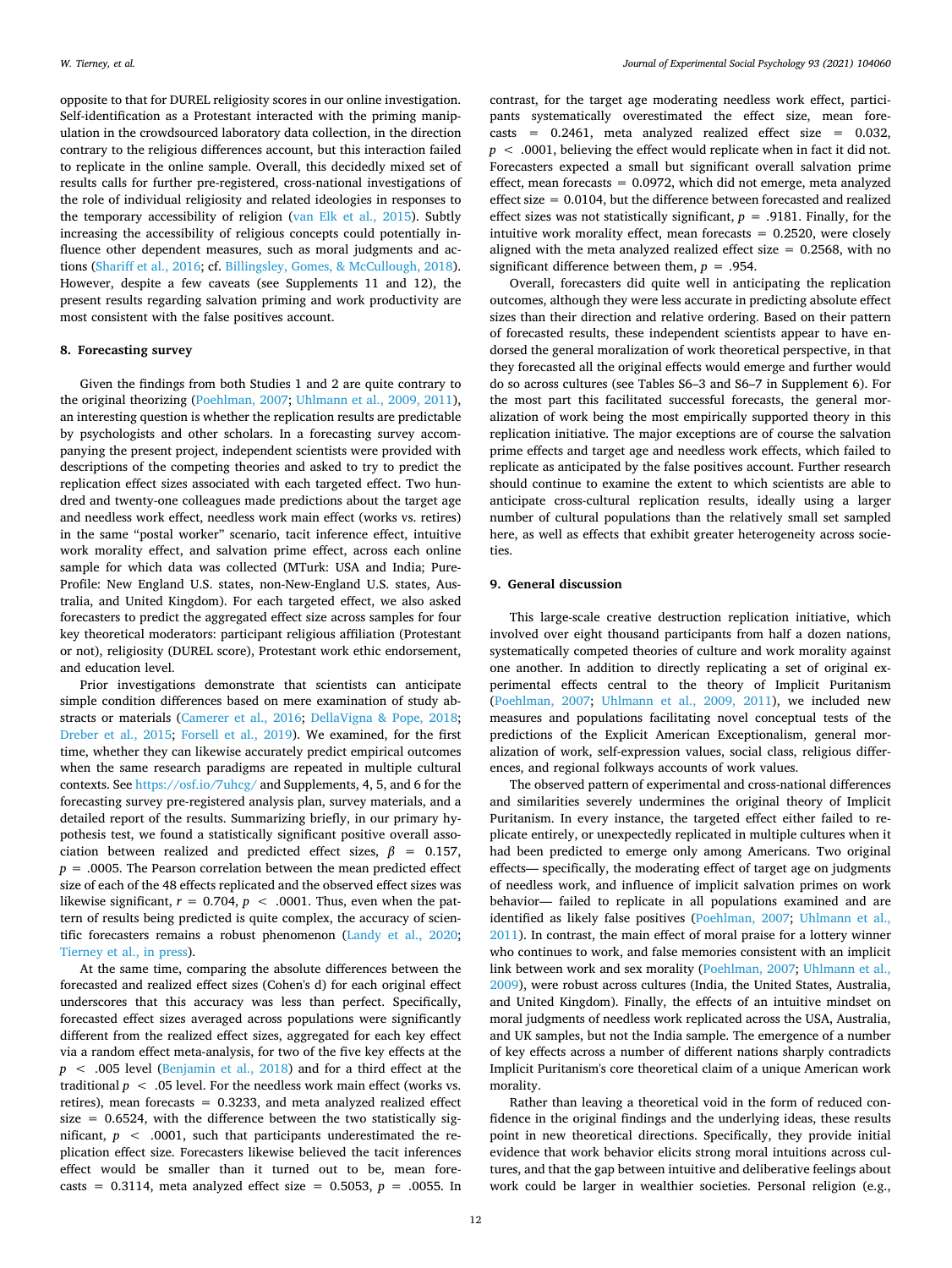Protestant faith), degree of religiosity, socioeconomic status, and region of the United States (e.g., historically Puritan-Protestant New England) did not moderate any of the observed experimental effects, failing to support the associated accounts of work values. More investigations involving larger samples of countries, especially societies in which survival rather than self-expression values are widely endorsed ([Inglehart, 1997](#page-16-22); [Inglehart & Welzel, 2005\)](#page-16-23), and with varied historic backgrounds and diverse workways ([Sanchez-Burks & Lee, 2007](#page-17-40)) are needed before drawing strong conclusions ([Simons, Shoda, & Lindsay,](#page-17-61)  [2017\)](#page-17-61). At the same time, we believe the present investigation highlights the feasibility and generative nature of the creative destruction approach to replication, in identifying the most promising theories to guide further empirical research.

## *9.1. A Bayesian multiverse analysis*

A pre-registered [\(https://osf.io/pgfm8](https://osf.io/pgfm8)) Bayesian multiverse analysis examined the consequences of different inclusion criteria, variable operationalizations, and statistical approaches for the replication results (see [Haaf, Hoogeveen, Berkhout, Gronau, & Wagenmakers, 2020](#page-16-63); [Haaf & Rouder, 2017](#page-16-64); [Rouder, Haaf, Davis-Stober, & Hilgard, 2019](#page-17-62)). Overall, the results of the Bayesian multiverse are highly consistent with the frequentist analyses reported earlier (see Supplement 9 for a more detailed report). Strong evidence emerged that the tacit inference effect and overall valorization of needless work (regardless of target age or participant mindset) are true-positives and further present across samples. Although less strongly, the data also support an overall intuitive mindset effect across all samples combined. Finally, strong evidence emerged *against* the target age and needless work effect, and the salvation prime effect. The latter remained unsupported even in those conditions pre-specified as most favorable for priming effects, specifically controlled laboratory studies and excluding participants suspicious of being influenced or whom had failed to complete all the scrambled sentences. The Implicit Puritanism model performed worse than the winning model for all six original effects. The General Moralization of Work and False Positives accounts were the best fitting models overall, depending on the effect in question. The Protestant work ethic was found to positively predict the main effects of needless work (i.e., preference for worker over retiree regardless of target age or participant mindset), but such judgments did not vary across cultures as predicted by the Explicit American Exceptionalism account or any of the other competing theories (see [Furnham et al., 1993,](#page-16-65) and [Leong,](#page-16-66)  [Huang, & Mak, 2014,](#page-16-66) for evidence "Protestant" work ethic beliefs are broadly applicable). Empirical estimates converged across the different universes of potential analyses (see Fig. S9–1 in Supplement 9). Effects that were not replicated in the primary analyses were not supported under any specification in the Bayesian multiverse, and replicable effects found evidentiary support across many different specifications.

### *9.2. False inferences in cross-cultural experiments*

The present replication results highlight potential broader challenges for producing robust and reliable cross-cultural experimental research [\(Milfont & Klein, 2018\)](#page-16-59). We define an *x*-*cultural experiment* as a study containing a manipulation (e.g., random assignment to condition A or condition B) and sampling at least two distinct cultural populations (e.g., university students in China and the United States). More broadly than the typical concerns about false positive findings (Open Science [Collaboration, 2015](#page-17-10); [Simmons et al., 2011](#page-17-38)), such cross-cultural investigations are open to *false inferences* about patterns of experimental results across different human populations. In addition to the expected condition differences failing to emerge (e.g., salvation prime effect, target age and needless work effect), cross-cultural findings may prove over-robust, in other words emerging in societies where they were theoretically expected not to (e.g., the tacit inferences effect and intuitive work morality effect replicating outside the United States). False

inferences could also involve concluding a phenomenon is culturally bounded when it is fact universal, and mis-estimating the direction or relative magnitude of an effect between two cultures, among other empirical patterns.

At least two major features of an x-cultural experiment increase the chances of drawing such false conclusions, relative to a simple twocondition experiment in a single population. First, x-cultural studies often rely on an interaction between membership in a cultural group and an experimental manipulation as the key statistical test of the hypothesized cultural difference. Between-subjects interaction tests are typically underpowered unless very large samples are recruited ([Simonsohn, 2014](#page-17-63); [Smith, Levine, Lachlan, & Fediuk, 2002\)](#page-17-64). The Open Science Collaboration's Reproducibility Project: Psychology replicated 23 of 49 targeted studies (47%) whose key test was a main or simple effect, and only 8 of 37 studies (22%) when the key test was an interaction. Second, x-cultural experiments typically rely on small convenience samples and attempt to generalize to broader cultures. For example, 100 participants per location might be recruited from universities in New Haven, USA, and Xiamen, China. Since societies are quite heterogeneous [\(Kitayama et al., 2006](#page-16-41); [Muthukrishna et al., 2020](#page-17-41); [Nisbett & Cohen, 1996;](#page-17-23) [Talhelm et al., 2014\)](#page-17-42), this approach may or may not capture central tendencies in the United States and China.

In the present replication initiative a number of the experimental condition differences emerged (i.e., tacit inferences effect, intuitive work morality effect, needless work main effect), yet none of the original condition x national culture interactions (Poehlman et al., 2007; [Uhlmann et al., 2009, 2011](#page-17-26)) were obtained again. The Many Labs 2 crowd initiative likewise failed to replicate previously reported interactions between experimental manipulations and cultural populations, even some considered well-established findings ([Klein et al., 2018\)](#page-16-38). To guard against such problems, future cross-cultural behavioral research should seek to collect larger and more varied samples. Researchers might form a network of laboratories and crowdsource data collections at multiple sites in each nation [\(Cuccolo, Irgens, Zlokovich, Grahe, &](#page-16-67)  [Edlund, in press;](#page-16-67) [Moshontz et al., 2018\)](#page-16-68), or partner with a survey firm to systematically sample respondents from different regions of the same country, ideally achieving representative sampling.

Different cultural theories predict distinct patterns of empirical results, and some may be more subject to false inferences than others. In a *presence*-*absence pattern*, an experimental effect is hypothesized to emerge in one culture, but not in the other. Most of the original Implicit Puritanism studies predicted and found such a pattern, for example an implicit link between work and sex morality among Americans, but not members of other cultures. In a *reduced pattern*, the effect is in the same direction for both cultures, but diminished in some cultures relative to others (e.g., varying degrees of loss aversion among members of different nations; [Arkes, Hirshleifer, Jiang, & Lim, 2010\)](#page-15-29). Finally, in a *reversal pattern*, the effects of an experimental manipulation are expected to fully reverse between a focal culture and comparison culture. For example, [Gelfand et al. \(2002\)](#page-16-69) predicted and found that whereas American participants were significantly more disposed to accept positive than negative feedback, Japanese participants exhibited the opposite pattern, accepting more personal responsibility for negative than for positive feedback. We suggest that future theorizing on culture focus on developing such reversal predictions, which rely on better powered crossover interactions, and are less likely to be confounded by measurement challenges than presence-absence patterns or reduced patterns.

## *9.3. The broader utility of the creative destruction approach*

The present culture and work morality project is the first of several recent initiatives applying the creative destruction approach to replication to previously published findings from our research group (see [Tierney et al., in press](#page-17-7), for a review). Adding to the recent deluge of failed replications of experimental behavioral findings (e.g., Klein et al.,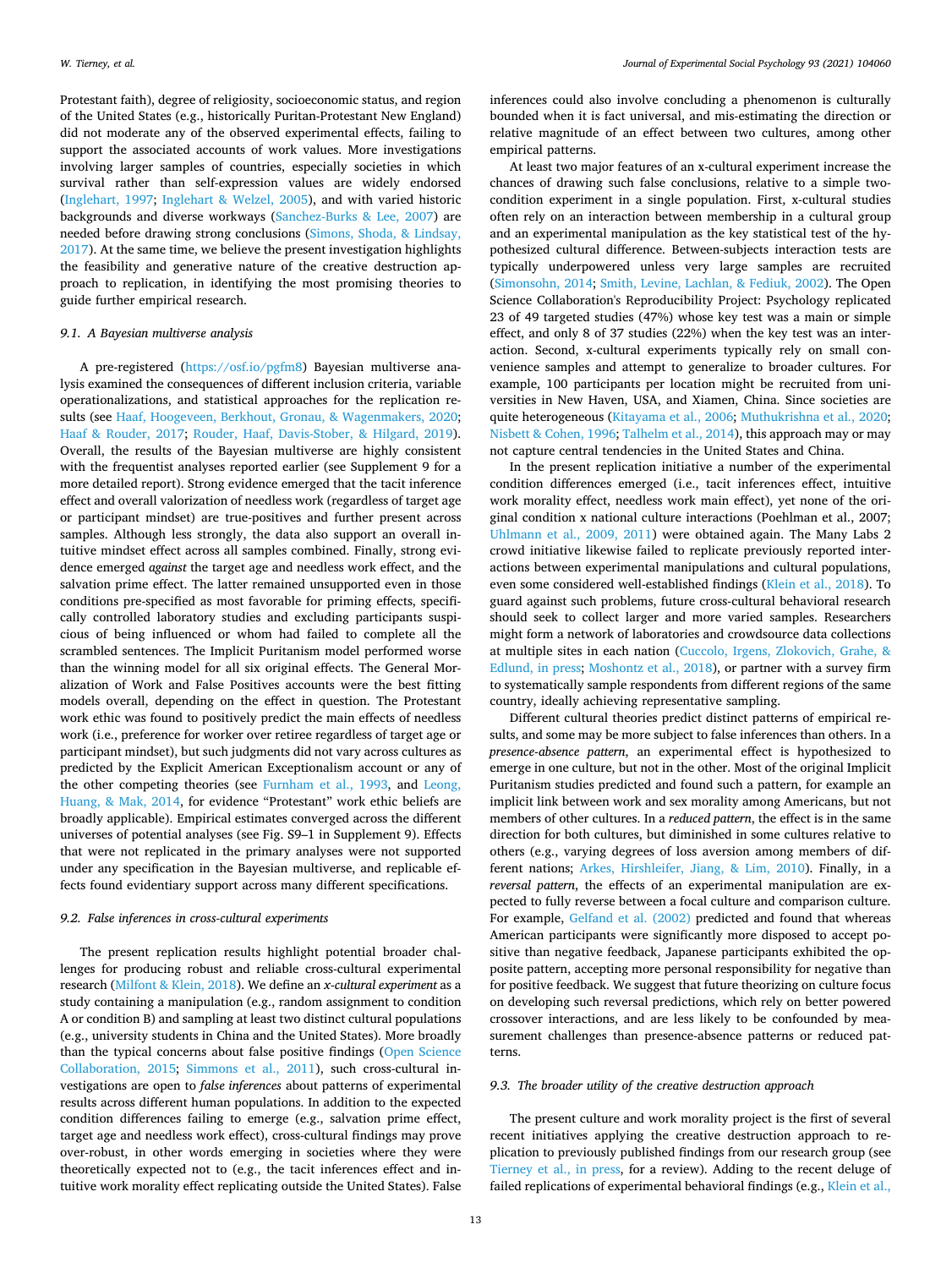[2014, 2018](#page-16-36); [Open Science Collaboration, 2015\)](#page-17-10), none of these replication studies succeeding in reproducing the original patterns of results. However, unlike prior replication initiatives, we were able to obtain positive evidence for alternative theoretical accounts (Supplement 13).

We believe this highlights the general utility of the creative destruction approach to replication, which seeks to combine theory pruning methods from the management literature [\(Leavitt et al., 2010](#page-16-20)), with best practices from the open science movement in psychology such as pre-registration [\(Van't Veer & Giner-Sorolla, 2016](#page-17-12); [Wagenmakers](#page-17-13)  [et al., 2012](#page-17-13)) to achieve critical tests [\(Mayo, 2018](#page-16-16)) of competing intellectual ideas. Unlike traditional replication approaches, in which the original finding is tested against the expectation of null effects, the creative destruction approach seeks to identify the strongest theory currently operating in a given intellectual space.

Of course, not all research topics and original findings are well suited for large-scale competitive theory testing. As discussed at greater length by [Tierney et al. \(in press\),](#page-17-7) the creative destruction approach is best suited to mature research areas with substantial published evidence, common methodological approaches, and well-developed theories that make precise, bounded predictions distinct from those of other theories. In contrast, traditional replications simply repeating the original method are better suited to confirming or disconfirming potential new breakthrough findings. Scientists should carefully allocate scarce replication resources for maximum impact, leveraging the methods best suited to the situation. It is our hope the present line of research contributes to a Replication 2.0 movement, in which rather than solely probing the reliability of past findings, scientists also focus on replacing them with new and improved accounts of human behavior.

# **CRediT authorship contribution statement**

The first three and last authors contributed equally. WT, J. Hardy, CE, & EU designed the culture and work replication studies. WT, J. Hardy, CE, LAV, KD, EI, HC, AG, MV, JW, JS, MA, JM, & EU served as replicators. WT, J. Hardy, & CE carried out the frequentist statistical analysis of the replication results. SH & J. Haaf designed, carried out, and wrote the report of the Bayesian multiverse analysis of the results. DV, EC, MG, AD, MJ, & TP designed, ran, analyzed, and wrote the report of the forecasting study. J. Huang designed, carried out, and wrote the supplement reporting the response effort analyses. Members of the "Culture & Work Morality Forecasting Collaboration" lent their expertise as forecasters, and are listed with full names and affiliations in [Appendix 1](#page-13-0). All authors collaboratively edited the final project report.

## **Acknowledgments**

Eric Luis Uhlmann is grateful for an R&D grant from INSEAD in support of this research. Anna Dreber is grateful for generous financial support from the Jan Wallander and Tom Hedelius Foundation (Svenska Handelsbankens Forskningsstiftelser), the Knut and Alice Wallenberg Foundation and the Marianne and Marcus Wallenberg Foundation (Anna Dreber is a Wallenberg Scholar), and Anna Dreber and Magnus Johannesson are grateful for a grant from the Swedish Foundation for Humanities and Social Sciences.

# <span id="page-13-0"></span>**Appendix 1. Names and affiliations for the culture & work morality forecasting collaboration**

The following colleagues lent their time and expertise as forecasters: Ajay T. Abraham, Seattle University

Matus Adamkovic, Institute of social sciences, CSPS Slovak Academy of Sciences, and Institute of psychology, Faculty of Arts, University of Presov

Jais Adam-Troian, College of Arts and Sciences, American University of Sharjah, Sharjah, UAE

Elena Agadullina, National Research University Higher School of Economics Handan Akkas, Ankara Science University, Department of Management Information Systems Dorsa Amir, Boston College Michele Anne, University of Nottingham Malaysia Kelly J. Arbeau, Trinity Western University Mads N. Arnestad, BI Norwegian Business School, Department of Leadership and Organization John Jamir Benzon Aruta, De La Salle University Mujeeba Ashraf, Institute of Applied Psychology, University of the Punjab, Lahore Ofer H. Azar, Ben-Gurion University of the Negev Bradley J. Baker, University of Massachusetts Gabriel Baník, University of Presov Sergio Barbosa, School of Medicine and Health Sciences, Universidad del Rosario Ana Barbosa Mendes, ITEC, Faculty of Psychology and Educational Sciences, KU Leuven, Belgium Ernest Baskin, Saint Joseph's University Christopher W. Bauman, University of California, Irvine Jozef Bavolar, Pavol Jozef Safarik University in Kosice Stephanie E. Beckman, The Chicago School of Professional Psychology Theiss Bendixen, Department of the Study of Religion, Aarhus University Aaron S. Benjamin, University of Illinois at Urbana-Champaign Ruud M.W.J. Berkers, Max Planck Research Group: Adaptive Memory, Max Planck Institute for Human Cognitive & Brain Sciences, Leipzig, Germany Amit Bhattacharjee, INSEAD Samuel E. Bodily, Darden Business School, University of Virginia Helena Bonache, Universidad de La Laguna Vincent Bottom, Washington University School of Medicine in St. Louis Cameron Brick, University of Amsterdam Neil Brigden, Bow Valley College and University of Alberta Stephanie E. V. Brown, Texas A&M University Jeffrey Buckley, Faculty of Engineering and Informatics, Athlone Institute of Technology, Westmeath, Ireland and Department of Learning, KTH Royal Institute of Technology, Stockholm, Sweden Max E. Butterfield, Point Loma Nazarene University Neil R.Caton, The University of Queensland Zhang Chen, Department of Experimental Psychology, Ghent University Jessica F. Chen Fadong Chen, School of Management, Zhejiang University Irene Christensen, GUST University Ensari E. Cicerali, Nisantasi University Simon Columbus, University of Copenhagen David J. Cox, GuideWell, Endicott College Emiel Cracco, Department of Experimental Psychology, Ghent University Daina Crafa, CrafaLab, Interacting Minds Centre, Aarhus University Jamie Cummins, Ghent University Jo Cutler, The University of Birmingham Zech O. Dahms, UW-Milwaukee, MBA Alexander F. Danvers, University of Arizona Liora Daum-Avital, Ben-Gurion University of the Negev Ian G. J. Dawson, University of Southampton Martin V. Day, Memorial University of Newfoundland Philippe O. Deprez, Indiana University Southeast Erik Dietl, Loughborough University Eugen Dimant, University of Pennsylvania Gönül Doğan, University of Cologne

Artur Domurat, Centre for Economic Psychology and Decision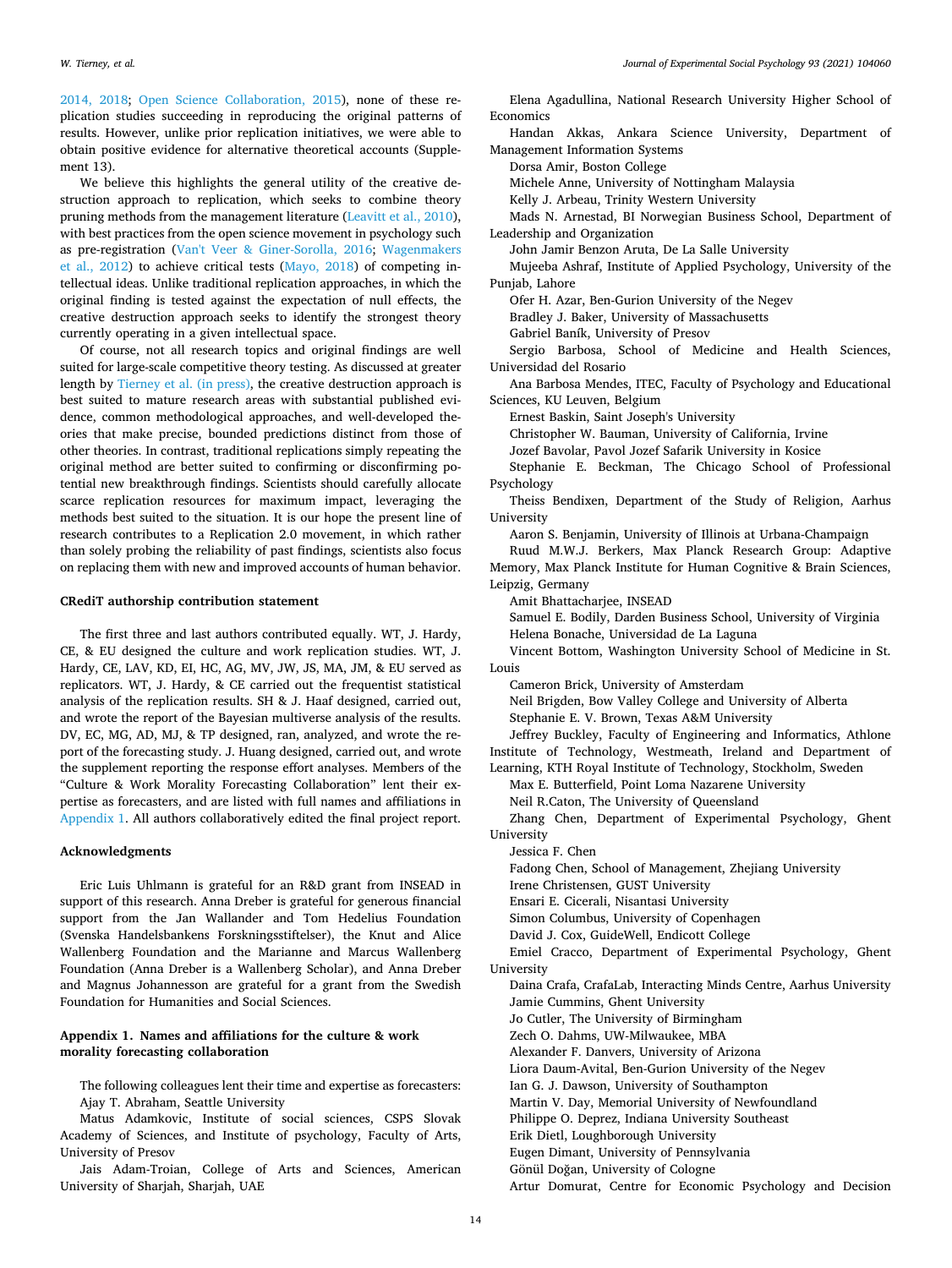Sciences, Kozminski University, Warsaw, Poland Terence D. Dores Cruz, Vrije Universiteit Amsterdam Christilene du Plessis, Singapore Management University Dmitrii Dubrov, National Research University Higher School of Economics Esha Dwibedi, Virginia Tech Christian T. Elbaek, Aarhus University, Department of Management Mahmoud M. Elsherif, University of Birmingham Thomas R. Evans, School of Psychological, Social and Behavioural Sciences, Coventry University Sarahanne M. Field, University of Groningen Mustafa Firat, University of Alberta Zoë Francis, University of the Fraser Valley Yoav Ganzach, Ariel University and Tel Aviv University Richa Gautam, University of Delaware Brian Gearin, University of Oregon Sandra J. Geiger, University of Amsterdam Omid Ghasemi, Macquarie University Lorenz Graf-Vlachy, ESCP Business School Lu Gram, Institute for Global Health, University College London Dmitry Grigoryev, National Research University Higher School of Economics Rosanna EGuadagno, Center for International Security and Cooperation, Stanford University Andrew C. Hafenbrack, Michael G. Foster School of Business, University of Washington Sebastian Hafenbrädl, IESE Business School Linda Hagen, University of Southern Califonia David Hagmann, Harvard Kennedy School Jonathan J. Hammersley, Western Illinois University Hyemin Han, University of Alabama Andree Hartanto, Singapore Management University Renata M. Heilman, Babes-Bolyai University, Department of Psychology Alexander P. Henkel, Open University of the Netherlands Felix Holzmeister, Department of Economics, University of Innsbruck Qian Huang, University of Miami Tina S.-T. Huang, University College London Barbora Hubena, Ministerstvo zdravotnictví České republiky Jeffrey R. Huntsinger, Loyola University Chicago Hirotaka Imada, University of Kent Michael J. Ingels Tatsunori Ishii, Waseda University Chitranjan Jain, Birla Institute of Technology and Science Pilani Konrad Jamro, St. Bonaventure University Kristin Jankowsky, University of Kassel Steve M. J. Janssen, University of Nottingham Malaysia Nilotpal Jha, Singapore Management University Fanli Jia, Seton Hall University Daniel Jolles, University of Essex Bibiana Jozefiakova, Olomouc University Social Health Institute, Palacky University Olomouc, Olomouc, Czech Republic Pavol Kačmár, Department of Psychology, Faculty of Arts, Pavol Jozef Šafárik University in Košice, Slovakia Kyriaki Kalimeri, ISI Foundation, Turin, Italy Jaroslaw Kantorowicz, Institute of Security and Global Affairs and Department of Economics, Leiden University Elena Kantorowicz-Reznichenko, Rotterdam Institute of Law and Economics, Erasmus School of Law, Erasmus University Rotterdam Matthias Kasper, Tulane University and University of Vienna Edgar E. Kausel, Pontificia Universidad Católica Lucas Keller, Department of Psychology, University of Konstanz Yeun Joon Kim, University of Cambridge Minjae J. Kim, Boston College

Mikael Knutsson, Linköping University Olga Kombeiz, Loughborough University Marta Kowal, Institute of Psychology, University of Wrocław, Wrocław, Poland Tei Laine Aleksandra Lazić, University of Belgrade Johannes Leder, University of Bamberg Margarita Leib, University of Amsterdam Carmel A. Levitan, Occidental College Alex Lloyd, Royal Holloway, University of London Ronda F. Lo, York University Andrey Lovakov, National Research University Higher School of Economics Timo Lüke, TU Dortmund University Albert L. Ly, Loma Linda University Victor S. Maas, University of Amsterdam Zoe Magraw-Mickelson, Ludwig-Maximilians-Universität München Elizabeth A. Mahar, University of Florida James C. Marcus, Evidera Melvin S. Marsh, Georgia Southern University Abigail A. Marsh, Georgetown University Chris C. Martin, Georgia Institute of Technology Marcel Martončik, Institute of Psychology, Faculty of Arts, University of Presov, Slovakia Sébastien Massoni, Université de Lorraine, Université de Strasbourg, CNRS, BETA, Nancy, France Theodore C. Masters-Waage, Singapore Management University Akiko Matsuo, Tokai Gakuen University Jens Mazei, TU Dortmund University Randy J. McCarthy, Northern Illinois University Smriti Mehta, UC Berkeley Chanel Meyers, Whitman College Ewa AureliaMiendlarzewska, Geneva Finance Research Institute, University of Geneva Philip Millroth, Department of Psychology, Uppsala University, Sweden Marina Milyavskaya, Carleton University Talya Miron-Shatz, Ono Academic College, Israel Pooja D. Mistry Karina Mitropoulou Mao Mogami, New York University David Moreau, School of Psychology and Centre for Brain Research, The University of Auckland Yuki Mori, Graduate School of Human-Environment Studies, Kyushu University Annalisa Myer, University of Virginia Philip W. S. Newall, CQUniversity Phuong Linh L. Nguyen, University of Minnesota Annika S. Nieper, Vrije Universiteit Amsterdam Gustav Nilsonne, Karolinska Institutet and Stockholm University Abigail L. Nissenbaum, Raindrop Games, PBC Paweł Niszczota, Poznań University of Economics and Business Nurit Nobel, Stockholm School of Economics Stephan Oelhafen, Bern University of Applied Sciences Aoife O'Mahony, Cardiff University, U.K. Mehmet A. Orhan, PSB Paris School of Business Flora Oswald, The Pennsylvania State University Tobias Otterbring, University of Agder Philipp E. Otto, European University Viadrina Mariola Paruzel-Czachura, University of Silesia in Katowice, Institute of Psychology Gerit Pfuhl, UiT The Arctic University of Norway Jessica M. Plourde, Fordham University Madeleine Pownall, School of Psychology, University of Leeds

Anushree Prashant, University of Glasgow, Scotland, UK, and GEMS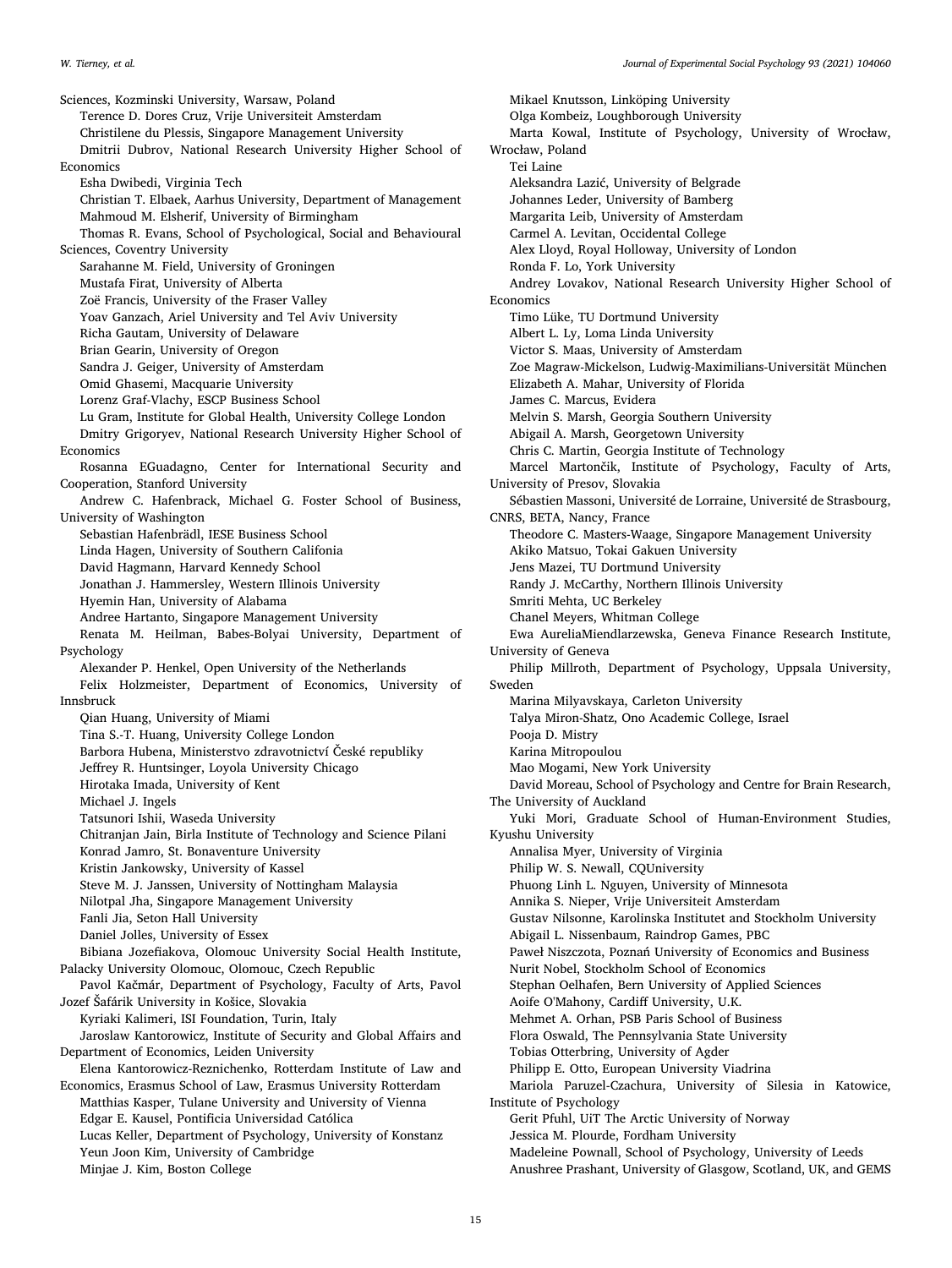World Academy, Dubai, UAE

Marjorie L. Prokosch, Tulane University

John Protzko, University of California, Santa Barbara

Danka B. Purić, University of Belgrade, Faculty of Philosophy, Department of Psychology and Laboratory for Research of Individual Differences

M. S. Rad, New School

Louis Raes, Tilburg University Rima-Maria Rahal, Tilburg University

Liz Redford

Christopher M. Redker, Ferris State University

Niv Reggev, Ben-Gurion University of the Negev

Caleb J. Reynolds, Florida State University

Marta Roczniewska

Ivan Ropovik, Charles University, Faculty of Education, Institute for Research and Development of Education & University of Presov, Faculty of Education

Lukas Röseler, Harz University of Applied Sciences, University of Bamberg

Robert M. Ross, Macquarie University

Amanda Rotella, Department of Psychology, University of Waterloo, Canada

Raluca Rusu

Michael Schaerer, Lee Kong Chian School of Business, Singapore Management University

William M. Schiavone, University of Georgia

Landon Schnabel, Stanford University and Cornell University

Brendan A. Schuetze, The University of Texas at Austin

Irene Scopelliti, City, University of London

Zeev Shtudiner, Ariel University

Deborah Shulman

Victoria Song, Fordham University

Tabea Springstein, Washington University in St. Louis

Eirik Strømland, University of Bergen

Kevin P. Sweeney, Western Kentucky University

Maria A. Terskova, National Research University Higher School of Economics

Kian Siong Tey, INSEAD

Fransisca Ting, University of Illinois at Urbana-Champaign

Joshua M. Tybur, Vrije Universiteit Amsterdam

Karolina Urbanska, Department of Psychology, University of Sheffield

Paul Vanags, University of Oxford Brookes

Joseph A. Vitriol, Stony Brook University

Alisa Voslinsky, Department of Industrial Engineering and Management, Sami Shamoon

Academic College of Engineering, Ashdod, Israel

Marek A. Vranka, Charles University

Lauren E.T. Wakabayashi, Loma Linda University

Hanne M. Watkins, UMass Amherst

Erin C. Westgate, University of Florida

Margaux N. A. Wienk, Department of Psychology, Columbia University

Jan K. Woike, University of Plymouth, UK

Conny E.Wollbrant, University of Stirling

Amanda J. Wright, Washington University in St. Louis

Qinyu Xiao, University of Hong Kong

Alon Yakter, Tel Aviv University

Yurik Yang, Fakultas Psikologi Universitas Indonesia

Zhixu Yang, Purdue University

Siu Kit Yeung, The University of Hong Kong

Onurcan Yilmaz, Kadir Has University

Meltem Yucel, University of Virginia

Cristina Zogmaister, Università degli Studi di Milano-Bicocca

Ro'i Zultan, Ben-Gurion University of the Negev

### **Appendix 2. Supplementary data**

Supplementary data to this article can be found online at [https://](https://doi.org/10.1016/j.jesp.2020.104060)  [doi.org/10.1016/j.jesp.2020.104060](https://doi.org/10.1016/j.jesp.2020.104060).

#### **References**

- <span id="page-15-21"></span>[Adigun, I. \(1997\). Orientations to work: A cross-cultural approach.](http://refhub.elsevier.com/S0022-1031(20)30400-5/rf0005) *Journal of Cross-[Cultural Psychology, 28](http://refhub.elsevier.com/S0022-1031(20)30400-5/rf0005)*, 352–355.
- <span id="page-15-9"></span>[Aguinis, H., Pierce, C. A., Bosco, F. A., & Muslin, I. S. \(2009\). First decade of organiza](http://refhub.elsevier.com/S0022-1031(20)30400-5/rf0010)[tional research methods: Trends in design, measurement, and data-analysis topics.](http://refhub.elsevier.com/S0022-1031(20)30400-5/rf0010) *[Organizational Research Methods, 11](http://refhub.elsevier.com/S0022-1031(20)30400-5/rf0010)*, 9–34.

<span id="page-15-22"></span>[Aquino, K., Freeman, D., Reed, A., II, Lim, V. K., & Felps, W. \(2009\). Testing a social](http://refhub.elsevier.com/S0022-1031(20)30400-5/rf0015)[cognitive model of moral behavior: the interactive influence of situations and moral](http://refhub.elsevier.com/S0022-1031(20)30400-5/rf0015)  identity centrality. *[Journal of Personality and Social Psychology, 97](http://refhub.elsevier.com/S0022-1031(20)30400-5/rf0015)*(1), 123–141.

<span id="page-15-23"></span>[Aquino, K., & Reed, A., II \(2002\). The self-importance of moral identity.](http://refhub.elsevier.com/S0022-1031(20)30400-5/rf0020) *Journal of [Personality and Social Psychology, 83](http://refhub.elsevier.com/S0022-1031(20)30400-5/rf0020)*(6), 1423–1440.

<span id="page-15-19"></span>Argyle, M. (1994). *[The psychology of social class.](http://refhub.elsevier.com/S0022-1031(20)30400-5/rf0025)* New York: Psychology Press.

<span id="page-15-29"></span>[Arkes, H. R., Hirshleifer, D., Jiang, D. L., & Lim, S. S. \(2010\). A cross-cultural study of](http://refhub.elsevier.com/S0022-1031(20)30400-5/rf0030)  [reference point adaptation: Evidence from China, Korea, and the US.](http://refhub.elsevier.com/S0022-1031(20)30400-5/rf0030) *Organizational* 

<span id="page-15-1"></span>*[Behavior and Human Decision Processes, 112](http://refhub.elsevier.com/S0022-1031(20)30400-5/rf0030)*(2), 99–111. Baker, W. (2005). *America's crisis of values.* [Princeton, NJ: Princeton University press](http://refhub.elsevier.com/S0022-1031(20)30400-5/rf0035).

<span id="page-15-0"></span>[Banaji, M. R. \(2001\). Implicit attitudes can be measured. In H. L. RoedegerIII, J. S. Nairne,](http://refhub.elsevier.com/S0022-1031(20)30400-5/rf0040)  I. Neath, & A. Surprenant (Eds.). *[The nature of remembering: Essays in honor of Robert](http://refhub.elsevier.com/S0022-1031(20)30400-5/rf0040)  G. Crowder* [\(pp. 117–150\). Washington, DC: American Psychological Association.](http://refhub.elsevier.com/S0022-1031(20)30400-5/rf0040)

<span id="page-15-17"></span>[Banaji, M. R., Baron, A. S., Dunham, Y., & Olson, K. \(2008\). The development of inter](http://refhub.elsevier.com/S0022-1031(20)30400-5/rf0045)[group social cognition: Early emergence, implicit nature, and sensitivity to group](http://refhub.elsevier.com/S0022-1031(20)30400-5/rf0045)  status. In S. R. Levy, & M. Killen (Eds.). *[Intergroup attitudes and relations in childhood](http://refhub.elsevier.com/S0022-1031(20)30400-5/rf0045)  through adulthood* [\(pp. 197–236\). Oxford, UK: Oxford University Press.](http://refhub.elsevier.com/S0022-1031(20)30400-5/rf0045)

<span id="page-15-12"></span>[Bargh, J. A. \(2014\). Our unconscious mind.](http://refhub.elsevier.com/S0022-1031(20)30400-5/rf0050) *Scientific American, 30*, 30–37. [Bargh, J. A., & Chartrand, T. L. \(2000\). The mind in the middle: A practical guide to](http://refhub.elsevier.com/S0022-1031(20)30400-5/rf0055)

<span id="page-15-26"></span>[priming and automaticity research. In H. T. Reis, & C. M. Judd \(Eds.\).](http://refhub.elsevier.com/S0022-1031(20)30400-5/rf0055) *Handbook of [research methods in social and personality psychology](http://refhub.elsevier.com/S0022-1031(20)30400-5/rf0055)*(2nd ed.). New York: Cambridge [University Press](http://refhub.elsevier.com/S0022-1031(20)30400-5/rf0055).

<span id="page-15-13"></span>[Bargh, J. A., Chen, M., & Burrows, L. \(1996\). Automaticity of social behavior: Direct](http://refhub.elsevier.com/S0022-1031(20)30400-5/rf0060)  [effects of trait construct and stereotype activation on action.](http://refhub.elsevier.com/S0022-1031(20)30400-5/rf0060) *Journal of Personality and [Social Psychology, 71](http://refhub.elsevier.com/S0022-1031(20)30400-5/rf0060)*, 230–244.

<span id="page-15-18"></span>[Baron, A. S., & Banaji, M. R. \(2006\). The development of implicit attitudes evidence of](http://refhub.elsevier.com/S0022-1031(20)30400-5/rf0065) [race evaluations from ages 6 and 10 and adulthood.](http://refhub.elsevier.com/S0022-1031(20)30400-5/rf0065) *Psychological Science, 17*(1), [53–58](http://refhub.elsevier.com/S0022-1031(20)30400-5/rf0065).

<span id="page-15-14"></span>[Barrett, J. L., & Keil, F. C. \(1996\). Conceptualizing a non-natural entity:](http://refhub.elsevier.com/S0022-1031(20)30400-5/rf0070)

<span id="page-15-5"></span>[Anthropomorphism in god concepts.](http://refhub.elsevier.com/S0022-1031(20)30400-5/rf0070) *Cognitive Psychology, 31*, 219–247. [Begley, C. G., & Ellis, L. M. \(2012\). Drug development: Raise standards for preclinical](http://refhub.elsevier.com/S0022-1031(20)30400-5/rf0075)

<span id="page-15-28"></span>[cancer research.](http://refhub.elsevier.com/S0022-1031(20)30400-5/rf0075) *Nature, 483*, 531–533. [Benjamin, D. J., Berger, J. O., Johannesson, M., Nosek, B. A., Wagenmakers, E.-J., Berk,](http://refhub.elsevier.com/S0022-1031(20)30400-5/rf0080)  [R., et al. \(2018\). Redefine statistical significance.](http://refhub.elsevier.com/S0022-1031(20)30400-5/rf0080) *Nature Human Behaviour, 2*, 6–10.

<span id="page-15-4"></span>[Berman, J. S., & Reich, C. M. \(2010\). Investigator allegiance and the evaluation of psy](http://refhub.elsevier.com/S0022-1031(20)30400-5/rf0085)chotherapy outcome research. *[European Journal of Psychotherapy and Counselling, 12](http://refhub.elsevier.com/S0022-1031(20)30400-5/rf0085)*, [11–21](http://refhub.elsevier.com/S0022-1031(20)30400-5/rf0085).

<span id="page-15-27"></span>Billingsley, J., Gomes, C., & McCullough, M. (2018). Implicit and explicit influences of religious cognition on dictator game transfers. *Royal Society Open Science, 5*(170238), [https://doi.org/10.1098/rsos.170238.](https://doi.org/10.1098/rsos.170238)

<span id="page-15-11"></span>[Boyd, R., Richerson, P. J., & Henrich, J. \(2011\). The cultural niche: Why social learning is](http://refhub.elsevier.com/S0022-1031(20)30400-5/rf202011242222456345)  essential for human adaptation. *[Proceedings of the National Academy of Sciences, 108](http://refhub.elsevier.com/S0022-1031(20)30400-5/rf202011242222456345)*, [10918–10925.](http://refhub.elsevier.com/S0022-1031(20)30400-5/rf202011242222456345)

<span id="page-15-3"></span>[Bozarth, J. D., & Roberts, R. R. \(1972\). Signifying significant significance.](http://refhub.elsevier.com/S0022-1031(20)30400-5/rf0095) *American [Psychologist, 27](http://refhub.elsevier.com/S0022-1031(20)30400-5/rf0095)*, 774–775.

<span id="page-15-2"></span>Brainerd, C. J., & Reyna, V. F. (2018). Replication, registration, and scientific creativity. *Perspectives on Psychological Science, 13*, 428–432. [https://doi.org/10.1177/](https://doi.org/10.1177/1745691617739421)  [1745691617739421.](https://doi.org/10.1177/1745691617739421)

<span id="page-15-24"></span>[Buhrmester, M., Kwang, T., & Gosling, S. D. \(2011\). Amazon's Mechanical Turk: A new](http://refhub.elsevier.com/S0022-1031(20)30400-5/rf0105) [source of inexpensive, yet high-quality, data?](http://refhub.elsevier.com/S0022-1031(20)30400-5/rf0105) *Perspectives on Psychological Science, 6*[, 3–5](http://refhub.elsevier.com/S0022-1031(20)30400-5/rf0105).

<span id="page-15-6"></span>[Camerer, C. F., Dreber, A., Forsell, E., Ho, T. H., Huber, J., Johannesson, M., et al. \(2016\).](http://refhub.elsevier.com/S0022-1031(20)30400-5/rf0110)  [Evaluating replicability of laboratory experiments in economics.](http://refhub.elsevier.com/S0022-1031(20)30400-5/rf0110) *Science, 351*, [1433–1436](http://refhub.elsevier.com/S0022-1031(20)30400-5/rf0110).

<span id="page-15-8"></span>[Camerer, C. F., Dreber, A., Holzmeister, F., Ho, T.-H., Huber, J., Johannesson, M., et al.](http://refhub.elsevier.com/S0022-1031(20)30400-5/rf0115) [\(2018\). Evaluating the replicability of social science experiments in nature and sci](http://refhub.elsevier.com/S0022-1031(20)30400-5/rf0115)[ence between 2010 and 2015.](http://refhub.elsevier.com/S0022-1031(20)30400-5/rf0115) *Nature Human Behaviour, 2*(9), 637–644.

<span id="page-15-15"></span>[Caruso, E. M., Shapira, O., & Landy, J. F. \(2017\). Show me the money: A systematic](http://refhub.elsevier.com/S0022-1031(20)30400-5/rf0120)  [exploration of manipulations, moderators, and mechanisms of priming effects.](http://refhub.elsevier.com/S0022-1031(20)30400-5/rf0120)  *[Psychological Science, 28](http://refhub.elsevier.com/S0022-1031(20)30400-5/rf0120)*, 1148–1159.

<span id="page-15-25"></span>[Chartrand, T. L., Dalton, A., & Fitzsimons, G. J. \(2007\). Nonconscious relationship re](http://refhub.elsevier.com/S0022-1031(20)30400-5/rf0125)[actance: When significant others prime opposing goals.](http://refhub.elsevier.com/S0022-1031(20)30400-5/rf0125) *Journal of Experimental Social [Psychology, 43](http://refhub.elsevier.com/S0022-1031(20)30400-5/rf0125)*, 719–726.

<span id="page-15-16"></span>[Cohen, A. B., & Varnum, M. E. W. \(2016\). Beyond east vs. west: Social class, region, and](http://refhub.elsevier.com/S0022-1031(20)30400-5/rf0130)  religion as forms of culture. *[Current Opinion in Psychology, 8](http://refhub.elsevier.com/S0022-1031(20)30400-5/rf0130)*, 5–9.

<span id="page-15-20"></span>[Corney, W. J., & Richards, C. H. \(2005\). A comparative analysis of the desirability of work](http://refhub.elsevier.com/S0022-1031(20)30400-5/rf0135)  [characteristics: Chile versus the United States.](http://refhub.elsevier.com/S0022-1031(20)30400-5/rf0135) *International Journal of Management, 22*[, 159–165](http://refhub.elsevier.com/S0022-1031(20)30400-5/rf0135).

<span id="page-15-10"></span>[Correll, J., Park, B., Judd, C. M., & Wittenbrink, B. \(2002\). The police officer's dilemma:](http://refhub.elsevier.com/S0022-1031(20)30400-5/rf0140)  [Using ethnicity to disambiguate potentially threatening individuals.](http://refhub.elsevier.com/S0022-1031(20)30400-5/rf0140) *Journal of [Personality and Social Psychology, 83](http://refhub.elsevier.com/S0022-1031(20)30400-5/rf0140)*, 1314–1329.

<span id="page-15-7"></span>[Cova, F., Strickland, B., Abatista, A., Allard, A., Andow, J., Attie, M., Beebe, J., et al.](http://refhub.elsevier.com/S0022-1031(20)30400-5/rf0145)  [\(2018\). Estimating the reproducibility of experimental philosophy.](http://refhub.elsevier.com/S0022-1031(20)30400-5/rf0145) *Review of [Philosophy and Psychology,](http://refhub.elsevier.com/S0022-1031(20)30400-5/rf0145)* 1–36.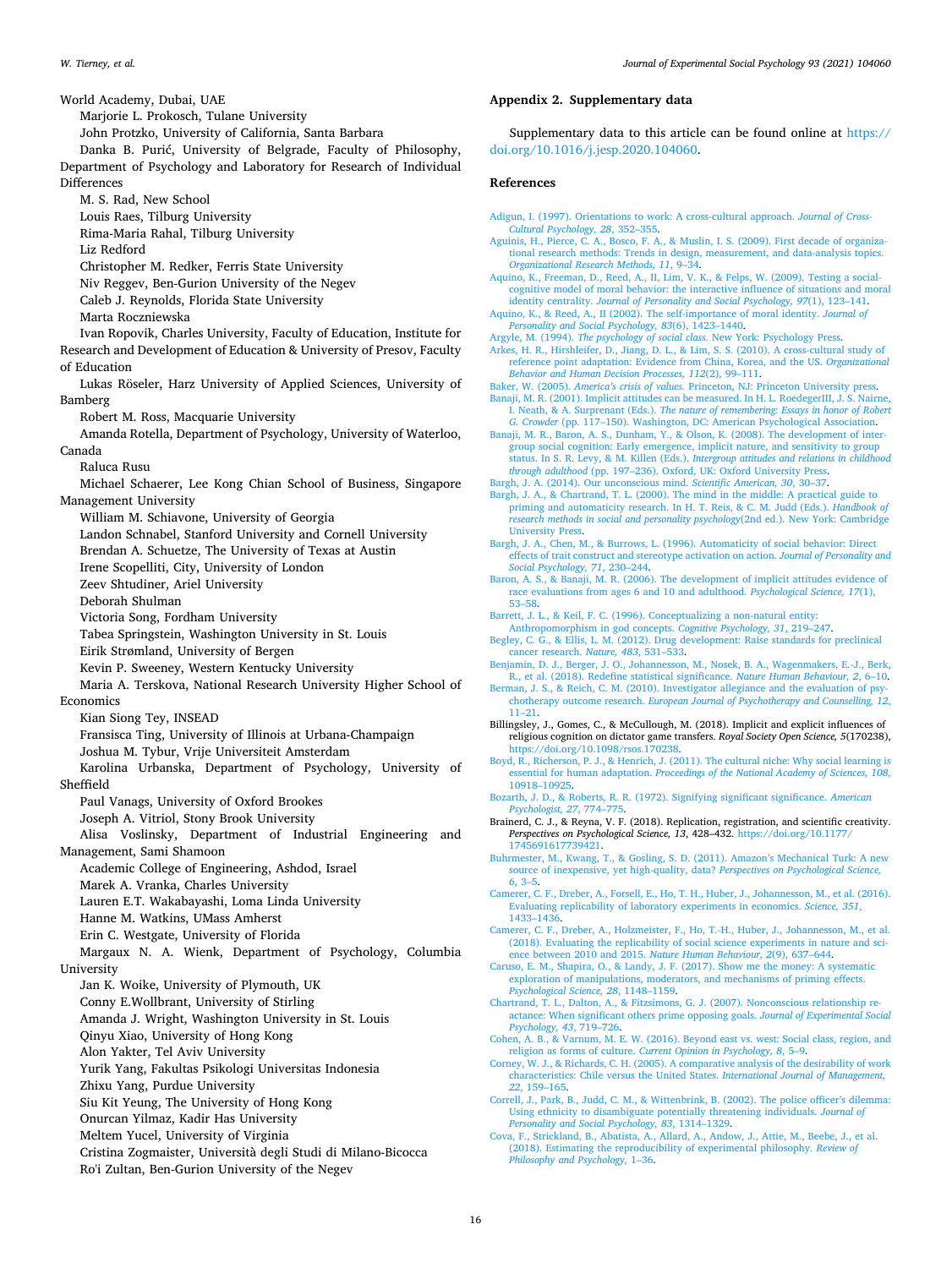<span id="page-16-67"></span>[Cuccolo, K., Irgens, M. S., Zlokovich, M. S., Grahe, J., & Edlund, J. E. \(2020\). What](http://refhub.elsevier.com/S0022-1031(20)30400-5/rf0150) [crowdsourcing can offer to cross-cultural psychological science.](http://refhub.elsevier.com/S0022-1031(20)30400-5/rf0150) *Cross-Cultural Research* [\(1069397120950628\).](http://refhub.elsevier.com/S0022-1031(20)30400-5/rf0150)

- <span id="page-16-7"></span>Darwin, C. (1872). *The origin of species by means of natural selection, or the preservation of [favoured races in the struggle for life](http://refhub.elsevier.com/S0022-1031(20)30400-5/rf202011242159529793)* ((6th ed.)). .
- <span id="page-16-60"></span><span id="page-16-2"></span>[de Tocqueville, A. \(1840/1990\).](http://refhub.elsevier.com/S0022-1031(20)30400-5/rf0155) *Democracy in America.* New York: Vintage Books. [DellaVigna, S., & Pope, D. G. \(2018\). Predicting experimental results: Who knows what?](http://refhub.elsevier.com/S0022-1031(20)30400-5/rf0160)  *[Journal of Political Economy, 126](http://refhub.elsevier.com/S0022-1031(20)30400-5/rf0160)*, 2410–2456.
- <span id="page-16-48"></span>[Dorfman, P., Hanges, P. J., & Brodbeck, F. C. \(2004\). Leadership and cultural variation:](http://refhub.elsevier.com/S0022-1031(20)30400-5/rf0165)  [The identification of culturally endorsed leadership profiles. In R. J. House, P. J.](http://refhub.elsevier.com/S0022-1031(20)30400-5/rf0165)  [Hanges, M. Javidan, P. Dorfman, & V. Gupta \(Eds.\).](http://refhub.elsevier.com/S0022-1031(20)30400-5/rf0165) *Leadership, culture, and organi*zations: The GLOBE study of 62 societies (pp. 667–718). Thousand Oaks, CA: Sage [Publications](http://refhub.elsevier.com/S0022-1031(20)30400-5/rf0165).
- <span id="page-16-34"></span>[Doyen, S., Klein, O., Pichon, C. L., & Cleeremans, A. \(2012\). Behavioral priming: it's all in](http://refhub.elsevier.com/S0022-1031(20)30400-5/rf0170)  [the mind, but whose mind?](http://refhub.elsevier.com/S0022-1031(20)30400-5/rf0170) *PLoS One, 7*, Article e29081.
- <span id="page-16-6"></span>[Dreber, A., Pfeiffer, T., Almenberg, J., Isaksson, S., Wilson, B., Chen, Y., Nosek, B. A., &](http://refhub.elsevier.com/S0022-1031(20)30400-5/rf202011242202042383)  [Johannesson, M. \(2015\). Using prediction markets to estimate the reproducibility of](http://refhub.elsevier.com/S0022-1031(20)30400-5/rf202011242202042383)  scientific research. *[Proceedings of the National Academy of Sciences, 112](http://refhub.elsevier.com/S0022-1031(20)30400-5/rf202011242202042383)*, [15343–15347.](http://refhub.elsevier.com/S0022-1031(20)30400-5/rf202011242202042383)
- <span id="page-16-55"></span>[Dreber, A., Rand, D. G., Fudenberg, D., & Nowak, M. A. \(2008\). Winners don't punish.](http://refhub.elsevier.com/S0022-1031(20)30400-5/rf0175) *[Nature, 452](http://refhub.elsevier.com/S0022-1031(20)30400-5/rf0175)*, 348–351.
- <span id="page-16-42"></span>[Dunham, Y., Baron, A. S., & Banaji, M. R. \(2006\). From American city to Japanese village:](http://refhub.elsevier.com/S0022-1031(20)30400-5/rf0180)  [The omnipresence of implicit race attitudes.](http://refhub.elsevier.com/S0022-1031(20)30400-5/rf0180) *Child Development, 77*, 1268–1281.
- [Dunham, Y., Baron, A. S., & Banaji, M. R. \(2008\). The development of implicit intergroup](http://refhub.elsevier.com/S0022-1031(20)30400-5/rf0185)  cognition. *[Trends in Cognitive Science, 12](http://refhub.elsevier.com/S0022-1031(20)30400-5/rf0185)*(7), 248–253.
- [Dunham, Y., Baron, A. S., & Banaji, M. R. \(2016\). The development of implicit gender](http://refhub.elsevier.com/S0022-1031(20)30400-5/rf0190) attitudes. *[Developmental Science, 19](http://refhub.elsevier.com/S0022-1031(20)30400-5/rf0190)*(5), 781–789.
- <span id="page-16-31"></span>[Epstein, S. \(1998\). Cognitive-experiential self-theory: A dual process personality theory](http://refhub.elsevier.com/S0022-1031(20)30400-5/rf0195)  [with implications for diagnosis and psychotherapy. In R. F. Bornstein, & J. M. Masling](http://refhub.elsevier.com/S0022-1031(20)30400-5/rf0195)  (Vol. Eds.), *[Empirical research on the psychoanalytic unconscious](http://refhub.elsevier.com/S0022-1031(20)30400-5/rf0195)*. *Vol. 7*. *Empirical research on the psychoanalytic unconscious* [\(pp. 99–140\). Washington, D.C.: American](http://refhub.elsevier.com/S0022-1031(20)30400-5/rf0195) [Psychological Association](http://refhub.elsevier.com/S0022-1031(20)30400-5/rf0195).
- <span id="page-16-58"></span>[Fabrigar, L. R., Wegener, D. R., & Petty, R. E. \(2020\). A validity-based framework for](http://refhub.elsevier.com/S0022-1031(20)30400-5/rf0200) [understanding replication in psychology.](http://refhub.elsevier.com/S0022-1031(20)30400-5/rf0200) *Personality and Social Psychology Review*  [\(1088868320931366\).](http://refhub.elsevier.com/S0022-1031(20)30400-5/rf0200)
- <span id="page-16-32"></span>[Fanelli, D. \(2010\). "Positive" results increase down the hierarchy of the sciences.](http://refhub.elsevier.com/S0022-1031(20)30400-5/rf0205) *PLoS One, 5*[, Article e10068.](http://refhub.elsevier.com/S0022-1031(20)30400-5/rf0205)
- <span id="page-16-29"></span>Fisher, D. H. (1989). *[Albion's seed: Four British folkways in America.](http://refhub.elsevier.com/S0022-1031(20)30400-5/rf0210)* New York, NY: Oxford [University Press](http://refhub.elsevier.com/S0022-1031(20)30400-5/rf0210).
- <span id="page-16-61"></span>[Forsell, E., Viganola, D., Pfeiffer, T., Almenberg, J., Wilson, B., Chen, Y. et al. Dreber, A.](http://refhub.elsevier.com/S0022-1031(20)30400-5/rf0215)  [\(2019\). Predicting replication outcomes in the Many Labs 2 study.](http://refhub.elsevier.com/S0022-1031(20)30400-5/rf0215) *Journal of [Economic Psychology, 75](http://refhub.elsevier.com/S0022-1031(20)30400-5/rf0215)*, 102–117.
- <span id="page-16-53"></span>Foucault, M. (1978). *[The history of sexuality, vol. 1; An introduction, tr. Robert Hurley.](http://refhub.elsevier.com/S0022-1031(20)30400-5/rf0220)* New [York: Pantheon](http://refhub.elsevier.com/S0022-1031(20)30400-5/rf0220).
- <span id="page-16-52"></span>[Furnham, A. \(1982\). The Protestant work ethic and attitudes towards unemployment.](http://refhub.elsevier.com/S0022-1031(20)30400-5/rf0225) *[Journal of Occupational Psychology, 55](http://refhub.elsevier.com/S0022-1031(20)30400-5/rf0225)*, 277–286.
- <span id="page-16-49"></span>Furnham, A. (1989). *[The Protestant work ethic: The psychology of work related beliefs and](http://refhub.elsevier.com/S0022-1031(20)30400-5/rf0230)  behaviours.* [London, New York: Routledge.](http://refhub.elsevier.com/S0022-1031(20)30400-5/rf0230)
- <span id="page-16-65"></span>[Furnham, A., Bond, M. H., Heaven, P., Hilton, D., Lobel, T., et al. \(1993\). A comparison of](http://refhub.elsevier.com/S0022-1031(20)30400-5/rf0235)  [Protestant work ethic beliefs in thirteen nations.](http://refhub.elsevier.com/S0022-1031(20)30400-5/rf0235) *Journal of Social Psychology, 133*, [185–197](http://refhub.elsevier.com/S0022-1031(20)30400-5/rf0235).
- <span id="page-16-24"></span>[Gawronski, B., & Bodenhausen, G. V. \(2006\). Associative and propositional processes in](http://refhub.elsevier.com/S0022-1031(20)30400-5/rf0240)  [evaluation: An integrative review of implicit and explicit attitude change.](http://refhub.elsevier.com/S0022-1031(20)30400-5/rf0240) *[Psychological Bulletin, 132](http://refhub.elsevier.com/S0022-1031(20)30400-5/rf0240)*, 692–731.
- <span id="page-16-69"></span>[Gelfand, M. J., Higgins, M., Nishii, L. H., Raver, J. L., Dominguez, A., Murakami, F., ...](http://refhub.elsevier.com/S0022-1031(20)30400-5/rf0245) [Toyama, M. \(2002\). Culture and egocentric perceptions of fairness in conflict and](http://refhub.elsevier.com/S0022-1031(20)30400-5/rf0245)  negotiation. *[Journal of Applied Psychology, 87](http://refhub.elsevier.com/S0022-1031(20)30400-5/rf0245)*(5), 833–845.
- <span id="page-16-0"></span>[Greenwald, A. G., & Banaji, M. R. \(1995\). Implicit social cognition: Attitudes, self- esteem,](http://refhub.elsevier.com/S0022-1031(20)30400-5/rf0250)  and stereotypes. *[Psychological Review, 102](http://refhub.elsevier.com/S0022-1031(20)30400-5/rf0250)*, 4–27.
- <span id="page-16-27"></span>[Greenwald, A. G., Banaji, M. R., Rudman, L. A., Farnham, S. D., Nosek, B. A., & Mellot, D.](http://refhub.elsevier.com/S0022-1031(20)30400-5/rf0255)  [S. \(2002\). A unified theory of implicit attitudes, beliefs, self-esteem and self-concept.](http://refhub.elsevier.com/S0022-1031(20)30400-5/rf0255)  *[Psychological Review, 109](http://refhub.elsevier.com/S0022-1031(20)30400-5/rf0255)*, 3–25.
- <span id="page-16-10"></span>[Greenwald, A. G., Pratkanis, A. R., Leippe, M. R., & Baumgardner, M. H. \(1986\). Under](http://refhub.elsevier.com/S0022-1031(20)30400-5/rf0260)  [what conditions does theory obstruct research progress?](http://refhub.elsevier.com/S0022-1031(20)30400-5/rf0260) *Psychological Review, 93*, [216–229](http://refhub.elsevier.com/S0022-1031(20)30400-5/rf0260).
- <span id="page-16-26"></span>[Greenwald, A. G., Oakes, M. A., & Hoffman, H. G. \(2003\). Targets of discrimination:](http://refhub.elsevier.com/S0022-1031(20)30400-5/rf9000) [Effects of race on responses to weapons holders.](http://refhub.elsevier.com/S0022-1031(20)30400-5/rf9000) *Journal of Experimental Social [Psychology, 39](http://refhub.elsevier.com/S0022-1031(20)30400-5/rf9000)*(4), 399–405.
- <span id="page-16-25"></span>[Gregg, A. P., Seibt, B., & Banaji, M. R. \(2006\). Easier done than undone: Asymmetry in the](http://refhub.elsevier.com/S0022-1031(20)30400-5/rf0265)  malleability of implicit preferences. *[Journal of Personality and Social Psychology,](http://refhub.elsevier.com/S0022-1031(20)30400-5/rf0265) 90*[\(1\), 1–20.](http://refhub.elsevier.com/S0022-1031(20)30400-5/rf0265)
- <span id="page-16-43"></span>[Grossmann, I., & Varnum, M. E. W. \(2011\). Social class, culture, and cognition.](http://refhub.elsevier.com/S0022-1031(20)30400-5/rf0270) *Social [Psychological and Personality Science, 2](http://refhub.elsevier.com/S0022-1031(20)30400-5/rf0270)*(1), 81–89.
- <span id="page-16-54"></span>[Gruen, L., & Panichas, G. E. \(Eds.\). \(1997\).](http://refhub.elsevier.com/S0022-1031(20)30400-5/rf0275) *Sex, morality, and the law*. London: Routledge.
- <span id="page-16-63"></span>[Haaf, J. M., Hoogeveen, S., Berkhout, S., Gronau, Q. F., & Wagenmakers, E. J. \(2020\).](http://refhub.elsevier.com/S0022-1031(20)30400-5/rf0280) *A [Bayesian multiverse analysis of Many Labs 4: Quantifying the evidence against mortality](http://refhub.elsevier.com/S0022-1031(20)30400-5/rf0280)  salience.* [\(Unpublished manuscript\)](http://refhub.elsevier.com/S0022-1031(20)30400-5/rf0280).
- <span id="page-16-64"></span>[Haaf, J. M., & Rouder, J. N. \(2017\). Developing constraint in Bayesian mixed models.](http://refhub.elsevier.com/S0022-1031(20)30400-5/rf0285)  *[Psychological Methods, 22](http://refhub.elsevier.com/S0022-1031(20)30400-5/rf0285)*, 779–798.
- <span id="page-16-1"></span>[Haidt, J. \(2001\). The emotional dog and its rational tail: A social intuitionist approach to](http://refhub.elsevier.com/S0022-1031(20)30400-5/rf0290)  moral judgment. *[Psychological Review, 108](http://refhub.elsevier.com/S0022-1031(20)30400-5/rf0290)*, 814–834.
- <span id="page-16-19"></span>[Hambrick, D. C. \(2007\). The field of management's devotion to theory: Too much of a](http://refhub.elsevier.com/S0022-1031(20)30400-5/rf0295)  good thing? *[Academy of Management Journal, 50](http://refhub.elsevier.com/S0022-1031(20)30400-5/rf0295)*, 1346–1352. [Harrington, J. R., & Gelfand, M. J. \(2014\). Tightness–looseness across the 50 United](http://refhub.elsevier.com/S0022-1031(20)30400-5/rf0300)
- <span id="page-16-40"></span>States. *[Proceedings of the National Academy of Sciences, 111](http://refhub.elsevier.com/S0022-1031(20)30400-5/rf0300)*(22), 7990–7995. [Harris, C. R., Coburn, N., Rohrer, D., & Pashler, H. \(2013\). Two failures to replicate high-](http://refhub.elsevier.com/S0022-1031(20)30400-5/rf0305)
- <span id="page-16-35"></span><span id="page-16-28"></span>[performance-goal priming effects.](http://refhub.elsevier.com/S0022-1031(20)30400-5/rf0305) *PLoS One, 8*, Article e72467. Heider, F. (1958). *[The psychology of interpersonal relations.](http://refhub.elsevier.com/S0022-1031(20)30400-5/rf0310)* New York: Wiley.
- <span id="page-16-5"></span>[Henrich, J., Heine, S. J., & Norenzayan, A. \(2010\). The weirdest people in the world?](http://refhub.elsevier.com/S0022-1031(20)30400-5/rf0315)  *[Behavioral & Brain Sciences, 33](http://refhub.elsevier.com/S0022-1031(20)30400-5/rf0315)*, 61–83.
- <span id="page-16-30"></span>Hofstede, G. (2001). *[Culture's consequences: Comparing values, behaviors, institutions and](http://refhub.elsevier.com/S0022-1031(20)30400-5/rf0320)  [organizations across nations.](http://refhub.elsevier.com/S0022-1031(20)30400-5/rf0320)* London: Sage Publications.
- <span id="page-16-8"></span>[Hubbard, R., & Armstrong, J. S. \(1994\). Replications and extensions in marketing: Rarely](http://refhub.elsevier.com/S0022-1031(20)30400-5/rf0325)  published but quite contrary. *[International Journal of Research in Marketing, 11](http://refhub.elsevier.com/S0022-1031(20)30400-5/rf0325)*, <sup>2</sup>33–248.
- <span id="page-16-22"></span>Inglehart, R. (1997). *[Modernization and postmodernization: Cultural, economic, and political](http://refhub.elsevier.com/S0022-1031(20)30400-5/rf0330)  change in 43 societies.* [Princeton, NJ: Princeton University Press](http://refhub.elsevier.com/S0022-1031(20)30400-5/rf0330).
- <span id="page-16-23"></span>Inglehart, R., & Welzel, C. (2005). *[Modernization, cultural change, and democracy: The](http://refhub.elsevier.com/S0022-1031(20)30400-5/rf0335)  human development sequence.* [Cambridge, MA: Cambridge University Press](http://refhub.elsevier.com/S0022-1031(20)30400-5/rf0335).
- <span id="page-16-33"></span>Ioannidis, J. P. (2005). Why most published research findings are false. *PLoS Medicine, 2*(8), 124. [http://www.plosmedicine.org/article/info%3Adoi%2F10.1371%](http://www.plosmedicine.org/article/info%3Adoi%2F10.1371%2Fjournal.pmed.0020124)  [2Fjournal.pmed.0020124](http://www.plosmedicine.org/article/info%3Adoi%2F10.1371%2Fjournal.pmed.0020124).
- <span id="page-16-56"></span>[Jordan, J. J., Hoffman, M., Bloom, P., & Rand, D. G. \(2016\). Third-party punishment as a](http://refhub.elsevier.com/S0022-1031(20)30400-5/rf0345)  [costly signal of trustworthiness.](http://refhub.elsevier.com/S0022-1031(20)30400-5/rf0345) *Nature, 530*, 473–476.
- <span id="page-16-13"></span>[Jussim, L., Coleman, L., & Lerch, L. \(1987\). The nature of stereotypes: A comparison and](http://refhub.elsevier.com/S0022-1031(20)30400-5/rf0350)  integration of three theories. *[Journal of Personality and Social Psychology, 52](http://refhub.elsevier.com/S0022-1031(20)30400-5/rf0350)*, [536–546](http://refhub.elsevier.com/S0022-1031(20)30400-5/rf0350).
- <span id="page-16-14"></span>[Kahneman, D., & Klein, G. \(2009\). Conditions for intuitive expertise: A failure to disagree.](http://refhub.elsevier.com/S0022-1031(20)30400-5/rf0355)  *[American Psychologist, 64](http://refhub.elsevier.com/S0022-1031(20)30400-5/rf0355)*(6), 515–526.
- <span id="page-16-50"></span>[Katz, I., & Hass, R. G. \(1988\). Racial ambivalence and American value conflict:](http://refhub.elsevier.com/S0022-1031(20)30400-5/rf0360)  [Correlational and priming studies of dual cognitive structures.](http://refhub.elsevier.com/S0022-1031(20)30400-5/rf0360) *Journal of Personality [and Social Psychology, 55](http://refhub.elsevier.com/S0022-1031(20)30400-5/rf0360)*, 893–905.
- <span id="page-16-47"></span>[King, R. C., & Bu, N. \(2005\). Perceptions of the mutual obligations between employees](http://refhub.elsevier.com/S0022-1031(20)30400-5/rf0365) [and employers: A comparative study of new generation IT professionals in China and](http://refhub.elsevier.com/S0022-1031(20)30400-5/rf0365)  the United States. *[International Journal of Human Resource Management, 16](http://refhub.elsevier.com/S0022-1031(20)30400-5/rf0365)*, 46–64.
- <span id="page-16-41"></span>[Kitayama, S., Ishii, K., Imada, T., Takemura, K., & Ramaswamy, J. \(2006\). Voluntary](http://refhub.elsevier.com/S0022-1031(20)30400-5/rf0370) [settlement and the spirit of independence: Evidence from Japan's "northern frontier".](http://refhub.elsevier.com/S0022-1031(20)30400-5/rf0370)  *[Journal of Personality and Social Psychology, 91](http://refhub.elsevier.com/S0022-1031(20)30400-5/rf0370)*(3), 369–384.
- <span id="page-16-36"></span>[Klein, R. A., Ratliff, K. A., Vianello, M., Adams, R. B., Jr., Bahník, Š., Bernstein, M. J.,](http://refhub.elsevier.com/S0022-1031(20)30400-5/rf0375) [Nosek, B. A., et al. \(2014\). Investigating variation in replicability: A "many labs"](http://refhub.elsevier.com/S0022-1031(20)30400-5/rf0375)  replication project. *[Social Psychology, 45](http://refhub.elsevier.com/S0022-1031(20)30400-5/rf0375)*(3), 142–152.
- <span id="page-16-38"></span>[Klein, R. A., Vianello, M., Hasselman, F. et al. Nosek, B. A. \(2018\). Many Labs 2:](http://refhub.elsevier.com/S0022-1031(20)30400-5/rf0380) [Investigating variation in replicability across sample and setting.](http://refhub.elsevier.com/S0022-1031(20)30400-5/rf0380) *Advances in Methods [and Practices in Psychological Science, 1](http://refhub.elsevier.com/S0022-1031(20)30400-5/rf0380)*(4), 443–490.
- <span id="page-16-18"></span>[Kluger, A. N., & Tikochinsky, J. \(2001\). The error of accepting the "theoretical" null](http://refhub.elsevier.com/S0022-1031(20)30400-5/rf0385) [hypothesis: The rise, fall, and resurrection of commonsense hypotheses in psy](http://refhub.elsevier.com/S0022-1031(20)30400-5/rf0385)chology. *[Psychological Bulletin, 127](http://refhub.elsevier.com/S0022-1031(20)30400-5/rf0385)*, 408–423.
- <span id="page-16-39"></span>[Koenig, H. G., & Büssing, A. \(2010\). The Duke University Religion Index \(DUREL\): A five](http://refhub.elsevier.com/S0022-1031(20)30400-5/rf0390)[item measure for use in epidemological studies.](http://refhub.elsevier.com/S0022-1031(20)30400-5/rf0390) *Religions, 1*, 78–85.
- <span id="page-16-44"></span>Kohn, M. L. (1969). *[Class and conformity: A study in values.](http://refhub.elsevier.com/S0022-1031(20)30400-5/rf0395)* Chicago: University of Chicago **Press**
- <span id="page-16-46"></span>[Kohn, M. L., Naoi, A., Schoenbach, C., Schooler, C., & Slomczynski, K. M. \(1990\). Position](http://refhub.elsevier.com/S0022-1031(20)30400-5/rf0400)  [in the class structure and psychological functioning in the United States, Japan, and](http://refhub.elsevier.com/S0022-1031(20)30400-5/rf0400)  Poland. *[American Journal of Sociology, 95](http://refhub.elsevier.com/S0022-1031(20)30400-5/rf0400)*(4), 964–1008.
- <span id="page-16-45"></span>[Kohn, M. L., Zaborowski, W., Janicka, K., Khmelko, V., Mach, B. W., Paniotto, V., et al.](http://refhub.elsevier.com/S0022-1031(20)30400-5/rf0405)  [\(2002\). Structural location and personality during the transformation of Poland and](http://refhub.elsevier.com/S0022-1031(20)30400-5/rf0405)  Ukraine. *[Social Psychology Quarterly, 65](http://refhub.elsevier.com/S0022-1031(20)30400-5/rf0405)*(4), 364–385.
- <span id="page-16-11"></span>Kuhn, T. S. (1962). *[The structure of scientific revolutions](http://refhub.elsevier.com/S0022-1031(20)30400-5/rf0410)* (1st ed.). University of Chicago [Press.](http://refhub.elsevier.com/S0022-1031(20)30400-5/rf0410)
- <span id="page-16-15"></span>[Lakatos, I. \(1970\). Falsification and the methodology of scientific research programmes.](http://refhub.elsevier.com/S0022-1031(20)30400-5/rf202011242206357503)  In Musgrave Lakatos (Ed.). *[Criticism and the Growth of Knowledge](http://refhub.elsevier.com/S0022-1031(20)30400-5/rf202011242206357503)*(pp. 91–195). [Cambridge University press.](http://refhub.elsevier.com/S0022-1031(20)30400-5/rf202011242206357503)
- <span id="page-16-3"></span>Landes, D. S. (1998). *[The wealth and poverty of nations: Why some are so rich and some so](http://refhub.elsevier.com/S0022-1031(20)30400-5/rf0415)  poor.* [New York, NY: W.W. Norton & Co.](http://refhub.elsevier.com/S0022-1031(20)30400-5/rf0415)
- <span id="page-16-62"></span>[Landy, J. F., Jia, M., Ding, I. L., Viganola, D., Tierney, W., Uhlmann, E. L., et al. \(2020\).](http://refhub.elsevier.com/S0022-1031(20)30400-5/rf0420)  [Crowdsourcing hypothesis tests: Making transparent how design choices shape re](http://refhub.elsevier.com/S0022-1031(20)30400-5/rf0420)search results. *[Psychological Bulletin, 146](http://refhub.elsevier.com/S0022-1031(20)30400-5/rf0420)*(5), 451–479.
- <span id="page-16-20"></span>[Leavitt, K., Mitchell, T., & Peterson, J. \(2010\). Theory pruning: Strategies for reducing our](http://refhub.elsevier.com/S0022-1031(20)30400-5/rf0425)  dense theoretical landscape. *[Organizational Research Methods, 13](http://refhub.elsevier.com/S0022-1031(20)30400-5/rf0425)*, 644–667.
- <span id="page-16-66"></span><span id="page-16-4"></span>[Leong, F. T. L., Huang, J. L., & Mak, S. \(2014\). Protestant work ethic, Confucian values,](http://refhub.elsevier.com/S0022-1031(20)30400-5/rf0430)  [and work-related attitudes in Singapore.](http://refhub.elsevier.com/S0022-1031(20)30400-5/rf0430) *Journal of Career Assessment, 22*, 304–316. Lipset, S. M. (1996). *[American exceptionalism: A double edged sword.](http://refhub.elsevier.com/S0022-1031(20)30400-5/rf0435)* New York, NY: W.W. [Norton & Co.](http://refhub.elsevier.com/S0022-1031(20)30400-5/rf0435)
- <span id="page-16-9"></span>[Makel, M. C., Plucker, J. A., & Hegarty, B. \(2012\). Replications in psychology research:](http://refhub.elsevier.com/S0022-1031(20)30400-5/rf0440) How often do they really occur? *[Perspectives in Psychological Science, 7](http://refhub.elsevier.com/S0022-1031(20)30400-5/rf0440)*, 537–542.
- <span id="page-16-12"></span>[Manzoli, L., Flacco, M. E., D'Addario, M., Capasso, L., DeVito, C., Marzuillo, C., et al.](http://refhub.elsevier.com/S0022-1031(20)30400-5/rf0445) [\(2014\). Non-publication and delayed publication of randomized trials on vaccines:](http://refhub.elsevier.com/S0022-1031(20)30400-5/rf0445)
- <span id="page-16-16"></span>Survey. *[British Medical Journal, 348](http://refhub.elsevier.com/S0022-1031(20)30400-5/rf0445)*, Article g3058. Mayo, D. G. (2018). *[Statistical inference as severe testing: How to get beyond the statistics](http://refhub.elsevier.com/S0022-1031(20)30400-5/rf0450)*
- <span id="page-16-21"></span>*wars.* [Cambridge University Press](http://refhub.elsevier.com/S0022-1031(20)30400-5/rf0450). Mayr, E. (1942). *Systematics and the origin of species.* [New York, NY: Columbia University](http://refhub.elsevier.com/S0022-1031(20)30400-5/rf0455)
- [Press.](http://refhub.elsevier.com/S0022-1031(20)30400-5/rf0455) [Mayr, E. \(1954\). Change of genetic environment and evolution. In J. Huxley, A. C. Hardy,](http://refhub.elsevier.com/S0022-1031(20)30400-5/rf0460)
- <span id="page-16-37"></span>& E. B. Ford (Eds.). *Evolution as a process* [\(pp. 157–180\). London: Allen & Unwin](http://refhub.elsevier.com/S0022-1031(20)30400-5/rf0460). [McCarthy, R. J., Skowronski, J. J., Verschuere, B., Meijer, E. H., Jim, A., Hoogesteyn, K.,](http://refhub.elsevier.com/S0022-1031(20)30400-5/rf0465)
- [Orthey, R., et al. \(2018\). Registered replication report: Srull & Wyer \(1979\).](http://refhub.elsevier.com/S0022-1031(20)30400-5/rf0465) *Advances [in Methods and Practices in Psychological Science, 1](http://refhub.elsevier.com/S0022-1031(20)30400-5/rf0465)*, 321–336.
- <span id="page-16-17"></span>[Mellers, B., Hertwig, R., & Kahneman, D. \(2001\). Do frequency representations eliminate](http://refhub.elsevier.com/S0022-1031(20)30400-5/rf0470)  [conjunction effects? An exercise in adversarial collaboration.](http://refhub.elsevier.com/S0022-1031(20)30400-5/rf0470) *Psychological Science, 12*[, 269–275](http://refhub.elsevier.com/S0022-1031(20)30400-5/rf0470).
- <span id="page-16-59"></span>[Milfont, T. L., & Klein, R. A. \(2018\). Replication and reproducibility in cross-cultural](http://refhub.elsevier.com/S0022-1031(20)30400-5/rf0475) psychology. *[Journal of Cross-Cultural Psychology, 49](http://refhub.elsevier.com/S0022-1031(20)30400-5/rf0475)*, 735–750.
- <span id="page-16-51"></span>[Mirels, H., & Garrett, J. \(1971\). Protestant ethic as a personality variable.](http://refhub.elsevier.com/S0022-1031(20)30400-5/rf0480) *Journal of [Consulting and Clinical Psychology, 36](http://refhub.elsevier.com/S0022-1031(20)30400-5/rf0480)*, 40–44.
- <span id="page-16-57"></span>[Moon, J. W., Krems, J. A., & Cohen, A. B. \(2018\). Religious targets are trusted because](http://refhub.elsevier.com/S0022-1031(20)30400-5/rf0485)  [they are viewed as slow life-history strategists.](http://refhub.elsevier.com/S0022-1031(20)30400-5/rf0485) *Psychological Science, 29*(6), 947–960.
- <span id="page-16-68"></span>[Moshontz, H., Campbell, L., Ebersole, C. R., IJzerman, H., Urry, H. L., Forscher, P. S., et al.](http://refhub.elsevier.com/S0022-1031(20)30400-5/rf0490)  [\(2018\). The Psychological Science Accelerator: Advancing psychology through a](http://refhub.elsevier.com/S0022-1031(20)30400-5/rf0490)  distributed collaborative network. *[Advances in Methods and Practices in Psychological](http://refhub.elsevier.com/S0022-1031(20)30400-5/rf0490) Science, 1*[\(4\), 501–515.](http://refhub.elsevier.com/S0022-1031(20)30400-5/rf0490)